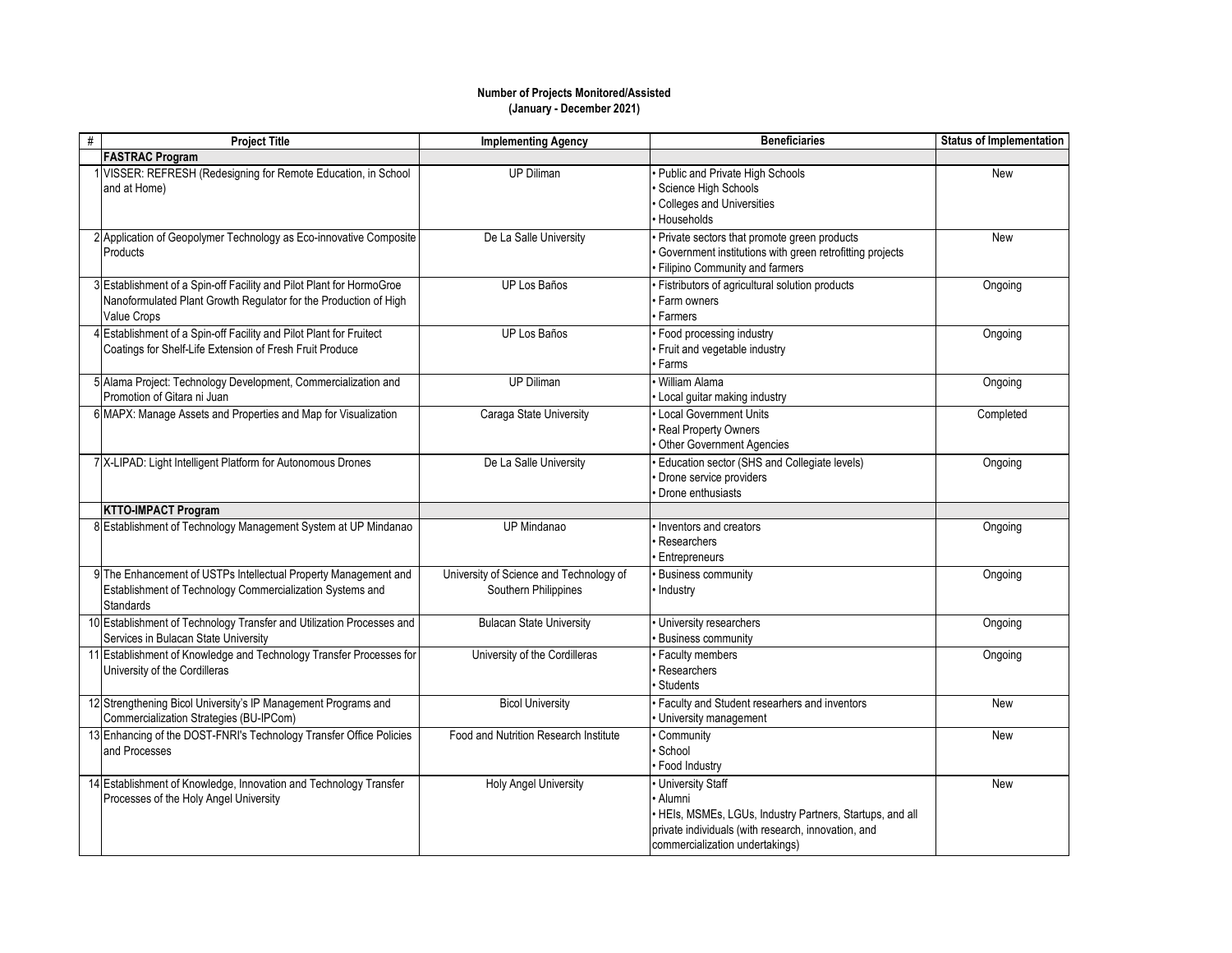| 15 Establishment of Iloilo Science and Technology University<br><b>Technology Transfer Processes</b> | Iloilo Science and Technology University      | University researchers<br>Inventors                   | New     |
|------------------------------------------------------------------------------------------------------|-----------------------------------------------|-------------------------------------------------------|---------|
|                                                                                                      |                                               | · Investors                                           |         |
|                                                                                                      |                                               | <b>Manufacturers</b><br><b>MSMEs</b>                  |         |
|                                                                                                      |                                               | Community                                             |         |
|                                                                                                      |                                               |                                                       |         |
| 16 Operationalizing Technology Transfer in T.I.P.: A Reference for                                   | Technological Institute of the Philippines    | Faculty members                                       | New     |
| T.I.P. Initiatives to Strengthen the Innovation Ecosystem                                            |                                               | <b>Students</b><br>· Alumni                           |         |
|                                                                                                      |                                               | Inventors/Innovators/Researchers outside TIP          |         |
|                                                                                                      |                                               | Industry                                              |         |
| 17 Catalyzing Thomasian IP Generation and Utilization                                                | University of Santo Tomas                     | University Stakeholders                               | New     |
|                                                                                                      |                                               | Dominican Network of schools                          |         |
|                                                                                                      |                                               | Partner communities of the University                 |         |
|                                                                                                      |                                               | General public                                        |         |
| 18 TRUE IMPACT: Technology and Research of USeP Enhanced                                             | University of Southeastern Philippines        | Researchers                                           | New     |
| through IMPACT                                                                                       |                                               | Technology transfer workers and faculty members       |         |
|                                                                                                      |                                               | Staff and students                                    |         |
| 19 Establishment of Technology Management System at Samar State                                      | Samar State University                        | · Technology transfer officers                        | New     |
| University                                                                                           |                                               | · Faculty researchers                                 |         |
|                                                                                                      |                                               | · Technopreneurs                                      |         |
|                                                                                                      |                                               | <b>Students</b>                                       |         |
| 20 Establishment of the SU-KTTO at Silliman University, Dumaguete                                    | <b>Silliman University</b>                    | Universities and Schools                              | New     |
| City, Negros Oriental                                                                                |                                               | Faculties, students, researcher, inventors, creators, |         |
|                                                                                                      |                                               | innovators,                                           |         |
|                                                                                                      |                                               | Entrepreneurs, and Technopreneurs                     |         |
|                                                                                                      |                                               | <b>Business owners</b>                                |         |
|                                                                                                      |                                               | Industries                                            |         |
|                                                                                                      |                                               | <b>Local Community</b>                                |         |
| 21 Establishment of University of Mindanao Technology Transfer and                                   | University of Mindanao                        | Faculty and student researchers                       | New     |
| Intellectual Property Management Office (UM-TTIPMO)                                                  |                                               | University stakeholders.                              |         |
|                                                                                                      |                                               | Industry partners and collaborators                   |         |
| 22 Establishment of Knowledge, Technology Transfer and Business                                      | West Visayas State University                 | Industry/Business with the Region                     | New     |
| Development Processes and Services in West Visayas State                                             |                                               | <b>Faculty/Researchers</b>                            |         |
| University                                                                                           |                                               | Community                                             |         |
|                                                                                                      |                                               | Students                                              |         |
| 23 SPRINGBOARD - Supporting Potential and Relevant IP as Next                                        | <b>Batangas State University</b>              | Faculty                                               | Ongoing |
| Generation Business Opportunities towards Acceleration of                                            |                                               | Students                                              |         |
| Research and Development                                                                             |                                               | Researchers                                           |         |
|                                                                                                      |                                               | · Technopreneurs                                      |         |
| 24 Enhancing the Technology Transfer Processes of the TUPV                                           | Technological University of the Philippines - | Faculty                                               | New     |
| Intellectual Property and Technology Transfer Office (TIPTTO)                                        | Visayas                                       | <b>Students</b>                                       |         |
|                                                                                                      |                                               | Researchers                                           |         |
|                                                                                                      |                                               | Technopreneurs                                        |         |
| 25 Establishment of Adamson University Technology Transfer                                           | <b>Adamson University</b>                     | Faculty                                               | New     |
| Processes                                                                                            |                                               | Students<br>Researchers                               |         |
|                                                                                                      |                                               |                                                       |         |
|                                                                                                      |                                               | • Technopreneurs                                      |         |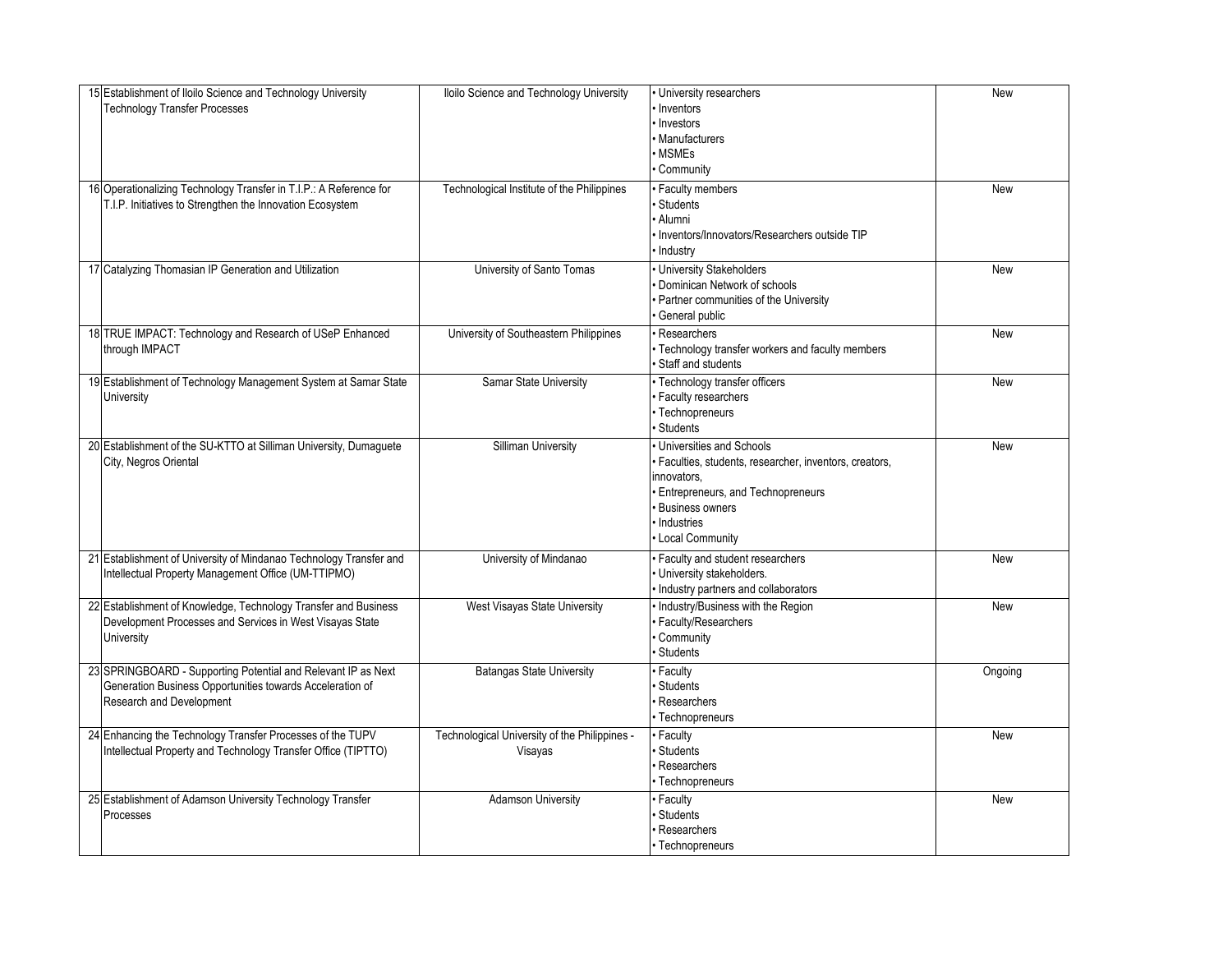| 26 Fostering Innovation to Galvanize HEI:s Tech Transfer (FIGHTT) -<br>Saint Louis University                                                                                                  | Saint Louis University                                        | • Faculty<br><b>Students</b><br>Researchers<br>• Technopreneurs                                                                                                                                                                 | New        |
|------------------------------------------------------------------------------------------------------------------------------------------------------------------------------------------------|---------------------------------------------------------------|---------------------------------------------------------------------------------------------------------------------------------------------------------------------------------------------------------------------------------|------------|
| 27 Enhancement of Intellectual Property and Technology Transfer<br>Processes in MSU-IIT                                                                                                        | Mindanao State University - Iligan Institute of<br>Technology | • Faculty<br><b>Students</b><br>Researchers<br>• Technopreneurs                                                                                                                                                                 | Completed  |
| 28 Strategic Enhancement of Technology Transfer and Business<br>Development Operations and Programs of the Philippine Nuclear<br>Research Institute                                            | Philippine Nuclear Research Institute                         | · Philippine Nuclear Research Institute<br><b>Filipinos</b>                                                                                                                                                                     | <b>New</b> |
| <b>Startup Development Program</b>                                                                                                                                                             |                                                               |                                                                                                                                                                                                                                 |            |
| 29 Enhancement and Validation of the Advanced Robust Cooperative<br>System (ARCS), an integrated Software-as-a-Service (SAAS)<br>solution for cooperative management and regulatory compliance | IOL Inc.                                                      | 18,000 various operating cooperatives in the country                                                                                                                                                                            | New        |
| 30 Enhancement of Local Disaster Reporting and Response System                                                                                                                                 | <b>OBXs IT Solutions</b>                                      | · Members of vulnerable groups (Senior Citizens, Women,<br>Children, Person with Disability, and LGBTQ)<br>Local Disaster Risk Reduction Offices of LGUs                                                                        | New        |
| 31 An Agriculture Technology Platform automated logistics booking for<br>farmers and fisherfolks                                                                                               | Agrabah Ventures Inc.                                         | · Farmers<br>· Fisherfolks<br>· Institutional MFCG / enterprises<br>· Truck drivers / operators                                                                                                                                 | <b>New</b> |
| 32 Improvement and Assessment of Marketability of an AI-powered<br>Buyer-Supplier Matching and Management System for Businesses<br>in the Philippines                                          | Burket.Ph, Inc.                                               | Micro -, small, and medium enterprises                                                                                                                                                                                          | New        |
| 33 Enhancement and Validation of Zippee Logistics: A Franchise B2B<br>Logistic Platform for Truck Owners and Franchisees                                                                       | Bizooku Philippines Inc.                                      | · Farmers and sellers<br>• Franchisees<br>· Truckers                                                                                                                                                                            | <b>New</b> |
| 34 Enhancing the MSME Supply Chain Experience by Integrating Cold<br>Chain Solutions in DeliverE 2.0                                                                                           | InsightSCS Corp.                                              | · Farmers and farmer cooperatives serviced by Nueva<br>Vizcaya Agricultural Terminal<br>· Farmer groups in Benguet                                                                                                              | New        |
| 35 Enhancement of BizKit (The First Local Centralized Business Suite)<br>to better facilitate cross-functional and holistic business operations in<br>the new normal                           | BizKit Technologies Inc.                                      | Local business owners and staff/employees from different<br>functions                                                                                                                                                           | New        |
| 36 Enhancement of the Prototype and Market Validation of Traceability<br>Access for Consumer and Export powered by Artificial Intelligence<br>(TrACE All Software System                       | <b>CAWIL AI</b>                                               | · Fisher folks association<br>· Distributor or exporter to adapt the software system                                                                                                                                            | New        |
| 37 Market Segment Validation and Targeting for CodeChum, An Online<br>Programming Class Platform                                                                                               | Maranga Software Solutions                                    | · High schools/colleges/universities<br>· IT educators<br>· Students taking up IT-related courses<br>CHED<br>· DepEd<br>· PSITE<br>DOST<br>Other organizational bodies under the education and<br>science and technology sector | New        |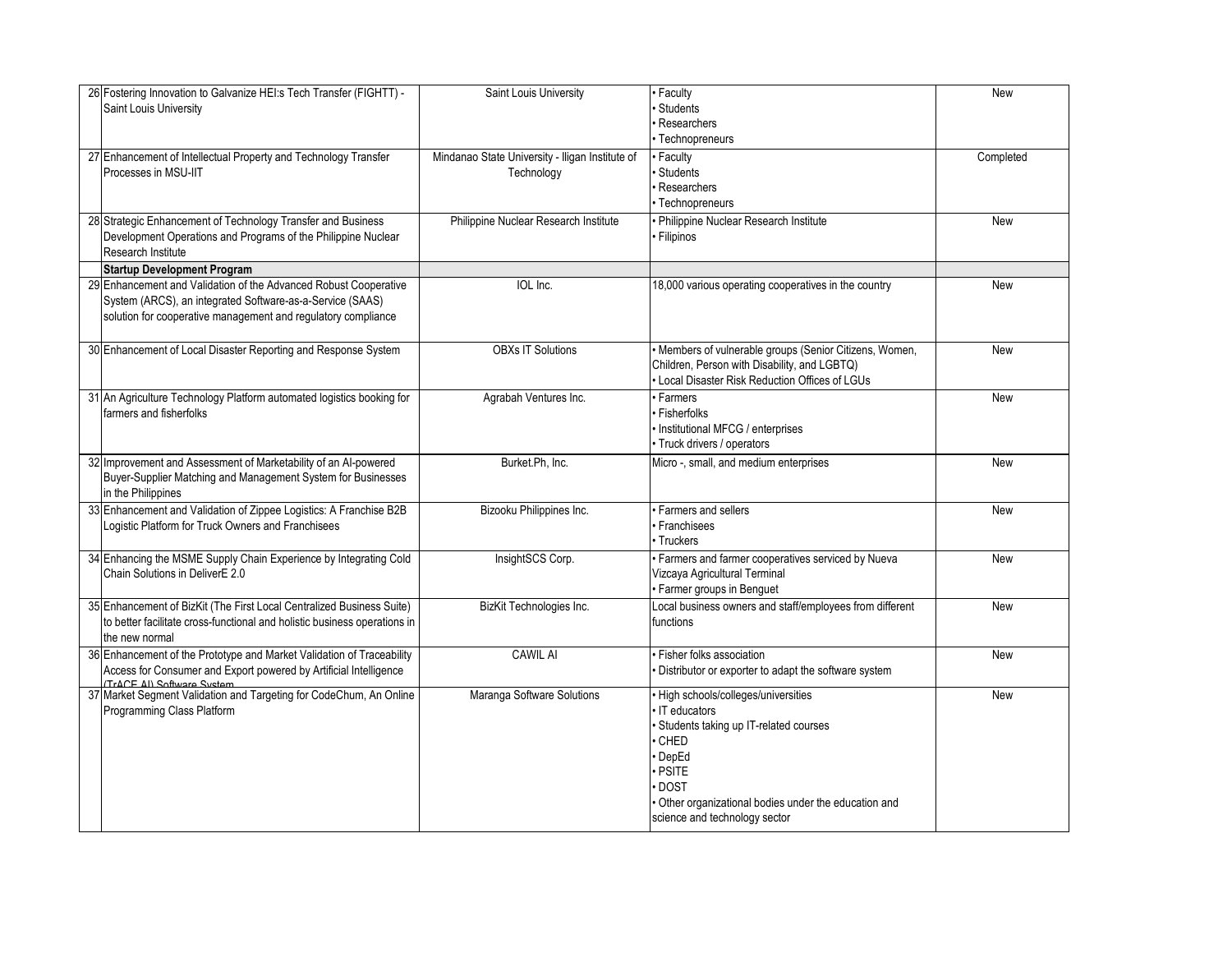| 38 Enhancement and Market Validation of Infinit LMS a Learning<br>Management System with Outcomes-Based Education Analytics                     | Advanced Infinit Technology Solutions Inc. | · Schools offering K-12 courses, Colleges, and Universities<br>publishing companies<br>· Academic organizations<br>Review centers                        | New       |
|-------------------------------------------------------------------------------------------------------------------------------------------------|--------------------------------------------|----------------------------------------------------------------------------------------------------------------------------------------------------------|-----------|
| 39 Enhancement of Prototype and Market Validation of<br>TinkerClubs.com (A STEAM-Learning Platform for K-to-6 Learners)                         | Tinkerhouse, Inc.                          | · Test users/participants from the identified testing sites<br>. At least 10,000 learners in the first few years of its official<br>launch to the public | New       |
| 40 Enhancement of Material Property of Lesstics Roofing Tile (Bio-<br>hased Insulation Polymer/Waste Single-Hsed Plastic Composite)             | Lesstics Inc.                              | Thriving local communities                                                                                                                               | New       |
| 41 Enhancement and Market Validation of ROBIN (A reverse vendo<br>machine for collecting PET bottles and aluminum cans)                         | Robin Machine Manufacturing                | Community and environment<br>• Universities and industry partners                                                                                        | New       |
| <b>HEIRIT Program</b>                                                                                                                           |                                            |                                                                                                                                                          |           |
| 42 Establishment of DOST-BuISU BARAS TBI (Business Assistance for<br>Research Acceleration and Sustainability Technology Business<br>Incubator) | <b>Bulacan State University</b>            | College Students and Young Professionals, especially in<br>Region 3, with potential project to spinoff and launch in<br>the market                       | Completed |
| 43 Establishment of DOST-ISAT U K'DRA 1905 Technology Business<br>Incubator (KTBI)                                                              | Iloilo Science and Technology University   | · Students<br>· Faculties<br>· Alumni<br>Researchers<br>· Entrepreneurs<br><b>Business Leaders</b><br>Inventors                                          | New       |
| 44 UMasenso: Establishment of University of Mindanao Technology<br>Business Incubation Facility and Services for Environmental<br>Solutions     | University of Mindanao                     | · University of Mindanao faculty and students<br>Graduates/researchers<br>Start-up/ Spin-off SMEs<br><b>Professionals/workers</b>                        | Completed |
| 45 Establishment of TBI center for the University of the Cordilleras                                                                            | University of the Cordilleras              | · Students<br>· Faculties<br>· Alumni<br>Researchers<br><b>Entrepreneurs</b><br>· Business Leaders<br>· Inventors                                        | Completed |
| 46 Establishment of the DOST technology Business Incubation in UP<br>Mindanao                                                                   | <b>UP Mindanao</b>                         | Students<br>· Faculties<br>· Alumni<br>· Researchers<br><b>Entrepreneurs</b><br>Inventors                                                                | Ongoing   |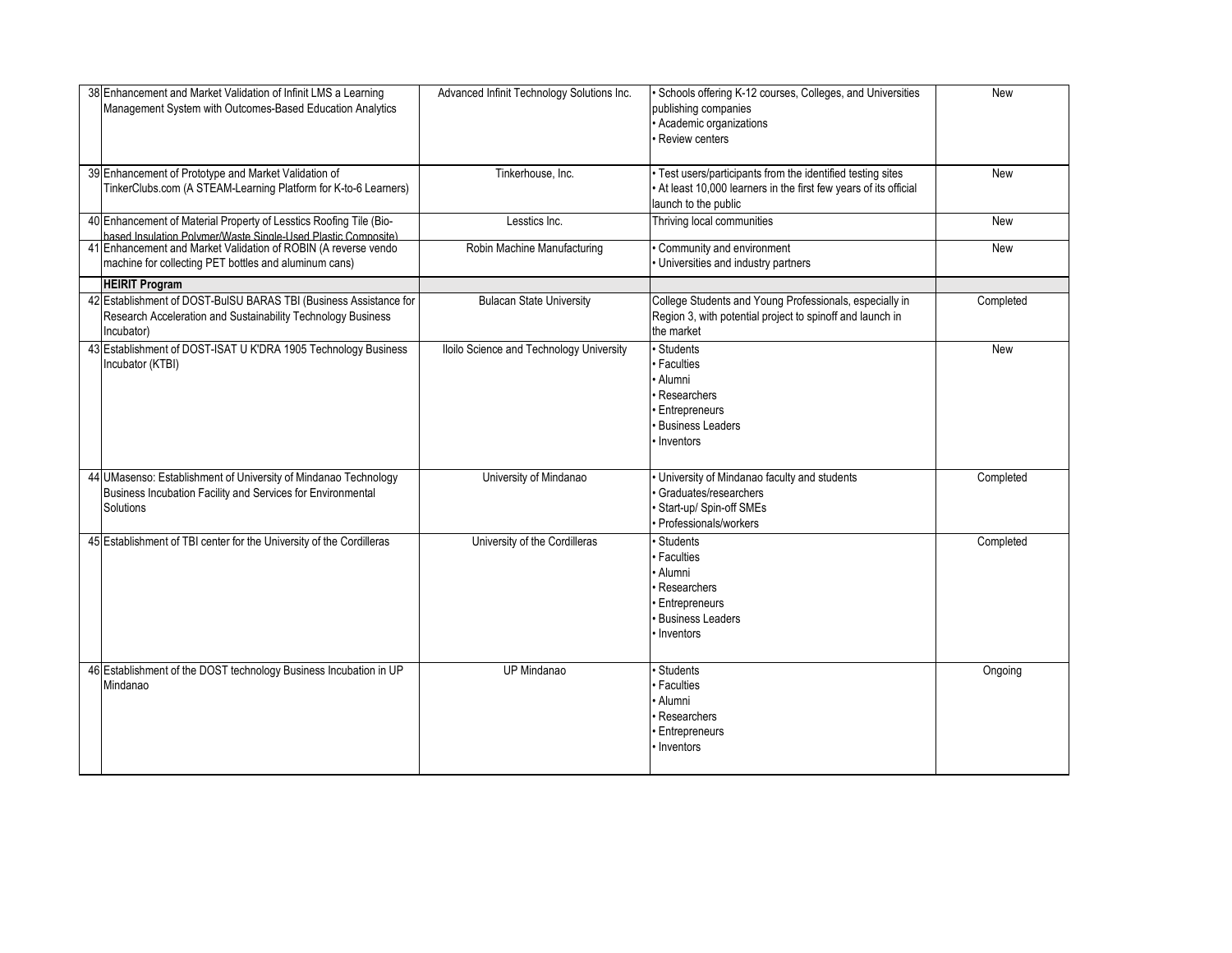| 47 Adamson University Neo Science and Technology Incubation Center<br>(AduNEST-INC)                                | <b>Adamson University</b>                                | · Students<br><b>Faculties</b><br>· Alumni<br>Researchers<br><b>Entrepreneurs</b><br><b>Business Leaders</b><br>Inventors                                                                                                         | Ongoing    |
|--------------------------------------------------------------------------------------------------------------------|----------------------------------------------------------|-----------------------------------------------------------------------------------------------------------------------------------------------------------------------------------------------------------------------------------|------------|
| 48 Establishment of Technology Business Incubation Facility of Mapua<br>University                                 | <b>Mapua University</b>                                  | Faculty members and students of Mapua university who will<br>establish start-up/spin-off companies<br><b>External clients</b>                                                                                                     | <b>New</b> |
| 49 Establishment of the DOST-TUPV HIVE (Hub for Innovation and<br>Value Engineering)                               | Technological University of the Philippines -<br>Visayas | Micro-, small, and medium enterprises<br><b>Students</b><br>· Faculty members                                                                                                                                                     | Ongoing    |
| 50 Establishment of the TBI Center at Miriam College - Henry Sy, Sr.<br><b>Innovation Center</b>                   | Miriam College                                           | Students<br>Employees<br>Alumni<br>Community partners<br>Industry partners<br>Partner schools/universities                                                                                                                        | Ongoing    |
| 51 Support for the Establishment of TBI in Holy Angel University                                                   | <b>Holy Angel University</b>                             | Students<br><b>Faculties</b><br>· Alumni<br>Researchers<br>Entrepreneurs<br><b>Business leaders</b><br>Inventors                                                                                                                  | Ongoing    |
| 52 Establishment of the DOST - Bicol University Technology Business<br>Incubation (BU-TBI) Center for Bicol Region | <b>Bicol University</b>                                  | <b>Startups</b><br>Incubatees<br><b>Faculties</b><br>· Alumni                                                                                                                                                                     | Ongoing    |
| 53 Technology Business Incubator Establishment at Saint Louis<br>University (SLU) Technohub                        | Saint Louis University                                   | Engineering and architecture students<br>SLU students<br>Faculty and alumni<br>Cohort students and faculty<br>Local researchers<br><b>Entrepreneurs</b><br>Startups<br>Investors<br>PEZA locators<br>Local and regional community | Completed  |
| 54 Establishment of the DOST - TOMASInno Center TBI                                                                | University of Santo Tomas                                | Student innovators<br>Faculty researchers<br>Alumni start-ups and investors<br>Industry partners<br>Government agencies<br>UST's partner communities                                                                              | Ongoing    |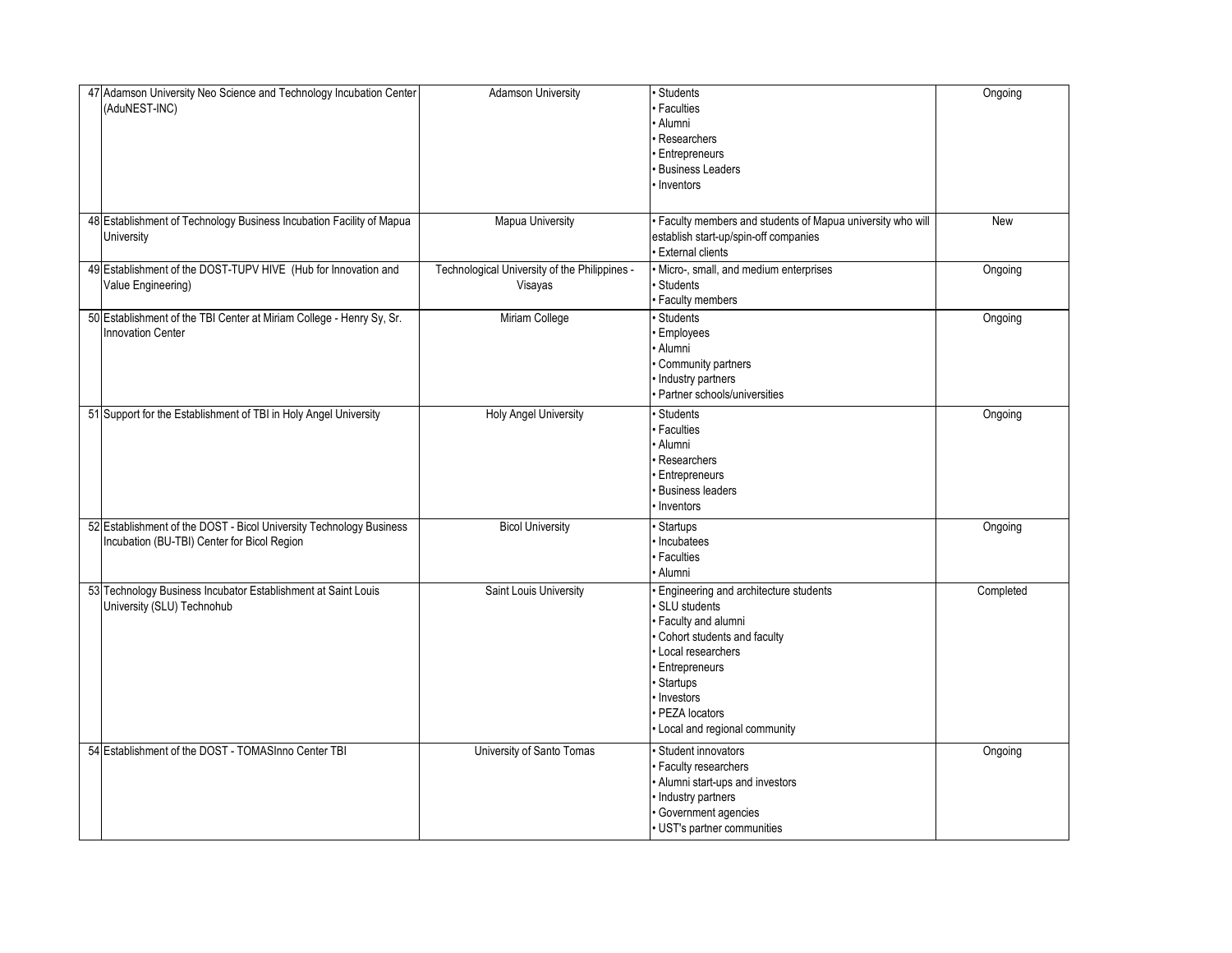| 55 Establishment of the DOST-CITU TBI: Wildcat Innovation Labs                                                                                                                                                                                            | Cebu Institute of Technology University | <b>Students</b><br>· Faculty<br>· Alumni<br>· SMEs<br>· Government Agencies<br>Industry Partners                                                                                                                                                     | Ongoing   |
|-----------------------------------------------------------------------------------------------------------------------------------------------------------------------------------------------------------------------------------------------------------|-----------------------------------------|------------------------------------------------------------------------------------------------------------------------------------------------------------------------------------------------------------------------------------------------------|-----------|
| 56 Establishment of a Technology Business Incubator Establishment at<br>Silliman University                                                                                                                                                               | Silliman University                     | Scientists, innovators, and founders<br>Aspiring entrepreneurs and start-ups<br>· Business coaches and mentors investors and venture<br>capitalists, and corporate accelerators<br>· Silliman University                                             | Ongoing   |
| 57 Establishment of the Sabatan: The Nueva Vizcaya State University<br>Technopreneurs Hub                                                                                                                                                                 | Nueva Vizcaya State University          | • Faculty<br>Students<br>· Community                                                                                                                                                                                                                 | Ongoing   |
| 58 Establishment of DOST - Samar State University Technology<br><b>Business Incubator</b>                                                                                                                                                                 | Samar State University                  | · Faculty<br><b>Students</b><br>· Community                                                                                                                                                                                                          | Completed |
| 59 AgiLab: Establishment of USeP Technology Business Incubation<br>Facility and Services for Internet of Things (IoT) Industrial<br>Technology and Systems Application Development                                                                        | University of Southeastern Philippines  | Graduates/researchers<br>Start-up/Spin-off SMEs<br>· Professionals/workers<br>Subsidiary of big companies and soft landing                                                                                                                           | Completed |
| 60 DOST - Business Incubation Zone for Novel and Sustainable<br>Enterprises in Cagayan State University                                                                                                                                                   | Cagayan State University                | Students, as well as graduates/alumni, faculty and non-<br>faculty researchers /entrepreneur aspirants<br>· Community stakeholders<br>. NGOs and SMEs                                                                                                | Ongoing   |
| <b>TBI 4.0</b>                                                                                                                                                                                                                                            |                                         |                                                                                                                                                                                                                                                      |           |
| 61 Elevating the Capacity & Services of TBIs Towards 4th Generation<br>Incubator's Facilities                                                                                                                                                             | Ideaspace Foundation, Inc.              | Philippine startups                                                                                                                                                                                                                                  | Completed |
| 62 Evolution of UPScale from Local to Global Incubation                                                                                                                                                                                                   | <b>UP Diliman</b>                       | Research and Development Institutions<br><b>Students and academe</b><br>Startups, TBIs<br>· Industry partners/private sector particularly SMEs<br>· Investors, government and non-government organizations<br>local and national government agencies | Completed |
| 63 DOST-S.I.B.O.L. Labs: Startup Innovation and Business Opportunity<br>Linkage Labs (A collaboration between UC Berkeley Sutardja Center<br>for Entrepreneurship and Technology and UP Los Banos<br>Technology Transfer and Business Development Office) | UP Los Baños                            | · Startups/ Startup Community<br>· Incubatees<br>Researchers who wanted to commercialize                                                                                                                                                             | Completed |
| 64 Technology Business Incubator 4.0 for Region 4                                                                                                                                                                                                         | <b>Batangas State University</b>        | · Students, faculty members and alumni of Higher Education<br>Inttitutiohs in: Southern Luzon (Region 4A)<br>• Line Agencies<br>· Private agencies and industries                                                                                    | Completed |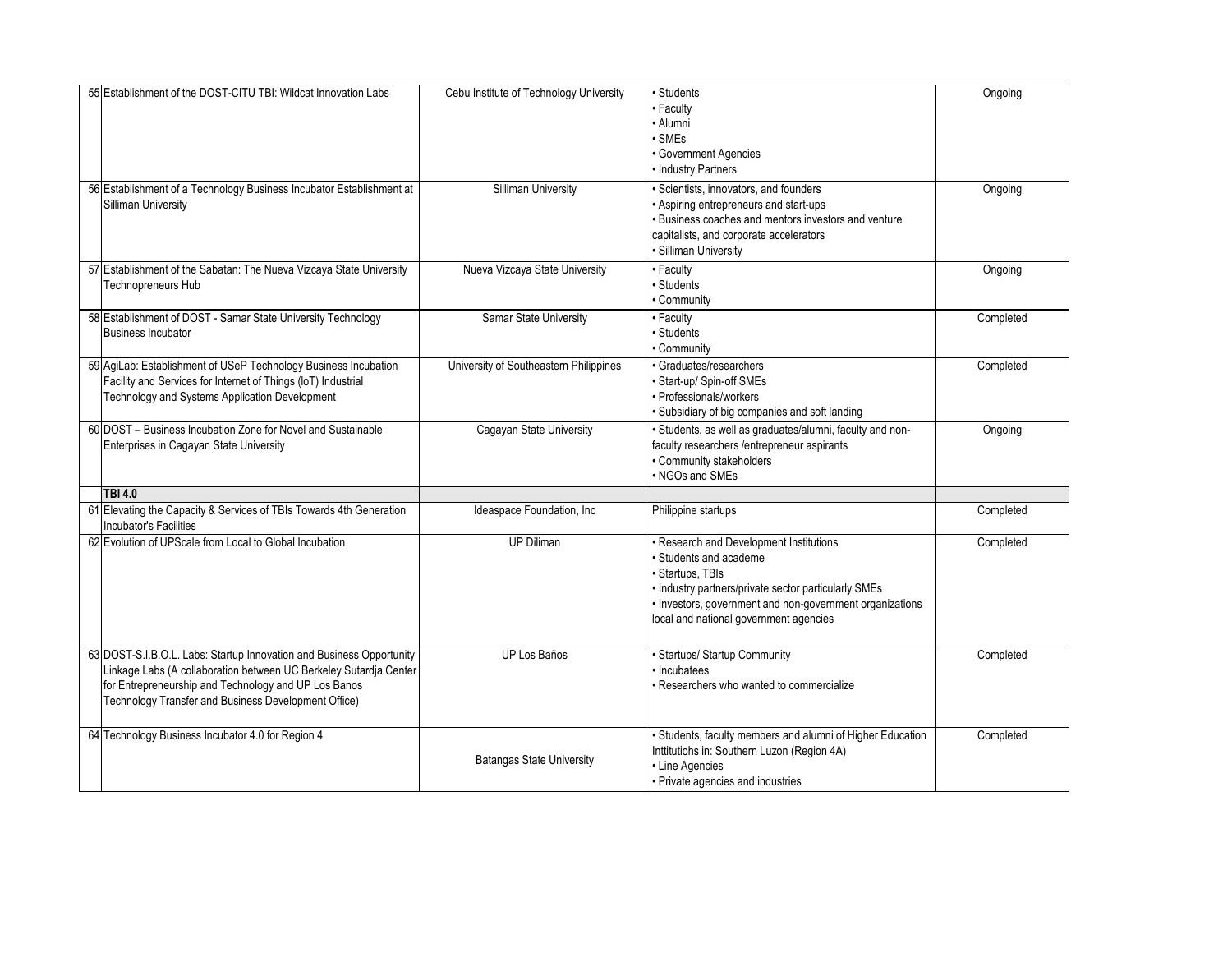| 65 Upgrading and Capability-Enhancement Animo Labs TBI                                                      | De La Salle University                                                | Researchers/Faculty<br>Students<br>TBI incubatees<br>Alumni<br>Other agencies (private)                                      | Completed  |
|-------------------------------------------------------------------------------------------------------------|-----------------------------------------------------------------------|------------------------------------------------------------------------------------------------------------------------------|------------|
| 66 i-NEST (Innovation-to-Incubation for New & Emerging Space                                                | MultiAgency                                                           | <b>Students</b>                                                                                                              | New        |
| Technologies                                                                                                |                                                                       | <b>Faculties</b><br>Alumni<br>Researchers<br><b>Entrepreneurs</b><br><b>Business Leaders</b><br>Inventors                    |            |
| 67 SPARK UP (S&T Parks for Accelerating Research and Knowledge<br>for Universities Program)                 | MultiAgency                                                           | <b>Students</b><br><b>Faculties</b><br>Alumni<br>Researchers<br>Entrepreneurs<br><b>Business Leaders</b><br>Inventors        | New        |
| 68 SCI4GOV (Startups Creating Innovations for Government) Program                                           | MultiAgency                                                           | <b>Students</b><br><b>Faculties</b><br>Alumni<br>Researchers<br><b>Entrepreneurs</b><br><b>Business Leaders</b><br>Inventors | New        |
| 69 WHWise (Women-Helping-Women: Innovating Social Enteprises)<br>Program                                    | MultiAgency                                                           | <b>Students</b><br><b>Faculties</b><br>Alumni<br>Researchers<br>Entrepreneurs<br><b>Business Leaders</b><br>Inventors        | New        |
| 70 Optimization of Virtual Reality Kit (VR Kit) for New Media Technology<br>and Commercial Competitiveness  | Mataverse, Inc.                                                       | Consumer market<br>Philippine creative and manufacturing industry                                                            | Completed  |
| 71 PCIEERD LINC (Leveraging Innovation Partners to Nurture<br>Collaboration) (Events)                       | Board of Investments; Asian Instiute of<br>Management;<br>MultiAgency | University Researchers, Startups                                                                                             | Continuing |
| 72 PREP: Preparing Researchers as Entrepreneurs Program                                                     | Ateneo de Manila University; MultiAgency                              | University Researchers, Startups                                                                                             | Continuing |
| 73 DOST-DTI-DICT Collaboration Project for International and Local<br>Events for the Innovative Startup Act | QBO; DTI-EM; DICT; MultiAgency                                        | <b>Startups and Startup Enablers</b>                                                                                         | Continuing |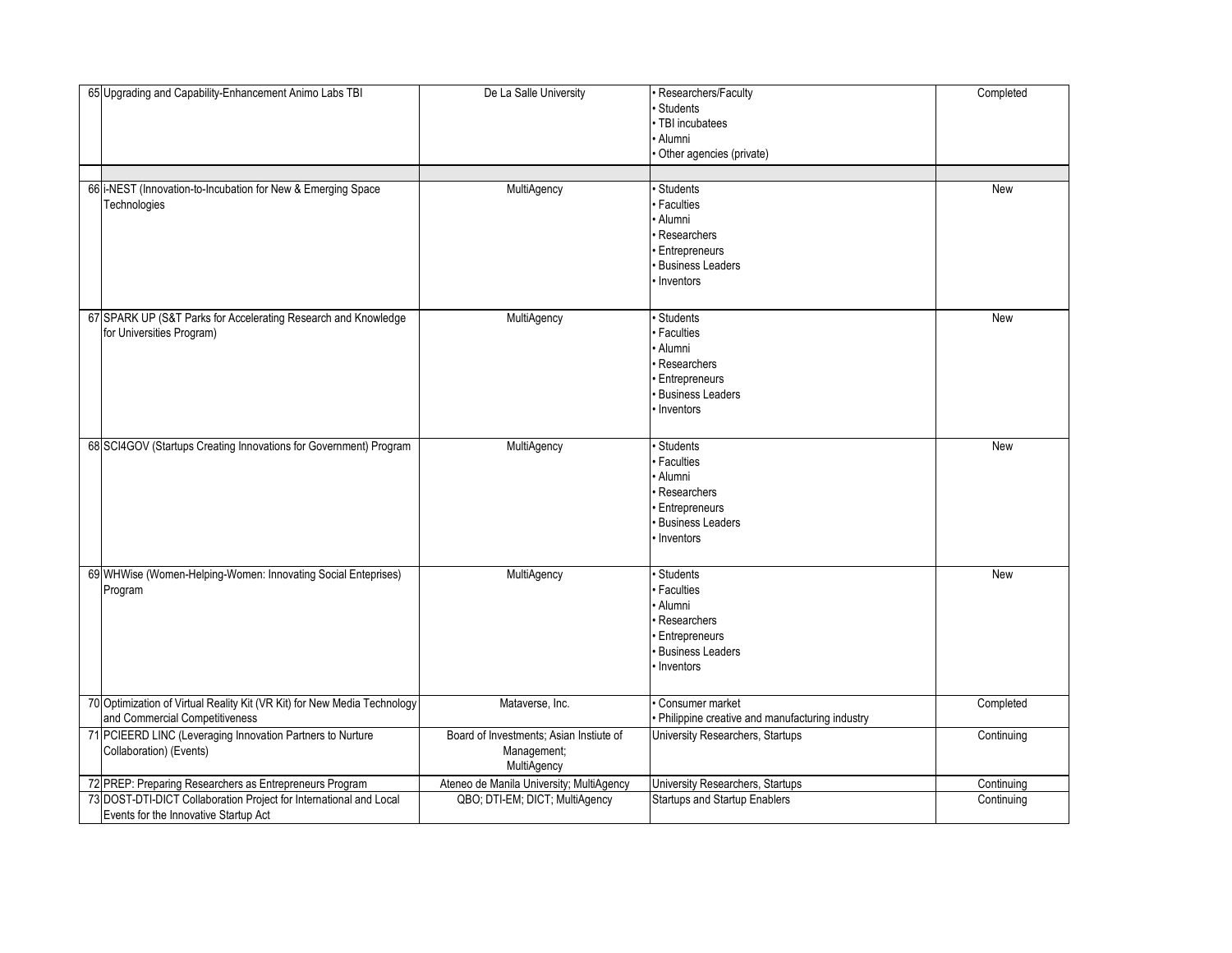| 74 Technology Innovation for Commercialization (TECHNICOM)<br>Management Support Program - (Continuing Program)                                                                                                    | Technology Application and Promotion Institute | · Research and development institutions (RDIs)<br>· State universities and colleges (SUCs)                                                                                             | Ongoing   |
|--------------------------------------------------------------------------------------------------------------------------------------------------------------------------------------------------------------------|------------------------------------------------|----------------------------------------------------------------------------------------------------------------------------------------------------------------------------------------|-----------|
| 75 2017-2019 DOST Technology Transfer Day (TTD)                                                                                                                                                                    | Technology Application and Promotion Institute | · Researchers<br>· Inventors                                                                                                                                                           | Ongoing   |
| 76 CRADLE: Enhancement and Market Validation of Plasma Enhanced<br>Chemical Vapor Deposition industrial Prototype for Nitride-Based<br>Coatings                                                                    | <b>UP Diliman</b>                              | · ASET Corporation<br>Cypress Manufacturing Ltd.<br>· Dr. Juanito Navarro, MD. (Ophthalmologist)<br>• Analog Devices<br>· On Semiconductor<br>· Allegro Microsystems Philippines, Inc. | Completed |
| 77 Support to the Commercialization of 500 DOST Generated<br>Technologies and Strengthening the Country's Intellectual Properly<br>and Technology Portfolios (Phase 3)                                             | Technology Application and Promotion Institute | • Inventors<br>· Researchers<br>· Academe<br><b>Research Institutions</b>                                                                                                              | Completed |
| 78 Support to the Issuance of Fairness Opinion Report for Technology<br>Transfer Activities of the DOST-Generated Technologies thru the<br>DOST Regional Offices (ROs) as Receiving Offices and FOB<br>Secretariat | <b>DOST NCR</b>                                | <b>DOST Regional Offices</b>                                                                                                                                                           | Ongoing   |
| 79 Pilot-Testing and Deployment of A Post Community Quarantine (CQ)<br>Health Monitoring and Contact-Tracing Online System for the IT-<br><b>BPM Sector</b>                                                        | DOST Region VI                                 | IT-BPM industry                                                                                                                                                                        | Completed |
| 80 Testing, Calibration, and Fabrication of NeuronVent System                                                                                                                                                      | Neuronmek Corp                                 | · Neuronmek Corp, EPDC, and its stakeholders<br>· Filipino researchers and Filipino research institutions<br>• Philippine government                                                   | Completed |
| 81 Implementation of the Innovations for Filipinos Working Distantly<br>from the Philippines (iFWD PH) Program                                                                                                     | <b>DOST NCR</b>                                | OFWs and their immediate families                                                                                                                                                      | Ongoing   |
| 82 Operationalization of the Innovations for Filipinos Working Distantly<br>from the Philippines (iFWD PH) Program                                                                                                 | <b>DOST NCR</b>                                | OFWs and their immediate families                                                                                                                                                      | Completed |
| 83 Innovation, Science and Technology for Accelerating Regional<br>Technology-Based Development (iSTART)                                                                                                           | <b>DOST Region XIII</b>                        | · Local government units<br>Researchers, scientists, and engineers                                                                                                                     | New       |
| <b>Smart Plant Production in Controlled Environments (SPICE)</b>                                                                                                                                                   |                                                |                                                                                                                                                                                        |           |
| 84 Project 1. Standalone Urban Farm                                                                                                                                                                                | UP Diliman                                     | · Students and academicians<br>· Businessmen<br>· Policymakers<br>• Farmers<br>· Urban developers, investors<br>· LGU, NGO<br>· Consumers of vegetables and fruits                     | Completed |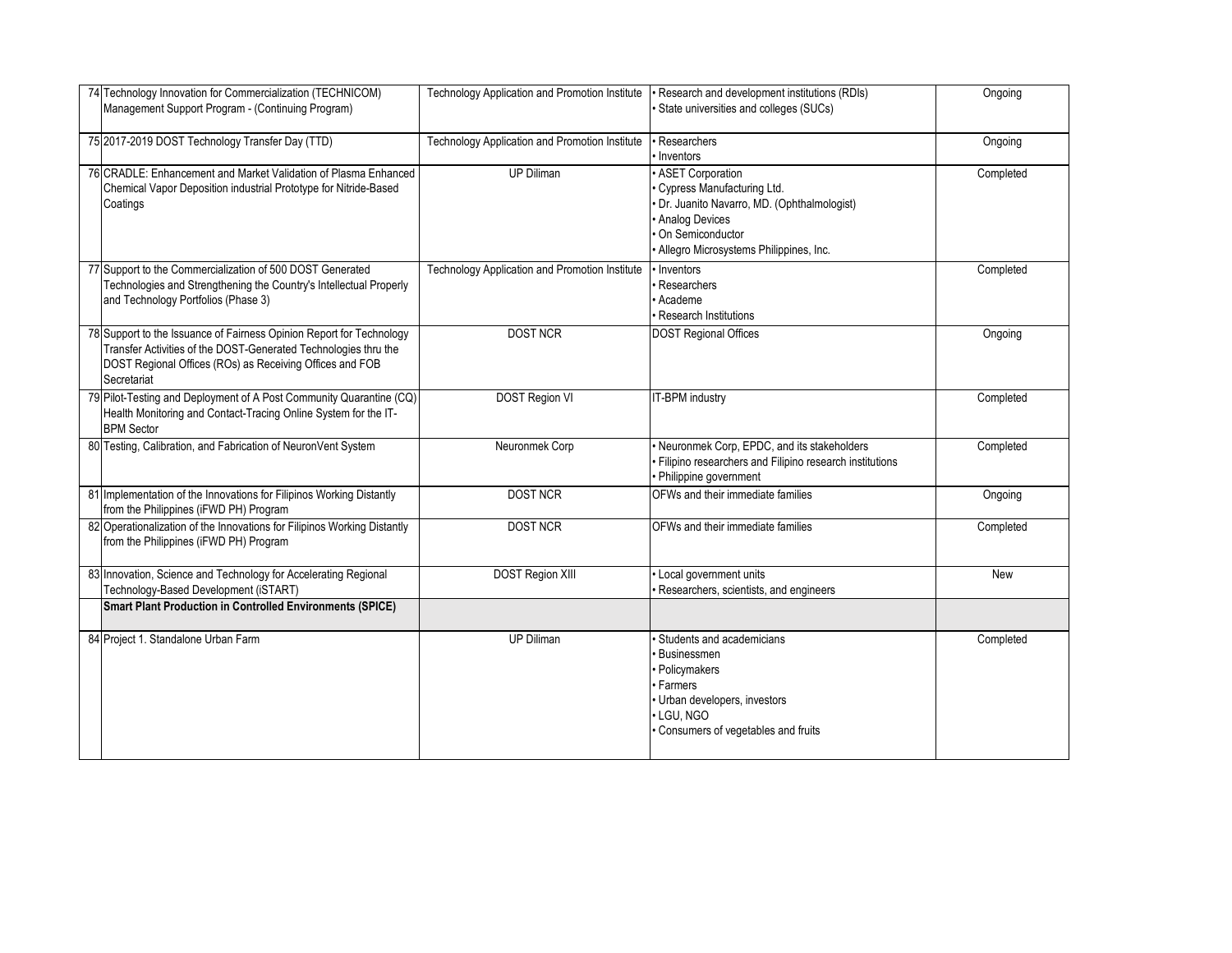| 85 Project 2. Sensor-based Monitoring and Analytics for Smart<br>Hydroponics (SMASH)                                  | <b>UP Diliman</b>                         | · Students and academicians<br><b>Businessmen</b><br>· Policymakers<br>• Farmers<br>Urban developers, investors<br>· LGU, NGO<br>· Consumers of vegetables and fruits | Completed  |
|-----------------------------------------------------------------------------------------------------------------------|-------------------------------------------|-----------------------------------------------------------------------------------------------------------------------------------------------------------------------|------------|
| 86 Project 3. Establishment of Soilless Culture Technology for Urban<br><b>Food Production</b>                        | <b>UP Diliman</b>                         | <b>Students and academicians</b><br>Businessmen<br>· Policymakers<br>· Farmers<br>· Urban developers, investors<br>LGU. NGO<br>· Consumers of vegetables and fruits   | Completed  |
| 87 Project 4. Ex-Situ Conservation through Micropropagation<br>Cryopreservation of Native Plant Species               | <b>UP Diliman</b>                         | Students and academicians<br><b>Businessmen</b><br>· Policymakers<br>· Farmers<br>· Urban developers, investors<br>· LGU, NGO<br>· Consumers of vegetables and fruits | Completed  |
| Natural Fibers as Nanostructured Scaffolds for Biomedical<br><b>Applications</b>                                      |                                           |                                                                                                                                                                       |            |
| 88 Project 2. Nanostructured Scaffolds from Natural Fibers as Platforms<br>for Stem Cell Growth and Differentiation   | <b>UP Diliman</b>                         | · Biomedical Industry<br>· Philippine seaweed Industry<br>Inorganic natural mineral Industry                                                                          | Ongoing    |
| The Autonomous Societally Inspired Mission Oriented Vehicles                                                          |                                           |                                                                                                                                                                       |            |
| 89 Project 1. Harmonized Aerial Watch and Knowledge-based Survey<br>(HAWKS)                                           | UP Mindanao                               | · National Disaster Risk Reduction and Management Council<br><b>Local Government Units</b><br>Robotics researchers and practitioners                                  | <b>New</b> |
| 90 Project 2. Robot for Optimized and Autonomous Mission-<br>Enhancement Responses (ROAMER)                           | Advanced Science and Technology Institute | · National Disaster Risk Reduction and Management Council<br>• Local Government Units<br>· Robotics researchers and practitioners                                     | <b>New</b> |
| Terahertz Research and Innovation Program Leading to Commercially-Viable THz Time Domain Spectroscopy                 |                                           |                                                                                                                                                                       |            |
| 91 Project 4. THz Spectroscopic Fingerprinting of Controlled<br>Substances Relevant to Human Health and Security      | UP Los Baños                              | · Pascual Pharma<br>PDEA                                                                                                                                              | New        |
| 92 SEA-EU: Metal Oxide Hybrid Structured Barriers for Stable Energy<br>Devices                                        | De La Salle University                    | Industries<br>Researchers<br>Communities                                                                                                                              | Ongoing    |
| 93 Kapok fibers absorbent with customizable hydrophobicity/<br>hydrophilicity for oily water and wastewater treatment | <b>UP Diliman</b>                         | Small to medium - scale industries<br>• Residential facilities in rural areas                                                                                         | Ongoing    |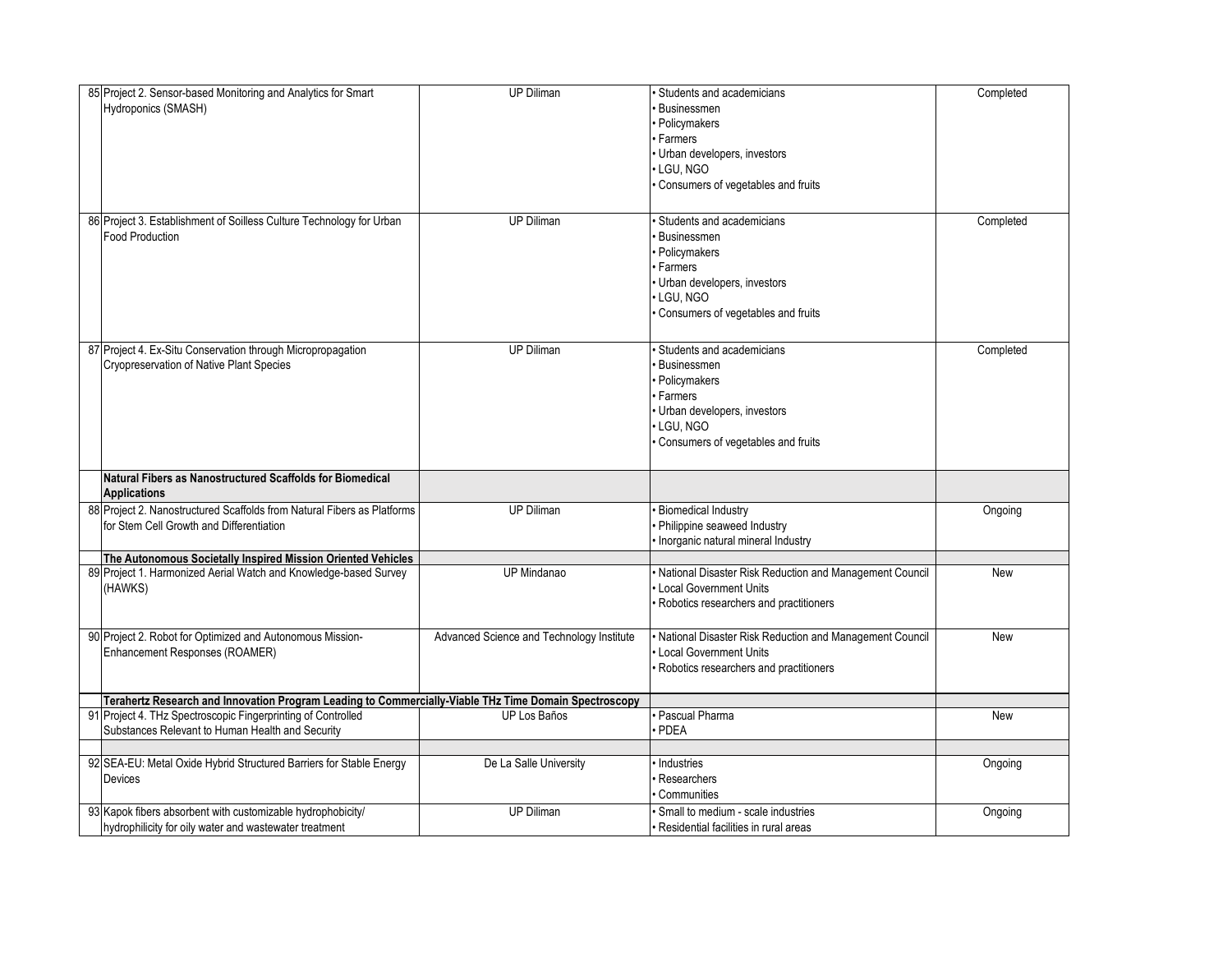| 94 Design of Highly Active Kapok Fiber Electrodes for Energy<br>Applications                                                                                                   | <b>UP Diliman</b>                                             | • Local energy industry<br>· Local hybrid/electric car industry<br>· Local electronic industry<br>· Academe                                                                                      | Ongoing    |
|--------------------------------------------------------------------------------------------------------------------------------------------------------------------------------|---------------------------------------------------------------|--------------------------------------------------------------------------------------------------------------------------------------------------------------------------------------------------|------------|
| 95 Development of Nanosilica-based Anti-Corrosion Coating<br>Formulations for Carbon Steel Reinforcement Used in Farm<br><b>Structures</b>                                     | UP Los Baños                                                  | · Farm Structures<br>· Tools and Implements industry<br>· Structure Builders                                                                                                                     | Ongoing    |
| 96 Fabrication and characterization of plasma sprayed nanostructured<br>TiO2-based coatings for photocatalytic applications                                                    | Mindanao State University - Iligan Institute of<br>Technology | • Academe<br>Energy and water treatment industries                                                                                                                                               | Ongoing    |
| 97 Fabrication of Graphene-based Nanostructure Substrates for<br>Applications in Ultrasensitive Detection                                                                      | <b>UP Diliman</b>                                             | · Materials Science and Engineering Program students<br>UP Community<br>Companies manufacturing commercial substrates<br>· Water filter manufacturers                                            | Ongoing    |
| 98 E-ASIA JRP: Fundamental study of the physical properties of metal-<br>oxide single nanowires and nanoparticles for bio-nano-sensing                                         | De La Salle University                                        | Academe<br>Researchers                                                                                                                                                                           | Ongoing    |
| 99 Nanocellulose Self-Disinfecting (NACS) Filter: R & D Validation of an<br>Innovative Low-Cost Nanotech-based Face Masks                                                      | Caraga State University                                       | Caraga Region<br>• Local Government Units<br>Researchers<br>Frontliners and other stakeholders                                                                                                   | Ongoing    |
| 100 CYANanobot: Miniaturized Boat-assisted Data Acquisition for<br>Automated Cyanide Monitoring in Wastewater using Optical Nano-<br>sensor                                    | Caraga State University                                       | • Philippine Government<br>Caraga Region<br>· LGUs<br>• Apex Mining Company, Inc.<br>· Researchers                                                                                               | New        |
| 101 SMART INK: Development of a 3D Printing Nano-Structured<br>Carrageenan Hydrogel                                                                                            | University of San Carlos                                      | · Biomedical (for tissue engineering and 3D printing) and<br>pharmaceutical industries<br>Academe                                                                                                | New        |
| 102 DOST-MOST: The Development of High-performance and Low-cost<br>Membrane Electrode Assembly for Alkaline Fuel Cell Based on<br>Ion/Electron Dual Conducting Catalyst Layers | <b>UP Diliman</b>                                             | Academe<br>· Philippine Nuclear Research Institute<br>• Local cellulose/fiber industry<br>· Fuel cell module manufacturers for automobile production<br><b>Energy providers and distributors</b> | New        |
| 103 Building Bonds between Academe and Industry: Formulation of<br>Vitrified Bonding Materials for Locally Manufactured Aluminum Oxide<br>and Silicon Carbide Grinding Wheels  | Ateneo de Manila University                                   | · GICA Grinding Wheel Corporation<br>Ateneo De Manila University<br>· Manufacturing, automotive, construction, and electronics<br>industries, among others<br>• Local clay producers             | <b>New</b> |
| 104 Fabrication of Nanostructured Silica-based Nanocomposite<br>Membranes for Proton Exchange Membrane Fuel Cells (PEMFCs)<br>Applications                                     | <b>Mapua University</b>                                       | · Fuel cell industry<br>· Mineral industry<br>Academic institutions<br><b>Energy and transport sectors</b>                                                                                       | <b>New</b> |
| 105 Development of a GAmma Computed Tomography Imaging Device<br>for Industrial Applications (GAIA)                                                                            | Philippine Nuclear Research Institute                         | • Philippine Nuclear Research Institute<br>· Academic and Research Institutions<br>· Industry                                                                                                    | New        |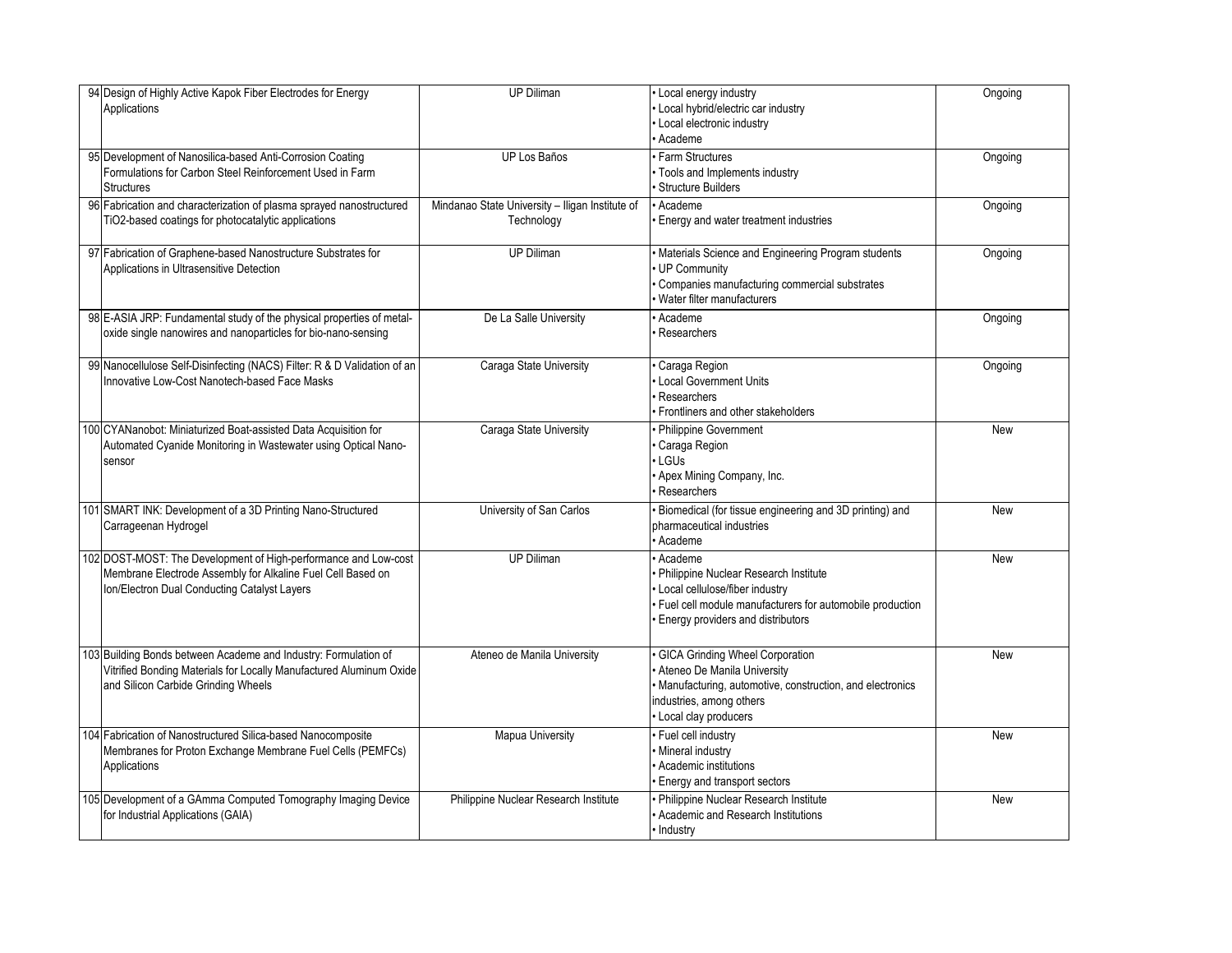| 106 Printed Electronic Devices for the New Normal: Temperature Sensor<br>Patch, Electrochemical Sensor Array Patch for Face Masks and Air<br>Circulators, and Antiviral Nanotech for Air Circulator Filters        | Ateneo de Manila University                                   | All sectors that need additional health monitoring during the<br>new normal imposed by the pandemic                                                                          | Completed |
|--------------------------------------------------------------------------------------------------------------------------------------------------------------------------------------------------------------------|---------------------------------------------------------------|------------------------------------------------------------------------------------------------------------------------------------------------------------------------------|-----------|
| 107 Chemical Synthesis and Characterization of Conducting<br>Polymer/Metal Nanoparticles Composites, and their Application as a<br>Chemiresistive Gas Sensor Array for H2S and CO2                                 | University of Santo Tomas                                     | <b>Energy Development Corporation</b><br>Environmental sections of geothermal plants                                                                                         | Ongoing   |
| 108 PECTIN-CARRAGEENAN MIXTURES: High Precision<br>Characterization of Hydrogel Heterogeneity Properties with Optical<br>Tweezers and FESEM Imaging                                                                | University of San Carlos                                      | Food and Biomedical Industries (e.g., to prototype a gel<br>additive for baby food or hospital food)                                                                         | New       |
| 109 Photoluminescent metal nanocluster to detect, disinfect, and<br>suppress the spread of coronavirus and other microorganisms                                                                                    | Mindanao State University - Iligan Institute of<br>Technology | <b>Front liners</b>                                                                                                                                                          | Completed |
| 110 ADMATEL EXPANSION Towards Long Term Competitiveness and<br>Sustainability - Phase 2: ADMATEL Geared for PHL Industry 4.0                                                                                       | Industrial Technology Development Institute                   | Semiconductor & electronics<br>Automotive<br>Aerospace<br>· Plastics<br>Other manufacturing industries<br>Oil and gas<br>Academe / universities<br>Other government agencies | New       |
| 111 eAsia: Development of Innovative Nanobiodevices Based on Hybrid<br>Materials by Combination of Endemic South Asian Biomolecules and<br>Nanocarbons                                                             | Mindanao State University - Iligan Institute of<br>Technology | Del Monte Philippines<br>Academe<br>Manufacturers/Industries of IR sensors<br>Agricultural sector                                                                            | Ongoing   |
| 112 eAsia: Developing Green Degradable Polymers from Plant Based<br>Oils and Investigation on Its Subsequent Functionalization and Utility<br>as Heavy Metal Sequestrants                                          | Ateneo de Manila University                                   | • The public<br>Oleochemical industries<br>Researchers and academe                                                                                                           | Suspended |
| 113 DOST-JSPS: Radiation damage investigations on functional<br>materials: Material development, analysis, and informatics                                                                                         | <b>UP Diliman</b>                                             | UP Diliman<br>UP Los Baños<br><b>Mapua University</b><br>Philippine Nuclear Research Institute                                                                               | Completed |
| 114 Image Mapping of Energy Conversion Efficiency and Other<br>Parameters Across Solar Cell Active Areas using Photoexcitation<br>and Photothermal Effects                                                         | University of San Carlos                                      | Photonics/Materials Science researchers<br>Optics/Photonics/Semiconductors/Materials Industry                                                                                | Ongoing   |
| 115 Electrochemical and Quantum Mechanical Investigation of Various<br>Small Molecule Organic Compounds as Corrosion Inhibitors in Mild<br>Steel                                                                   | De La Salle University                                        | Academe<br>Researchers                                                                                                                                                       | Completed |
| 116 Environmental, Health and Safety Research in the Risk Assessment<br>of Nanomaterials (Phase 1)                                                                                                                 | Industrial and Technology Development Institute               | · Manufacturers<br>End-users of nanotechnology based materials and products                                                                                                  | Completed |
| 117 Fabrication and Characterization of Hydrophobic Nanocomposite<br>Plated Abaca Fabric for Enhanced Electromagnetic Interference<br>Shielding (EMI-SE) and Thermal Resistance (TR) for Spacesuits<br>Application | De La Salle University                                        | Astronauts<br>Abaca growers                                                                                                                                                  | Ongoing   |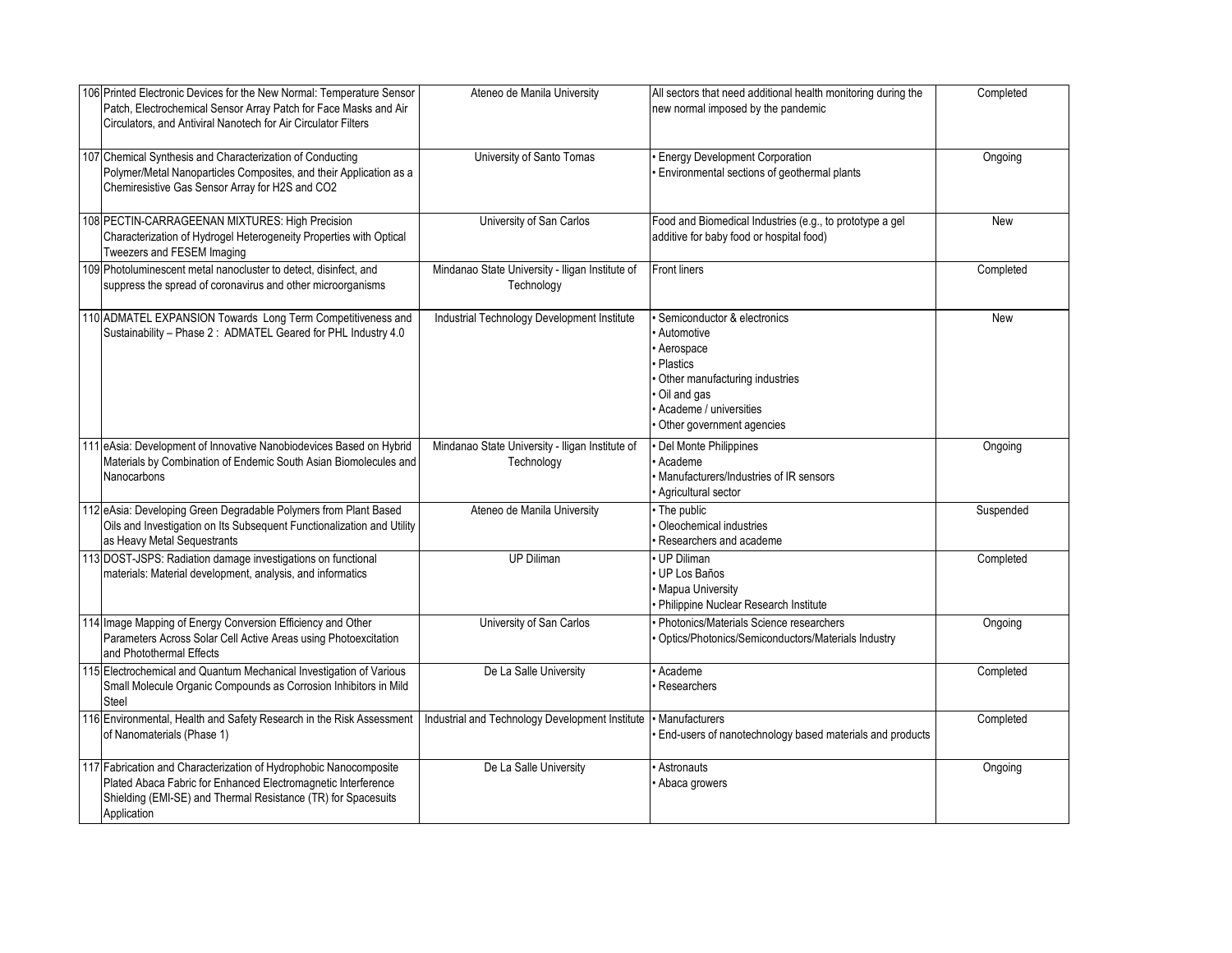| 118 Development of Plasma Coating Processes for the Furniture Industry                                                                                                                                             | <b>UP Diliman</b>                     | • Furniture industry of the Philippines<br>· Furniture workers<br>• Chamber of Furniture Industries in the Philippines (CFIP)                                                                                                                                                                 | Ongoing |
|--------------------------------------------------------------------------------------------------------------------------------------------------------------------------------------------------------------------|---------------------------------------|-----------------------------------------------------------------------------------------------------------------------------------------------------------------------------------------------------------------------------------------------------------------------------------------------|---------|
| 119 Development of Biodegradable Nanofiber Filters as an Active<br>Material for Medical-grade Facemasks                                                                                                            | University of San Carlos              | · Local industries involved in producing facemasks<br>• Local manufacturers of pectin and polyphenols<br>· Vulnerable patients in hospitals and homes<br>· Daily motorists, commuters and pedestrians<br>Scientists and engineers<br>Researchers in both industries and academic institutions | Ongoing |
| 120 Development of Theoretical and Computational Models Based on<br>Percolation Theory Leading Towards Durable Material Design                                                                                     | <b>Mapua University</b>               | • Fundamental and applied research for materials and<br>photonics industries<br>• Young Filipino scientists and engineers<br>· Early career scientists<br>• Local and overseas academic and research institutions                                                                             | Ongoing |
| 121 DOST-JSPS: Preparation of Crown Ethers and Alpha-<br>aminophosphonates Decorated Natural Fibers-based Hybrids Metal<br>Ion Adsorbents by Fusing Multicomponent-reaction and Radiation-<br>grafting of Polymers | Philippine Nuclear Research Institute | • Academe<br>· International Organizations<br>· Researchers in the fields of physics, chemistry, materials<br>science and engineering, and nuclear engineering; and other<br>semiconductor, optics, metal, or nuclear material companies                                                      | Ongoing |
| 122 CARRAGEEN RESEARCH & DEVELOPMENT LAB (CR&De-L):<br>Developing Cold-Soluble Powders, Bioplastic Sheets, and Bioactive<br>Hydrogels from Nano-Structured Carrageenans                                            | University of San Carlos              | · Cold-Soluble Powders paint, cement, mining, fire-fighting,<br>cosmetics<br>· Bioplastic Sheets packaging, drug encapsulation,<br>pharmaceutical, food<br>· Bioactive Hydrogels biomedical (for tissue engineering and<br>3D printing), pharmaceutical<br>· Academe                          | Ongoing |
| 123 CRADLE: SPARCS: System for Plasma-assisted Ablation of<br>Residues and Cleaning of Surfaces                                                                                                                    | <b>UP Diliman</b>                     | · Food powder manufacturers<br>• Local farmers<br>· Healthcare sector                                                                                                                                                                                                                         | New     |
| Center for Advanced Materials for Clean Energy Technologies based on Indigenous Materials (CAMCET)                                                                                                                 |                                       |                                                                                                                                                                                                                                                                                               |         |
| 124 Project 1. Biomass-Derived Nanomaterials as Novel Electrocatalyst<br>Components for Direct Ethanol Fuel Cells                                                                                                  | University of Santo Tomas             | · Scientists/Academics<br><b>Farmers/Vendors</b><br>Entrepreneurs/Fuel cell developers<br>Community                                                                                                                                                                                           | New     |
| 125 Project 3. Plant-Derived Biochar as Fabric-Based Electrode<br>Materials for Supercapacitor Devices                                                                                                             | University of Santo Tomas             | · Energy sector<br>· Agriculture sector<br>· Industry sector                                                                                                                                                                                                                                  | New     |
| Electronics Products Development (EPDC) as Platform for Innovation and Collaboration (EPIC) Program                                                                                                                |                                       |                                                                                                                                                                                                                                                                                               |         |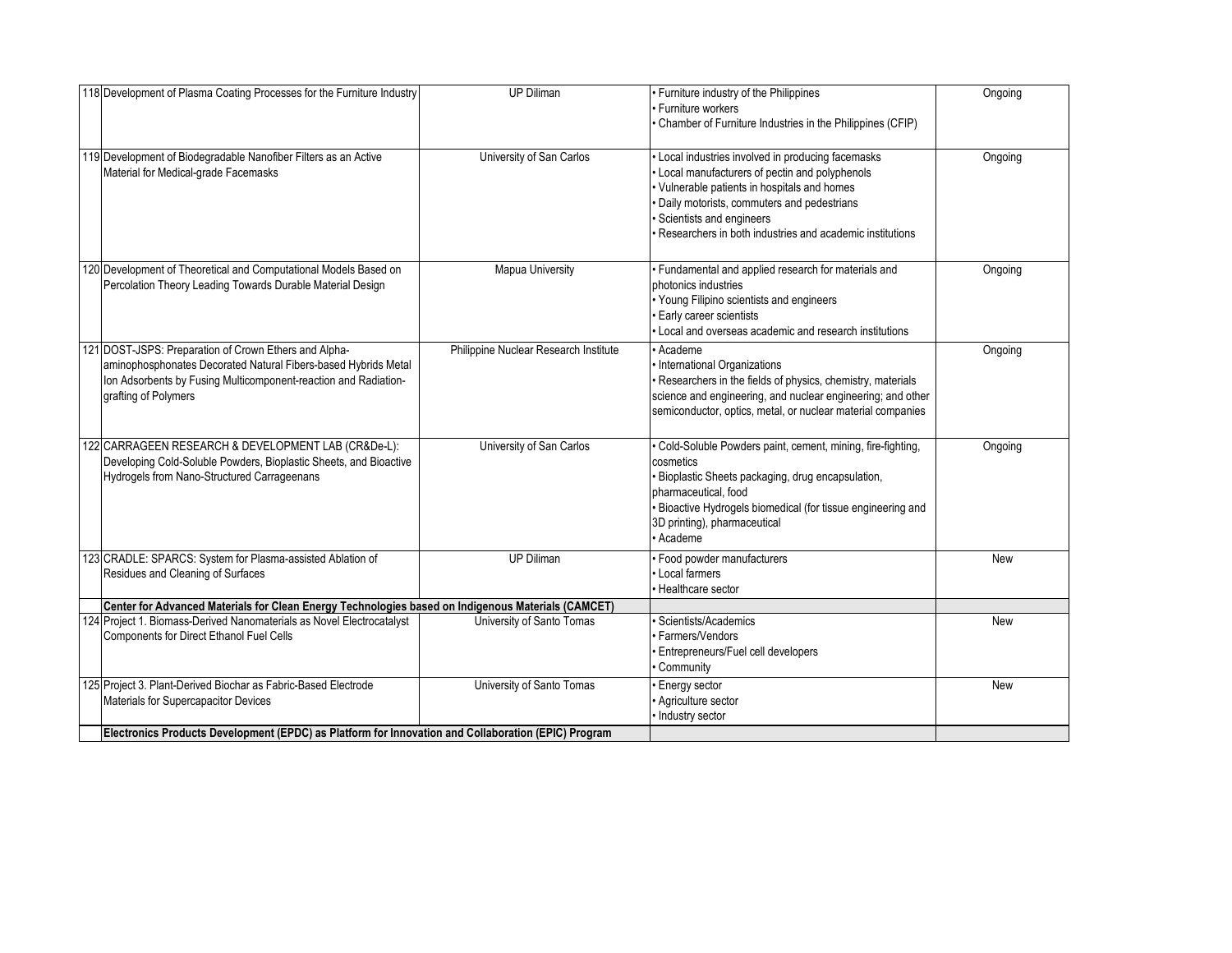| 126 Project 1. Electronics Product Development Center Upgrade and<br>Operation<br>127 Project 2. Electronics Product Inclusive Innovation Center (EPIIC) | Electronics Industries Association of the<br>Philippines, Inc.<br>Advanced Science and Technology Institute | · Electronics companies and other members of the supply<br>chain<br>Academic and other training institutions<br><b>Engineering associations</b><br>Government institutions<br>Venture capitalists, SMEs<br>OEMs, ODMs, Resellers<br>Independent designers<br>Electronics companies and other members of the supply | Completed<br>Completed |
|----------------------------------------------------------------------------------------------------------------------------------------------------------|-------------------------------------------------------------------------------------------------------------|--------------------------------------------------------------------------------------------------------------------------------------------------------------------------------------------------------------------------------------------------------------------------------------------------------------------|------------------------|
|                                                                                                                                                          |                                                                                                             | chain<br>· Higher Education institutions<br>Venture capitalists, SMEs, and Inventors                                                                                                                                                                                                                               |                        |
| 128 PATURO: Platform for Assessment and Tracking of Urbanization-<br><b>Related Opportunities</b>                                                        | Asian Institute of Management                                                                               | Policymakers of the City of Cauayan<br>Transport Planning Staff of the City of Cauayan                                                                                                                                                                                                                             | Ongoing                |
| 129 Secured Command and Control (C2) Communication Link System                                                                                           | <b>Holy Angel University</b>                                                                                | Armed Forces of the Philippines<br>• Philippine Navy<br>• Philippine Marines<br>• Philippine Army<br>• Philippine Air Force<br>• Philippine Coast Guard<br>• Philippine National Police                                                                                                                            | Ongoing                |
| 130 Development of a Smart Polymer Meta-Material for Wearable<br><b>Biosensors</b>                                                                       | De La Salle University                                                                                      | People who suffer from ischemic heart disease that needs<br>mmediate cardiac monitoring, attention and relief                                                                                                                                                                                                      | Ongoing                |
| 131 Intelligent Structural Health Monitoring via Mesh of Tremor Sensors<br>(meSHM)                                                                       | De La Salle Araneta University                                                                              | <b>DPWH</b><br>LGU - City Engineers<br><b>Property Owners</b><br>Construction Companies                                                                                                                                                                                                                            | Ongoing                |
| 132 Non-Intrusive Sensor-based Prescriptive Maintenance Platform for<br>Wire Manufacturing Factory                                                       | Ateneo de Manila University                                                                                 | Associated Wire Corporation of the Philippines                                                                                                                                                                                                                                                                     | Completed              |
| 133 Handum: The Design, Implementation, and Analysis of a<br>Digital/Mobile Game-based Learning Tool for Primary and<br>Secondary Education              | <b>UP Diliman</b>                                                                                           | Teachers and students at the Grade 4 and Grade 8 level<br>General public                                                                                                                                                                                                                                           | <b>New</b>             |
| 134 Mathematical Resources for Distance Learning Utilizing Community<br><b>LTE Networks and Television Frequencies</b>                                   | Ateneo de Manila University                                                                                 | Grades 1 to 11<br>Department of Education                                                                                                                                                                                                                                                                          | New                    |
| 135 Development of Framework and Materials for Distance and Remote<br>Learning via Datacasting                                                           | De La Salle University                                                                                      | Filipino students who do not have Internet access<br>Department of Education                                                                                                                                                                                                                                       | New                    |
| 136 Technology Innovations for Mathematical Reasoning, Statistical<br>Thinking and Assessment                                                            | Ateneo de Manila University                                                                                 | • Teachers and students<br><b>School Administrators</b><br>Local Government Units                                                                                                                                                                                                                                  | Completed              |
| 137 CRADLE 2020: Diachronic Representation and Linguistic Study of<br>Filipino Word Senses Across Social and Digital Media Contexts                      | De La Salle University                                                                                      | Senti Techlabs Inc.<br>Academics who study the evolving use of new and existing<br>words<br>· Academics who develop solutions whose main data are<br>words or text                                                                                                                                                 | <b>New</b>             |
| 138 Stunt Science: A Physics Simulator Mobile Game                                                                                                       | Western Institute of Technology                                                                             | <b>Students</b><br>Teachers<br>Schools                                                                                                                                                                                                                                                                             | New                    |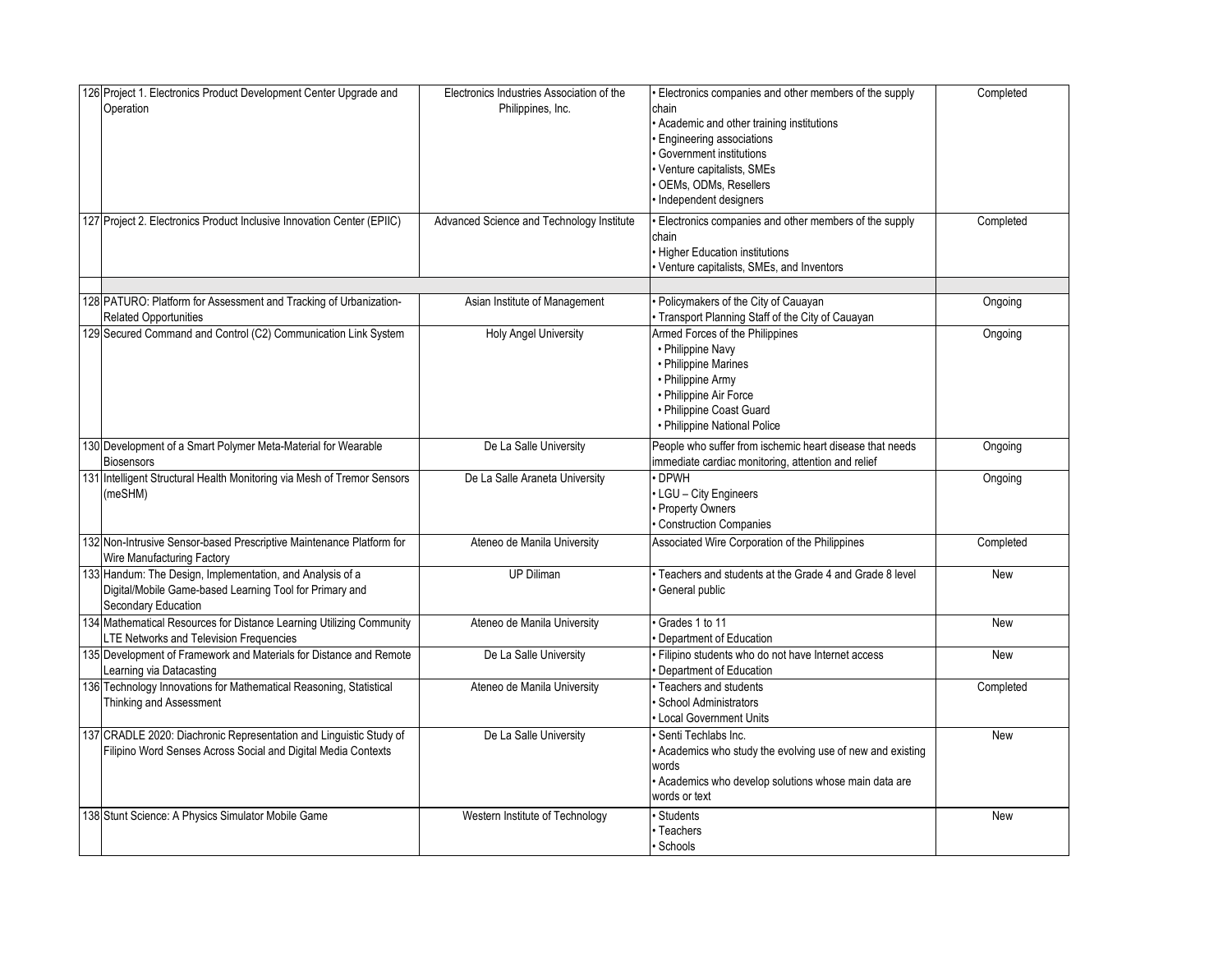| 139 Resilient Education Information Infrastructure for the New Normal                                                                        | Advanced Science and Technology Institute          | Selected remote unserved and underserved schools and<br>communities with no or limited access to the internet<br>DepED<br>• Local Government Units | <b>New</b> |
|----------------------------------------------------------------------------------------------------------------------------------------------|----------------------------------------------------|----------------------------------------------------------------------------------------------------------------------------------------------------|------------|
| 140 Imahe Labs: An Educational Game for Chemistry in the Senior High<br>School and Junior High School sectors of Baguio City                 | University of the Cordilleras                      | · Teachers, students, and administrative staff of different<br>Junior High Schools and Senior<br>· High Schools in Baguio City                     | <b>New</b> |
| 141 A Link-Up of Geomatics and Social Science Research for the<br>Development of Smart Cities (LUNGSOD) Project                              | <b>UP Diliman</b>                                  | · LGU Iloilo City<br>Citizens of Iloilo City                                                                                                       | New        |
| 142 iJuanderer: An Augmented Reality-based Gamified Local Tourism<br>and Cultural Heritage Promotion and Preservation                        | Philippine Science High School - Main Campus       | · Local aeta community in Mabalacat City, Pampanga<br>Small-time accommodation and tour guides                                                     | <b>New</b> |
| 143 Haynayan AR: An Augmented Reality-Based Lesson for the<br>Improvement of Learning Achievement in Cell Biology for the STEM<br>Curriculum | Philippine Science High School - Main Campus       | High school teachers and students                                                                                                                  | <b>New</b> |
| 144 A Game-based Mobile Learning Platform for Social Studies                                                                                 | Mariano Marcos State University                    | Grades 4 to 10 students and teachers taking and teaching<br>Araling Panlipunan                                                                     | New        |
| 145 Nurturing Interest in STEM among Filipino Learners using Minecraft                                                                       | Ateneo de Manila University                        | Schools<br>STEM educators<br>STEM students                                                                                                         | <b>New</b> |
| 146 Development of Multi-lingual Chatbot for Health Monitoring of Public<br>School Children                                                  | De La Salle University                             | Public school children (thru DepED)                                                                                                                | <b>New</b> |
| 147 CRADLE: baTID: RFID-band for Personalized Body Temperature<br>Monitorina                                                                 | Ateneo de Manila University                        | All sectors that currently practice body temperature screening                                                                                     | New        |
| 148 Helmet-Integrated Medium-Range IR Thermal Scanner                                                                                        | San Carlos College                                 | • Front liners<br>Community                                                                                                                        | <b>New</b> |
| 149 Mass Production and Distribution of Face Shields                                                                                         | Metals Industry Research and Development<br>Center | · Public and private hospitals and clinics<br>Front liners belonging to public and private institutions                                            | Completed  |
| <b>Artificial Intelligence Program</b>                                                                                                       |                                                    |                                                                                                                                                    |            |
| 150 Design and Development of Intelligent Traffic Control and<br>Management System                                                           | Caraga State University                            | Public utility vehicle (PUV) drivers<br>Private vehicle drivers<br>Commuters                                                                       | New        |
| 151 Development of a CNN and RNN topology for Impedance<br>Spectroscopy Analysis                                                             | UP Los Baños                                       | · Students and Researchers that uses Spectrometers<br><b>Materials Scientists</b><br>Chemists<br><b>Electrical Engineers</b>                       | <b>New</b> |
| 152 Cost-effective technology for monitoring and quantifying benthic area<br>covered by marine litter in shallow coastal areas               | <b>UP Mindanao</b>                                 | · Marine environmental protection<br>City local councils                                                                                           | New        |
|                                                                                                                                              |                                                    |                                                                                                                                                    |            |
| 153 Advanced Surface Coatings for Lightweight Alloys Used in<br>Aerospace Applications                                                       | <b>UP Diliman</b>                                  | Metals industry<br>Academe<br>Semiconductor, transport, and mining industries                                                                      | <b>New</b> |
| 154 Center for Astronomy Research and Development: Astronomical<br>Near-Earth Observation Light Pollution (ANEO-LiPo) Program                | <b>Rizal Technological University</b>              | <b>Local Government Units</b><br>Businessmen and households<br>Researchers, school, and students<br><b>Entrepreneurs</b>                           | Ongoing    |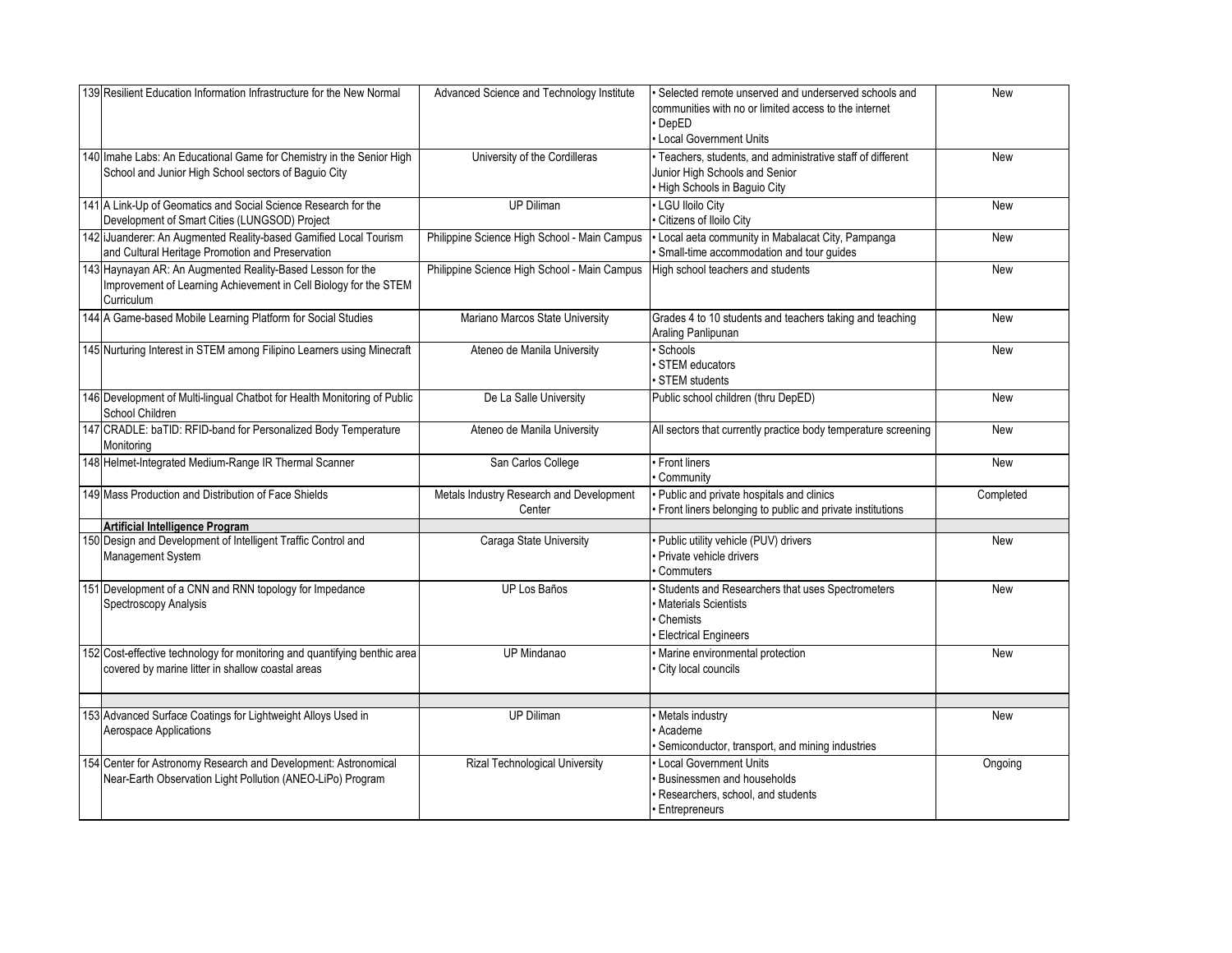| 155 Synthetic Aperture Radar (SAR) and Automatic Identification System<br>(AIS) for Innovative Terrestrial Monitoring and Maritime Surveillance        | Advanced Science and Technology Institute | · Climate Change Commission<br>· National Irrigation Authority<br>Department of Science and Technology<br>Department of Environment and Natural Resources<br>Department of Agriculture<br>Department of National Defense<br>· Department of Transportation and Communication<br>· National Security Council<br>· National Coast Watch Council<br>• Local government units<br>· Academes<br>· Non-profit Organizations/Research Institutions | Ongoing   |
|--------------------------------------------------------------------------------------------------------------------------------------------------------|-------------------------------------------|---------------------------------------------------------------------------------------------------------------------------------------------------------------------------------------------------------------------------------------------------------------------------------------------------------------------------------------------------------------------------------------------------------------------------------------------|-----------|
| 156 Establishment of a niche center on environmental informatics in<br>Central Visayas                                                                 | <b>UP Cebu</b>                            | Department of Agriculture<br>Department of Environment and Natural Resources<br>· Mango entrepreneurs<br>Regional Development Council 7<br>· Central Visayas Local Government Units<br>ICT Sector<br>Academe                                                                                                                                                                                                                                | Completed |
| Space Technology and Applications Mastery, Innovation and Advancement                                                                                  |                                           |                                                                                                                                                                                                                                                                                                                                                                                                                                             |           |
| 157 Advanced Satellite Development and Know-How Transfer for the<br>Philippines                                                                        | <b>UP Diliman</b>                         | Defense and Security Sectors<br><b>DOST</b><br>Academe                                                                                                                                                                                                                                                                                                                                                                                      | Completed |
| Space Technology & Applications Mastery, Innovation and Advancement (STAMINA4Space)                                                                    |                                           |                                                                                                                                                                                                                                                                                                                                                                                                                                             |           |
| 158 Project 1. Optical Payload Technology In-depth Knowledge<br>Acquisition and Localization (OPTIKAL)                                                 | <b>UP Diliman</b>                         | Engineers/ Scientists/ Researchers of space systems,<br>engineering and technology<br>• Aeronautics, aerospace and other related industry sectors<br>· Universities, space educators, and science and technology<br>community                                                                                                                                                                                                               | Ongoing   |
| 159 Project 2: Building PHL-50: Localizing the Diwata-1 and Diwata-2<br>Bus System as the Country's Space Heritage 50kg Microsatellite Bus<br>(PHL-50) | <b>UP Diliman</b>                         | · Engineers/ Scientists/ Researchers of space systems,<br>engineering and technology<br>• Aeronautics, aerospace and other related industry sectors<br>· Universities, space educators, and science and technology<br>community                                                                                                                                                                                                             | Ongoing   |
| 160 Project 3. Space Science and Technology Proliferation through<br>University Partnerships (STEP-UP)                                                 | <b>UP Diliman</b>                         | Amateur radio community<br>· Secondary and tertiary educational institutions and S&T<br>community<br>· Engineers/scientists/researchers of space systems,<br>engineering and technology<br>• Aeronautics, aerospace and other related industry sectors                                                                                                                                                                                      | Ongoing   |
| 161 Project 4. Ground Receiving, Archiving Science Product<br>Development and Distribution (GRASPED)                                                   | Advanced Science and Technology Institute | Government agencies<br>Researcher Institutions<br>Academe<br>General public                                                                                                                                                                                                                                                                                                                                                                 | Ongoing   |
| BATTERY: Broadening Accumulator Tenable Time Extends Rechargeability Years                                                                             |                                           |                                                                                                                                                                                                                                                                                                                                                                                                                                             |           |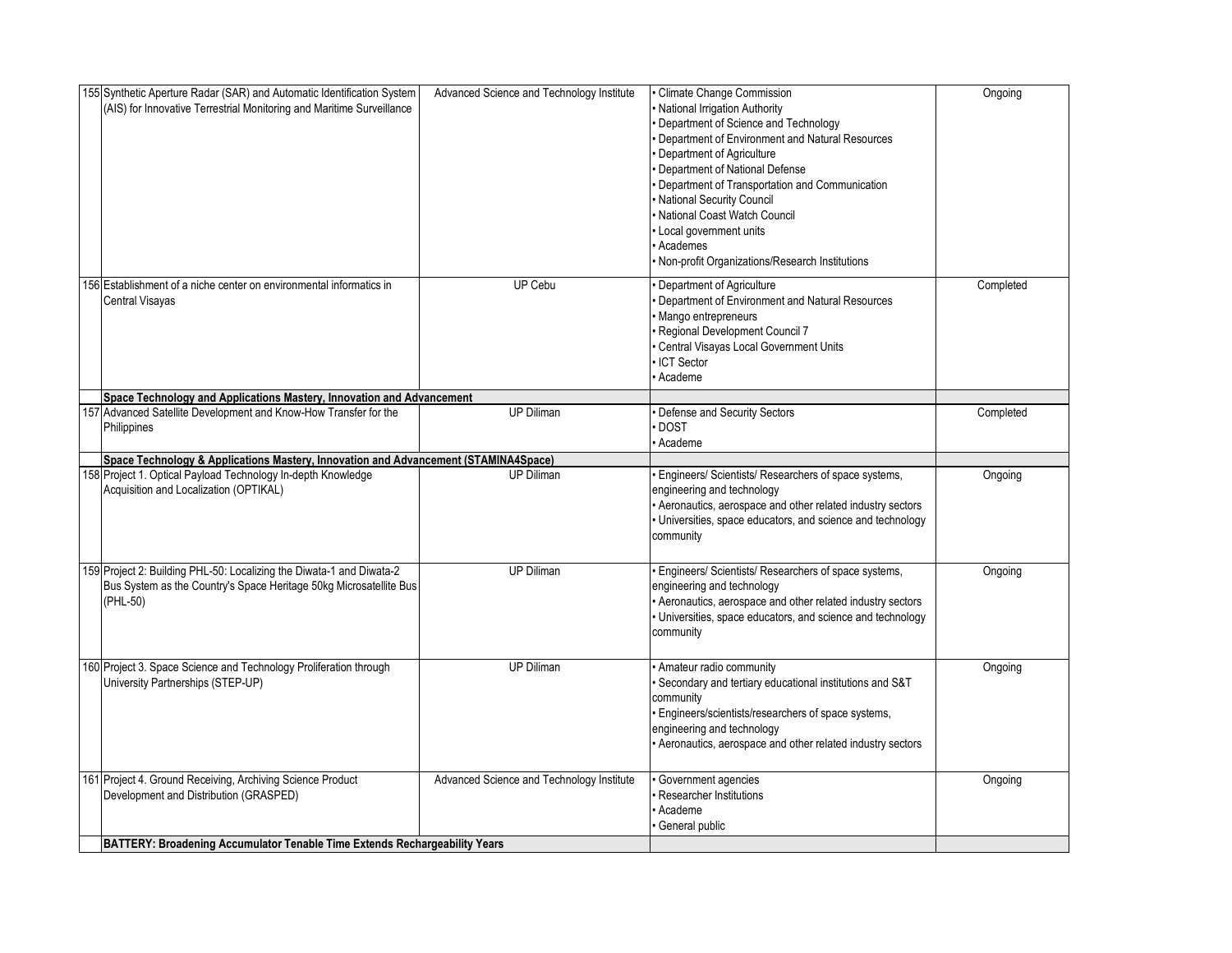| 162 TUNER: Transmissometry Using Nonlinear Electrode Response                                      | Technological Institute of the Philippines -<br>Quezon City Campus | Philippine Battery Inc.<br>Lead Acid Battery User        | Ongoing   |
|----------------------------------------------------------------------------------------------------|--------------------------------------------------------------------|----------------------------------------------------------|-----------|
| 163 Project SOUNDER: Sonic Oscillations Unleashing Nonconductive<br>Deposits on Electrode Reactors | Technological Institute of the Philippines -<br>Quezon City Campus | Philippine Battery Inc.<br>Lead Acid Battery User        | Ongoing   |
|                                                                                                    |                                                                    |                                                          |           |
|                                                                                                    |                                                                    |                                                          |           |
| 164 Integrated Flywheel Energy Storage Management System                                           | De La Salle University                                             | Energy industry sector                                   | New       |
|                                                                                                    |                                                                    | <b>Amber Kinetics</b>                                    |           |
|                                                                                                    |                                                                    | De La Salle University - Laguna Campus                   |           |
| 165 Establishing a 25-kW Waste-to-Energy Facility Using a Direct                                   | <b>UP Los Baños</b>                                                | Policy makers                                            | Ongoing   |
| Combustion Process for Municipal Solid Waste                                                       |                                                                    | Government institutions                                  |           |
|                                                                                                    |                                                                    | Law makers                                               |           |
|                                                                                                    |                                                                    | · Energy sector in the Philippines                       |           |
|                                                                                                    |                                                                    |                                                          |           |
| 166 CRADLE: PISOLAR: Payment Innovation for SHS Ownership by Lay                                   | University of Southeastern Philippines                             | Unelectrified communities in Davao Regio                 | Ongoing   |
| Away Routine                                                                                       |                                                                    |                                                          |           |
| 167 Fabrication of A Novel Material as Anode Electrode for High Power                              | Polytechnic University of the Philippines                          | • Local transport sector                                 | Ongoing   |
| Generator Al-Air Battery                                                                           |                                                                    | Communities                                              |           |
|                                                                                                    |                                                                    | Electric Vehicle manufacturers                           |           |
| Mindanao Renewable Energy R&D Center (MREC)                                                        |                                                                    |                                                          |           |
| 168 Design and Performance Evaluation of an Ocean Renewable                                        | Ateneo de Davao University                                         | Academe                                                  | Completed |
|                                                                                                    |                                                                    |                                                          |           |
| <b>Energy System</b>                                                                               |                                                                    | Local government unit                                    |           |
|                                                                                                    |                                                                    | Policy maker                                             |           |
|                                                                                                    |                                                                    | Private sector                                           |           |
| 169 Design and Performance Evaluation of a Micro-Scale Concentrated                                | Ateneo de Davao University                                         | Academe                                                  | Completed |
| Solar Power Technology                                                                             |                                                                    | Local government unit                                    |           |
|                                                                                                    |                                                                    | Policy maker                                             |           |
|                                                                                                    |                                                                    | Private sector                                           |           |
| 3D Philippines: 3D Visualization and Analysis of Surface and Sub-surface Data in the Philippines   |                                                                    |                                                          |           |
| 170 Optimization of the GeoRiskPH Integrated System through Risk                                   | Philippine Institute of Volcanology and                            | <b>National Housing Authority</b>                        | New       |
| Assessments, Site Suitability Models and 3D Visualizations to Aid                                  | Seismology                                                         | <b>National Economic Development Authority</b>           |           |
|                                                                                                    |                                                                    |                                                          |           |
| Policy and Decision-Making (3D Earth Risk)                                                         |                                                                    | Department of Public Works and Highways                  |           |
|                                                                                                    |                                                                    | Manila City LGU                                          |           |
| PH UK Newton Agham Joint Cooperation Program on Understanding the Impacts of Hydrometeorological   |                                                                    |                                                          |           |
| 171 Philippines - Quantitative Lahar Impact and Loss Assessment under                              | Philippine Institute of Volcanology and                            | Local and Regional Disaster Mitigation Planning Managers | Ongoing   |
| changing Land Use and Climate Scenarios                                                            | Seismology                                                         | Local Government Units                                   |           |
|                                                                                                    |                                                                    | • Local Communities                                      |           |
|                                                                                                    |                                                                    |                                                          |           |
| 172 Catchment Susceptibility to Hydrometeorological Events: Sediment                               | <b>UP Diliman</b>                                                  | · DOST-PAGASA                                            | Ongoing   |
| Flux and Geomorphic Change as Drivers of Flood Risk in the                                         |                                                                    | Vintar LGU                                               |           |
| Philippines                                                                                        |                                                                    | Ilagan City LGU                                          |           |
|                                                                                                    |                                                                    |                                                          |           |
|                                                                                                    |                                                                    | DENR-RBCO                                                |           |
|                                                                                                    |                                                                    | DENR-MGB                                                 |           |
|                                                                                                    |                                                                    | DPWH-FCMC                                                |           |
| 173 Philippine Groundwater Outlook (PhiGO)                                                         | Ateneo de Manila University                                        | · Water Industries                                       | Ongoing   |
|                                                                                                    |                                                                    | • NGAs                                                   |           |
|                                                                                                    |                                                                    | · LGU                                                    |           |
|                                                                                                    |                                                                    | · Regional stakeholders                                  |           |
|                                                                                                    |                                                                    | • Local community                                        |           |
|                                                                                                    |                                                                    |                                                          |           |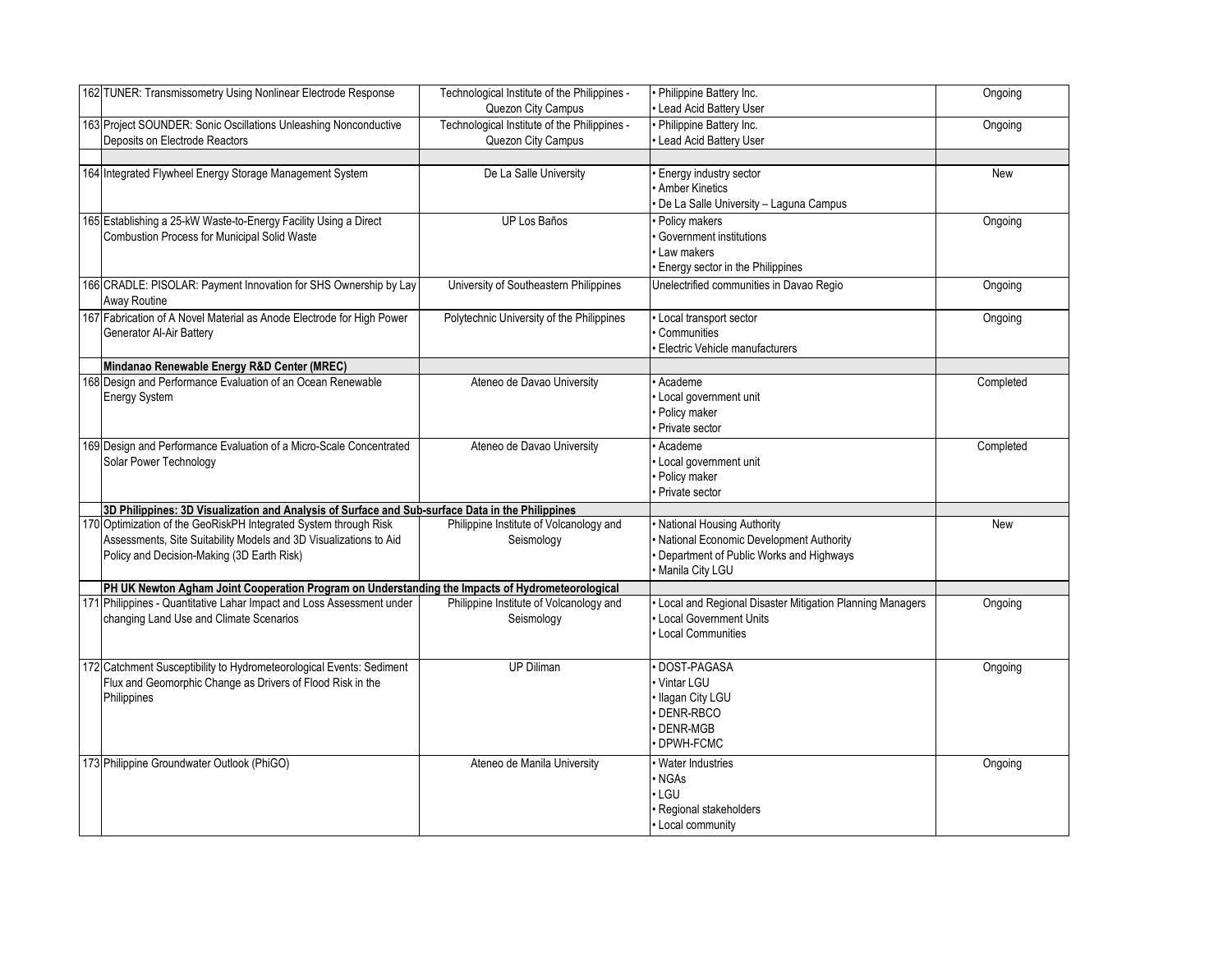| 174 SCaRP: Simulating Cascading Rainfall-triggered Landslide Hazards<br>in the Philippines                                                                                                                                | Mapua University                                      | • Agencies for planning disaster management and adaptation<br>strategies<br>PAGASA<br>NWRB<br><b>MGB</b><br>· WPF<br>Local communities                                                        | Ongoing   |
|---------------------------------------------------------------------------------------------------------------------------------------------------------------------------------------------------------------------------|-------------------------------------------------------|-----------------------------------------------------------------------------------------------------------------------------------------------------------------------------------------------|-----------|
| <b>Newton Fund</b>                                                                                                                                                                                                        |                                                       |                                                                                                                                                                                               |           |
| 175 Utilising Marine Renewable Energy to Satisfy Community Energy<br>Demands and Stimulate Socio-Economic Development within the<br>Philippines                                                                           | Ateneo De Davao University                            | Government agencies i.e. DOE, NPC, NEA, DOST<br>Electrical National Network or where the local energy<br>consumption can be complemented                                                      | New       |
| Comprehensive Evaluation of Critical Infrastructures and Construction Raw Materials in the Philippines Using                                                                                                              |                                                       |                                                                                                                                                                                               |           |
| 176 Project 1. Concrete Petrography as a Quality Assessment Tool of<br>Hardened Concrete From Lifeline Structures in the Philippines                                                                                      | UP Diliman                                            | Construction sector<br>Government agencies, such as DPWH and COA<br>Local government units<br>General populace<br>Academe                                                                     | Completed |
| 177 Project 2. Geological, Chemical and Physical Evaluation of Concrete<br>Raw Materials Used in Critical Philippine Infrastructures                                                                                      | <b>UP Diliman</b>                                     | Government agencies such as DPWH, COA, NEDA, DOTr<br>Local government units<br>Construction industry<br>· Aggregate quarry operators and mineral / chemical<br>admixture suppliers<br>Academe | Completed |
| Materials for Sustainable Construction and Recyclables Applied to Projects (M-SCRAP)                                                                                                                                      |                                                       |                                                                                                                                                                                               |           |
| 178 Project 1. Development of Fiber-Reinforced Self-Compacting<br>Concrete (SFRSCC) for corrosion reduction                                                                                                               | Far Eastern University - Institute of Technology      | Government and Private Projects<br><b>Batching Plants</b><br>Researchers                                                                                                                      | New       |
| 179 Project 2. Green Fiber-reinforced Polymer (FRP) Composites as an<br>nnovative Repair System for Earthquake-prone Historical Buildings                                                                                 | De La Salle University                                | National Historical Commission of the Philippines<br>Department of Public Works and Highways<br>General public                                                                                | New       |
| <b>Previous DOST-JSPS</b>                                                                                                                                                                                                 |                                                       |                                                                                                                                                                                               |           |
| 180 Prediction of Long-Period Ground Motion in Megacities of the<br>Philippines Critical to Seismic Safety of High-Rise Buildings                                                                                         | Philippine Institute of Volcanology and<br>Seismology | Researchers (DOST and academe)<br>Civil/structural engineers<br>Earthquake disaster planners and local administrators of<br>Metro Manila and Metro Cebu                                       | New       |
| Securing Water Resources in Tourist Destinations in the Philippines: Pilot Study in Boracay Island (Comprehensive Water Resources Assessment and Management Plan for Nabaoy River<br><b>Watershed and Boracay Island)</b> |                                                       |                                                                                                                                                                                               |           |
| 181 Project 1. Water for Tourism: A Science-Based Water Resource<br>Monitoring and Management Planning Guide for Tourist Destinations<br>in the Philippines                                                               | Ateneo de Manila University                           | LGUs of and located near Nabaoy River Watershed and in<br>Boracay Island                                                                                                                      | New       |
| 182 Project 2: Hydrological Characterization of Boracay Island's<br>Groundwater System and Nabaoy River Watershed Using Isotope<br>Techniques                                                                             | Philippine Nuclear Research Institute                 | The people of Malay and the whole country                                                                                                                                                     | New       |
| CoBUILDTex (Constructions and Buildings Using Indigenous Locally-developed Natural Textiles): Natural Textile Fiber-based Innovations for Green and Smart Structural Applications                                         |                                                       |                                                                                                                                                                                               |           |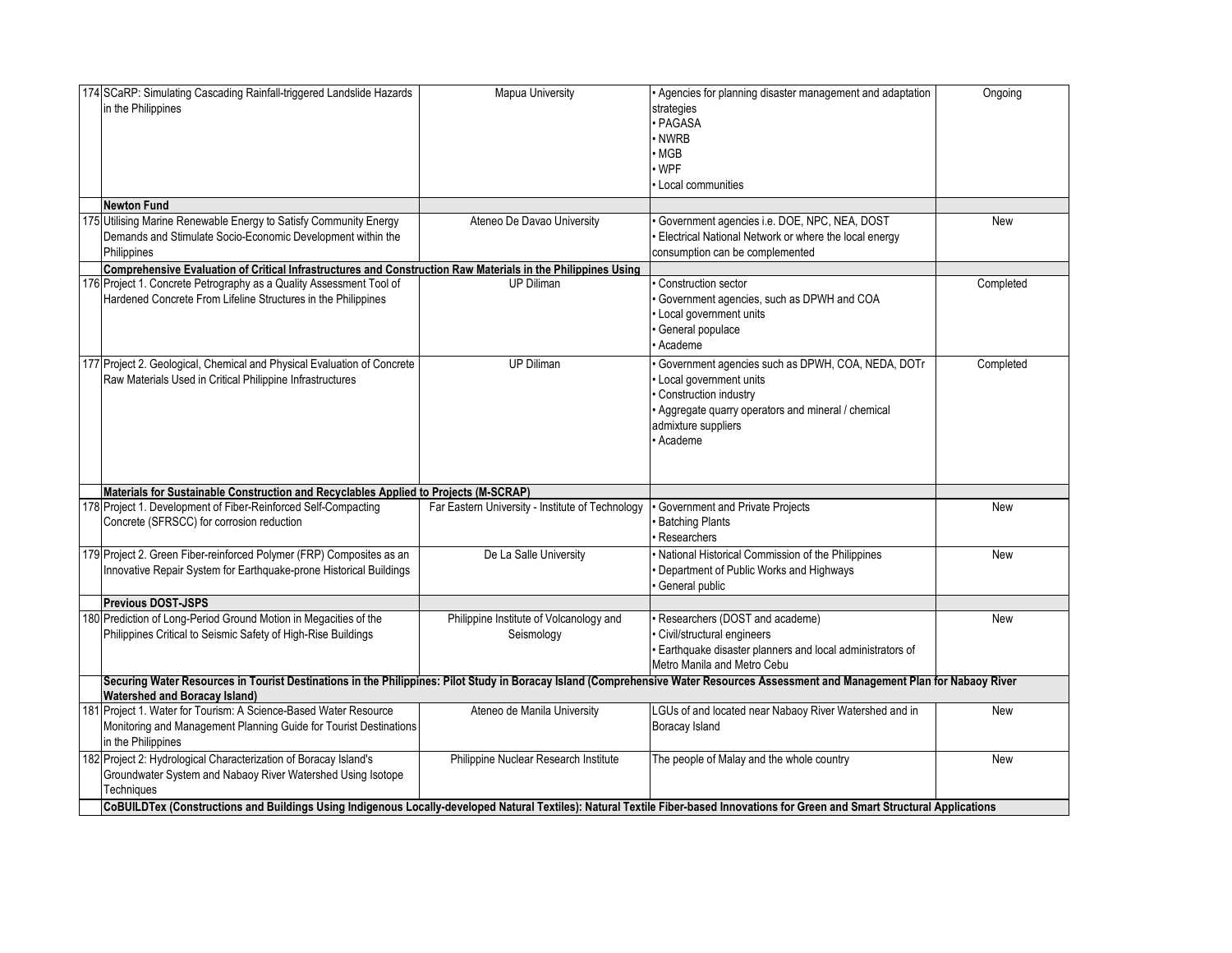| 183 Project 1. Natural Textiles as Innovative Formwork and<br>Reinforcement for Freeform Concrete Structures                                             | Philippine Textile Research Institute                 | · Farmers and farming communities<br>Natural textile fiber and textile-producing companies<br>• Private civil works and architectural contractors<br>· Government projects<br>Disaster resiliency efforts<br>· Green-oriented structures and projects<br>· Higher education institutions looped into collaboration and<br>partnership | <b>New</b> |
|----------------------------------------------------------------------------------------------------------------------------------------------------------|-------------------------------------------------------|---------------------------------------------------------------------------------------------------------------------------------------------------------------------------------------------------------------------------------------------------------------------------------------------------------------------------------------|------------|
| 184 Project 2. Natural Fiber-based Technical Textiles for Smart Indoor<br>Installations                                                                  | Philippine Textile Research Institute                 | Community fiber producers located in Davao del Norte<br>(banana), Catanduanes (bandala), and bamboo poles (La<br>Union)<br>· Construction or property developer who is advocates for<br>green constructions and buildings                                                                                                             | <b>New</b> |
| METRIC: Mapping and Emerging Technologies for Road Infrastructures and Constructions                                                                     |                                                       |                                                                                                                                                                                                                                                                                                                                       |            |
| 185 Project CRUISE: A Capacitive Resistivity Underground Imaging<br>Survey Equipment for Underground Utility Assessment of Philippine<br>Infrastructures | De La Salle University                                | Department of Public Works and Highways (DPWH)<br>• National Mapping and Resource Information Authority<br>(NAMRIA)<br>• Local engineering departments of local government units<br>Private construction contractors                                                                                                                  | <b>New</b> |
|                                                                                                                                                          |                                                       |                                                                                                                                                                                                                                                                                                                                       |            |
| 186 Passive Seismic Stratigraphy of Irregular Topography (PSSIT)<br>Applicable to Mountainous Areas of Baguio City                                       | Philippine Institute of Volcanology and<br>Seismology | People of Baguio City<br>· Local administrators in land-use planning                                                                                                                                                                                                                                                                  | New        |
| 187 Sustainable BIM-Based Evaluation for Infrastructure Project<br>Implementation                                                                        | Mapua University                                      | · DOST, DPWH, NEDA and NHA<br>· Maintenance Officer<br>Owner of the building<br>Contractors if renovation is necessary                                                                                                                                                                                                                | <b>New</b> |
| 188 Rubbers and Waste Plastics as Reinforcement Additives for Asphalt<br><b>Binder-based Pavement Infrastructures</b>                                    | UP Los Baños                                          | Construction industry                                                                                                                                                                                                                                                                                                                 | Suspended  |
| 189 Engineered smart concrete utilizing indigenous wastes for durable<br>and intelligent infrastructure                                                  | University of Mindanao                                | Environment<br>General public for the safety of public infrastructures<br>Academe (Researchers, educators, students)                                                                                                                                                                                                                  | <b>New</b> |
| 190 PAVE- Prototype Automated Visual Survey Equipment                                                                                                    | <b>UP Diliman</b>                                     | · Surveyors<br>Authorities<br>Road users                                                                                                                                                                                                                                                                                              | <b>New</b> |
| 191 Determination of appropriate expansion process of perlite to conform<br>to standards of light weight aggregates for use in construction              | UP Diliman                                            | · Food Manufacturers/Processors<br>· Food Consumers<br>· Food trade organizations/association and academic<br>Institution<br>· Food Exporters/Importers                                                                                                                                                                               | New        |
| 192 CRADLE: IoT (Internet of Tubig) : Development of smart water meter<br>wireless network                                                               | <b>UP Diliman</b>                                     | Residents and administrators of condominiums                                                                                                                                                                                                                                                                                          | <b>New</b> |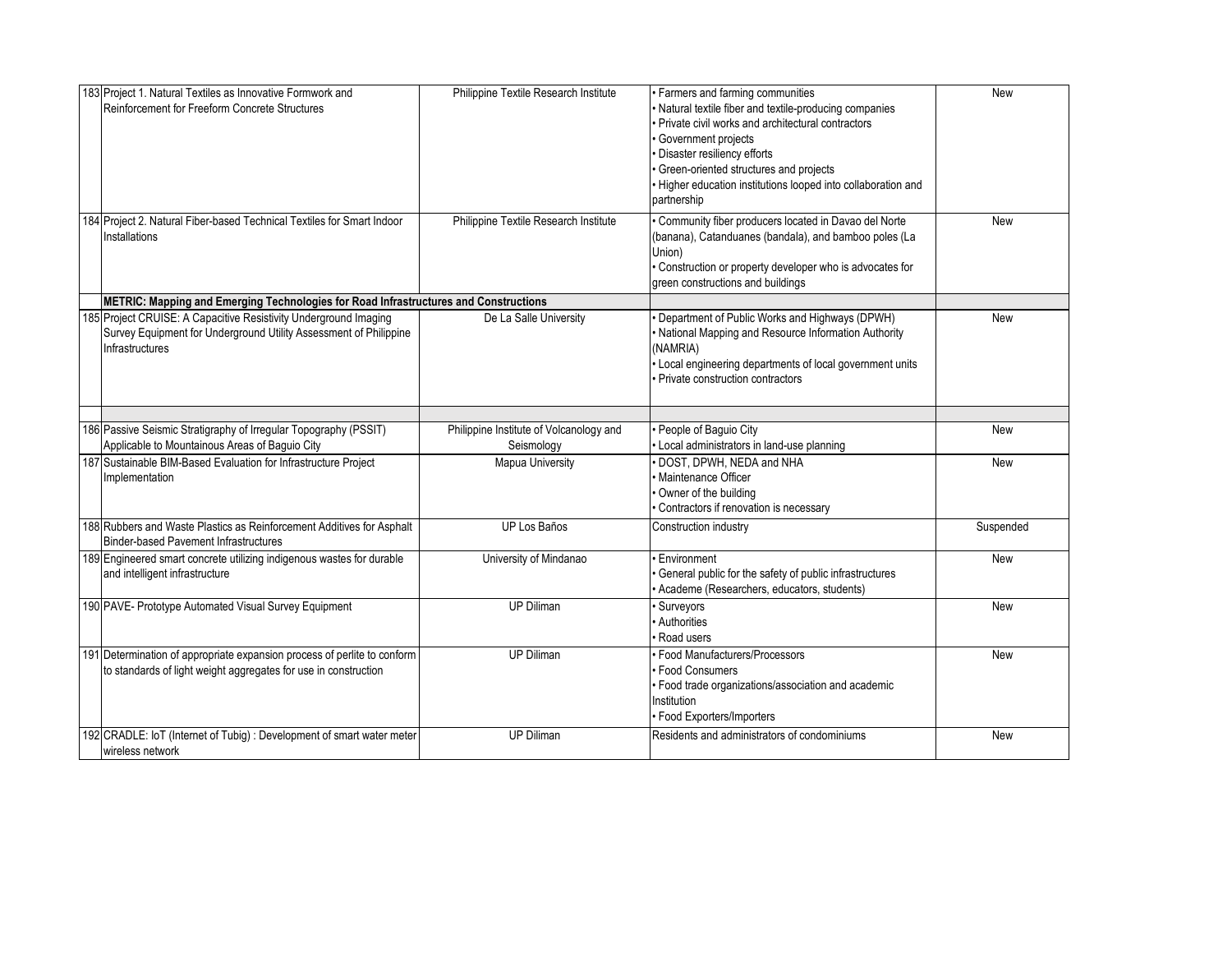| 193 Integrated Flood and Water Resources Management in ASEAN<br>Basins for Sustainable Development                                                                                                                                                                | Isabela State University                                                        | · River Basin Organizations (i.e. Cagayan River Basin<br>Management Council)<br>· Dam owners and operators (NIA, Hydropower companies)<br>• Local Government Units and NGOs<br>• Higher Education Institutions<br>· NGAs (NWRB, NIA, DOST, DA, DOE, DILG, DPWH) | <b>New</b> |
|-------------------------------------------------------------------------------------------------------------------------------------------------------------------------------------------------------------------------------------------------------------------|---------------------------------------------------------------------------------|-----------------------------------------------------------------------------------------------------------------------------------------------------------------------------------------------------------------------------------------------------------------|------------|
| 194 Production and Improvement of Construction Materials using<br><b>Bacterial Calcite Precipitation</b>                                                                                                                                                          | <b>UP Diliman</b>                                                               | Researchers                                                                                                                                                                                                                                                     | <b>New</b> |
| 195 Pilot Study for Integrating Microgrid and Distributed Renewable<br>Energy Sources for an Electric Cooperative                                                                                                                                                 | <b>UP Diliman</b>                                                               | • University of the Philippines - Diliman (RDI)<br>· Kalinga Apayao Electric Cooperative (KAELCO)<br>· Bulanao Hydroelectric Power Plant<br>Other distribution utilities engaged in RE microgrid                                                                | <b>New</b> |
| 196 Specific Earthquake Ground-Motion Levels to Help Increase the<br>Seismic Resiliency of Government Infrastructures, Residential and<br>Medium-to-High Rise Buildings in Pangasinan, Tarlac, Metro Iloilo-<br>Guimaras, Cauayan City, Butuan City and Mati City | Philippine Institute of Volcanology and<br>Seismology                           | Department of Public Works and Highways<br>• Local Government Units<br>· General public                                                                                                                                                                         | Ongoing    |
| 197 Optimization of the Operational Capabilities of Hydromet Sensors in<br>Line with International Standards (WMO Standards) for Effective<br>Weather, Flood Warning (CBFEWS) and Application to Research                                                         | Philippine Atmospheric, Geophysical and<br>Astronomical Services Administration | · Flood-prone communities<br>· Hydrometeorologists, climatologists, and other researchers<br>· Farmers<br>• Private industry<br>• Local Government Units<br>• Other concerned Government Agencies                                                               | Ongoing    |
| 198 Weather and Climate Science for Service Partnership for South East<br>Asia: Building Safer Community to Weather and Climate Variability<br>through Science and Innovation (WCSSP)                                                                             | Philippine Atmospheric, Geophysical and<br>Astronomical Services Administration | General Public<br><b>Scientists and Researchers</b><br>Stakeholders<br>• Decision Makers<br>• National Resource Managers                                                                                                                                        | Ongoing    |
| 199 Development of Prediction and Warning System on Sub-Seasonal<br>Scale of Extreme Events Associated with Monsoon in the Philippines<br>(Monsoon@Ph)                                                                                                            | Philippine Atmospheric, Geophysical and<br>Astronomical Services Administration | Decision makers                                                                                                                                                                                                                                                 | <b>New</b> |
| 200 Understanding Lightning and Thunderstorms for Extreme Weather<br>Monitoring and Information Sharing (ULAT)                                                                                                                                                    | Advanced Science and Technology Institute                                       | · PAGASA<br>· UPD-EEI, UPD-IESM, UPD-NIGS<br>• Communities affected by disasters<br>• Hydrometeorologists, climatologists and other researchers<br>• Farmers<br>• Private industry<br>• Local Government Units<br>· Other concerned government agencies         | Ongoing    |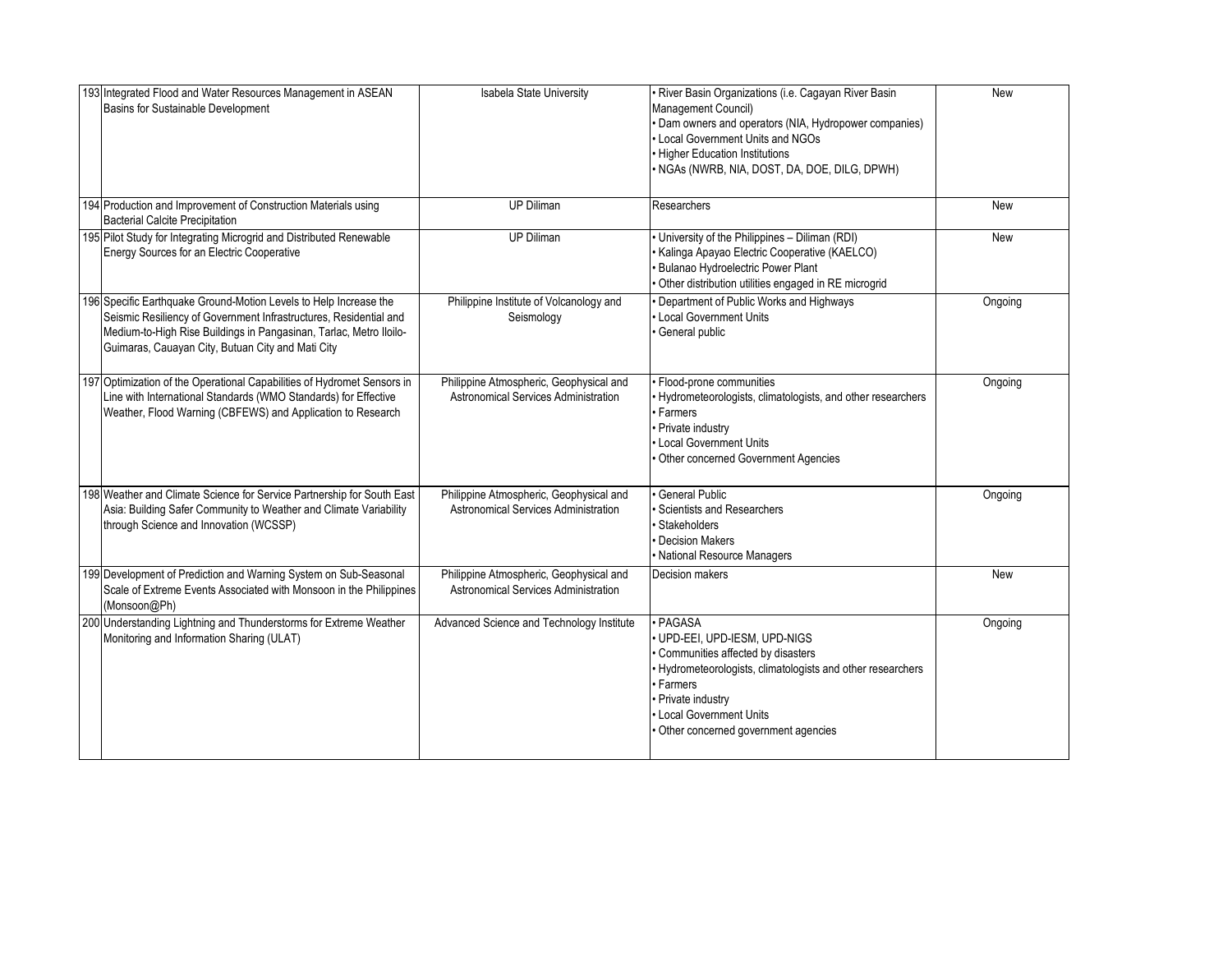| 201 Providing High Resolution (5km) Climate Change Projections in the<br>Philippines using Weather Research and Forecasting (WRF)                                                   | Philippine Atmospheric, Geophysical and<br>Astronomical Services Administration | General Public<br>Local Government Units<br>Natural Resource Managers<br>Scientists<br>Researchers<br>Stakeholders<br><b>Decision Makers</b>                                          | Completed |
|-------------------------------------------------------------------------------------------------------------------------------------------------------------------------------------|---------------------------------------------------------------------------------|---------------------------------------------------------------------------------------------------------------------------------------------------------------------------------------|-----------|
| 202 Investigation and numerical modelling of Philippine tsunamis based<br>on historical, geomorphological and geological evidence of past<br>earthquakes                            | <b>UP Diliman</b>                                                               | Local government units<br><b>Research institutes</b><br>Relevant government agencies (AFP, PCG, NAMRIA, MGB)                                                                          | Ongoing   |
| 203 Coastal Sea Level Rise in the Philippines (CSLR)                                                                                                                                | <b>UP Diliman</b>                                                               | · NAMRIA<br>LGUs in the identified sites<br>NDRMMC<br><b>DENR</b><br>Storm surge, tsunami and flood modelers                                                                          | Completed |
| 204 Marine and onshore geophysical investigations of the Manila<br>subduction zone                                                                                                  | <b>UP Diliman</b>                                                               | PHIVOLCS<br>MGB<br>· NAMRIA<br>Local government units                                                                                                                                 | Ongoing   |
| Geophysical, Atmospheric, and Environmental Sciences Information Integration for Nation - building in the Fourth Industrial Revolution (GAiiNS 4IR)                                 |                                                                                 |                                                                                                                                                                                       |           |
| 205 Landslide Investigations on Geohazards for Timely Advisories in the<br>Philippines (LIGTAS)                                                                                     | <b>UP Los Baños</b>                                                             | Local government units, research institutions<br><b>DENR</b><br><b>PAGASA and PHIVOLCS</b><br>Other relevant government agencies (local and national<br>disaster management agencies) | New       |
| Scaling Up Climate Information Services for Societal Benefits (CLIM UP)                                                                                                             |                                                                                 |                                                                                                                                                                                       |           |
| 206 Development of high-resolution observation-based gridded sub-daily<br>climate data for the Philippines (ClimGridPh)                                                             | Philippine Atmospheric, Geophysical and<br>Astronomical Services Administration | General public<br>Researchers<br>Academics                                                                                                                                            | New       |
| Analyzing CORDEX - SEA Regional Climate Simulations for<br>Improved Climate Information over the Philippines: SST<br>Influence, Variability and Extremes, Tropical Cyclone Activity |                                                                                 |                                                                                                                                                                                       |           |
| 207 Project 1. Analysis of the influence of sea surface temperature<br>representation in downscaled regional climate using the<br>SEACLID/CORDEX-Southeast Asia simulation          | Ateneo de Manila University                                                     | Scientists<br>Climate practictioners                                                                                                                                                  | Completed |
| 208 Project 2. Multitemporal and Extremes Analysis of Modeled<br>Climatology over the Philippines in the SEA Cordex Domain                                                          | Ateneo de Manila University                                                     | <b>Scientists</b><br>Researchers<br>Academics<br><b>Stakeholders</b>                                                                                                                  | Completed |
| 209 Project 3. Detecting Tropical Cyclones in a Downscaled Regional<br>Climate Model for CORDEX-SEA                                                                                 | Ateneo de Manila University                                                     | Scientists <sup>,</sup><br>Climate practictioners                                                                                                                                     | Completed |
| Severe Wind Hazard and Risk Assessment for Cebu City                                                                                                                                |                                                                                 |                                                                                                                                                                                       |           |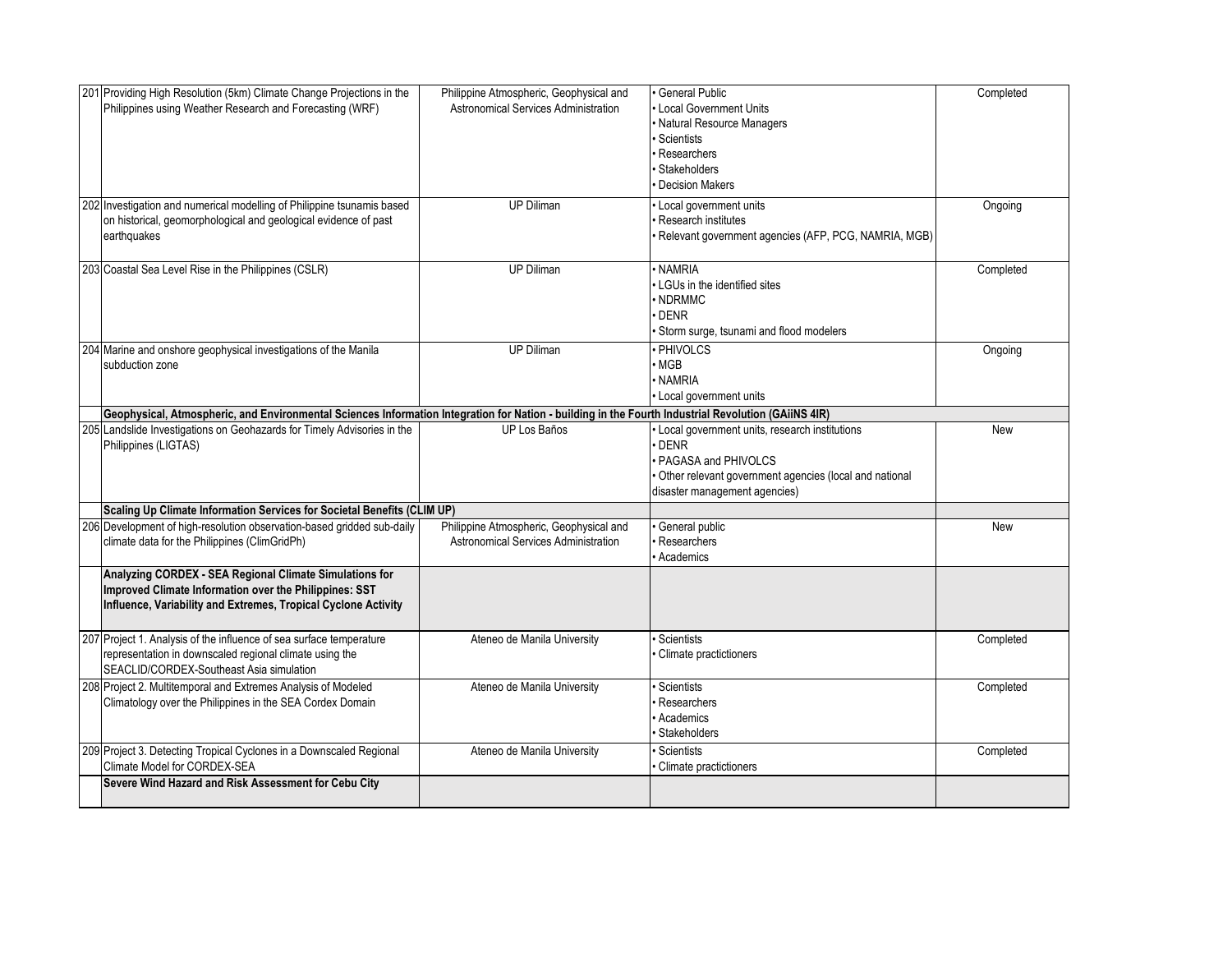| 210 Severe Wind Hazard Mapping for the Philippines and Cebu City                                                                                                           | Philippine Atmospheric, Geophysical and<br>Astronomical Services Administration | Researchers<br><b>Emergency Managers</b><br>Planners<br>Stakeholders<br>General public                                                                                                                                                                            | Completed  |
|----------------------------------------------------------------------------------------------------------------------------------------------------------------------------|---------------------------------------------------------------------------------|-------------------------------------------------------------------------------------------------------------------------------------------------------------------------------------------------------------------------------------------------------------------|------------|
| 211 Enhanced Severe Wind Vulnerability Curves of Key Building Types<br>in the Philippines                                                                                  | <b>UP Diliman</b>                                                               | Researchers and scientists<br>Insurance personnel in the disaster risk reduction and<br>management (DRRM) field<br>Local Government Units<br>Department of Public Works and Highways<br>Association of Structural Engineers of the Philippines                    | Completed  |
| 212 Exposure Data Development and Severe Wind Risk Assessment for<br>Cebu City                                                                                             | Philippine Institute of Volcanology and<br>Seismology                           | Philippine communities who can benefit from the severe wind<br>impact                                                                                                                                                                                             | Completed  |
| 213 CATfish: A Modular Mini-Autonomous Underwater Vehicle System                                                                                                           | <b>UP Diliman</b>                                                               | Environmental and hazards monitoring<br>Researchers<br>Aquaculture<br>Security<br>· Industry                                                                                                                                                                      | Ongoing    |
| 214 AQUADRONE: UAV Assisted Deployment System for Water Quality<br>Monitorina                                                                                              | University of Santo Tomas                                                       | Government Agencies (BFAR, Department of Agriculture,<br>etc.)<br>Local Government Units<br><b>Fisherfolk Cooperatives</b><br>Researchers and Scientists<br><b>Students</b>                                                                                       | <b>New</b> |
| 215 Progressive Advancement of Transportation networks through the<br>Integration of vehicular Onboard Technologies with online platforms<br>(ArangKaDATA)                 | <b>UP Diliman</b>                                                               | Commuters<br>Service operators<br>Regulators and law enforcement                                                                                                                                                                                                  | <b>New</b> |
| 216 Unmanned Aerial System (UAS) with Passively Rotating Spherical<br>Shell for Close-proximity Inspection of Infrastructure                                               | Mindanao State University - Iligan Institute of<br>Technology                   | DPWH<br>Government agencies directly involved in disaster response.<br>Private industries concerned with infrastructures<br>Researchers and scientists                                                                                                            | Ongoing    |
| 217 The Use of Radon Technique in the Mapping of Geological Faults in<br>the Philippines                                                                                   | Philippine Nuclear Research Institute (PNRI)                                    | Philippine Institute of Volcanology and Seismology<br>Mines and Geosciences Bureau<br>· National Disaster Risk Reduction and Management Council<br>· LGUs involved in land-use planning, land development,<br>Disaster preparedness and Risk Reduction management | Completed  |
| 218 Liquefaction Potential for Resilient Schools in GMMA: A Liquefaction<br>Probabilistic Model Using Non-Invasive Geophysical Techniques and<br><b>Limited Probe Hole</b> | Philippine Institute of Volcanology and<br>Seismology                           | <b>School Administrators</b><br>Local Government Units in land use planning and disaster<br>risk reduction and management                                                                                                                                         | Ongoing    |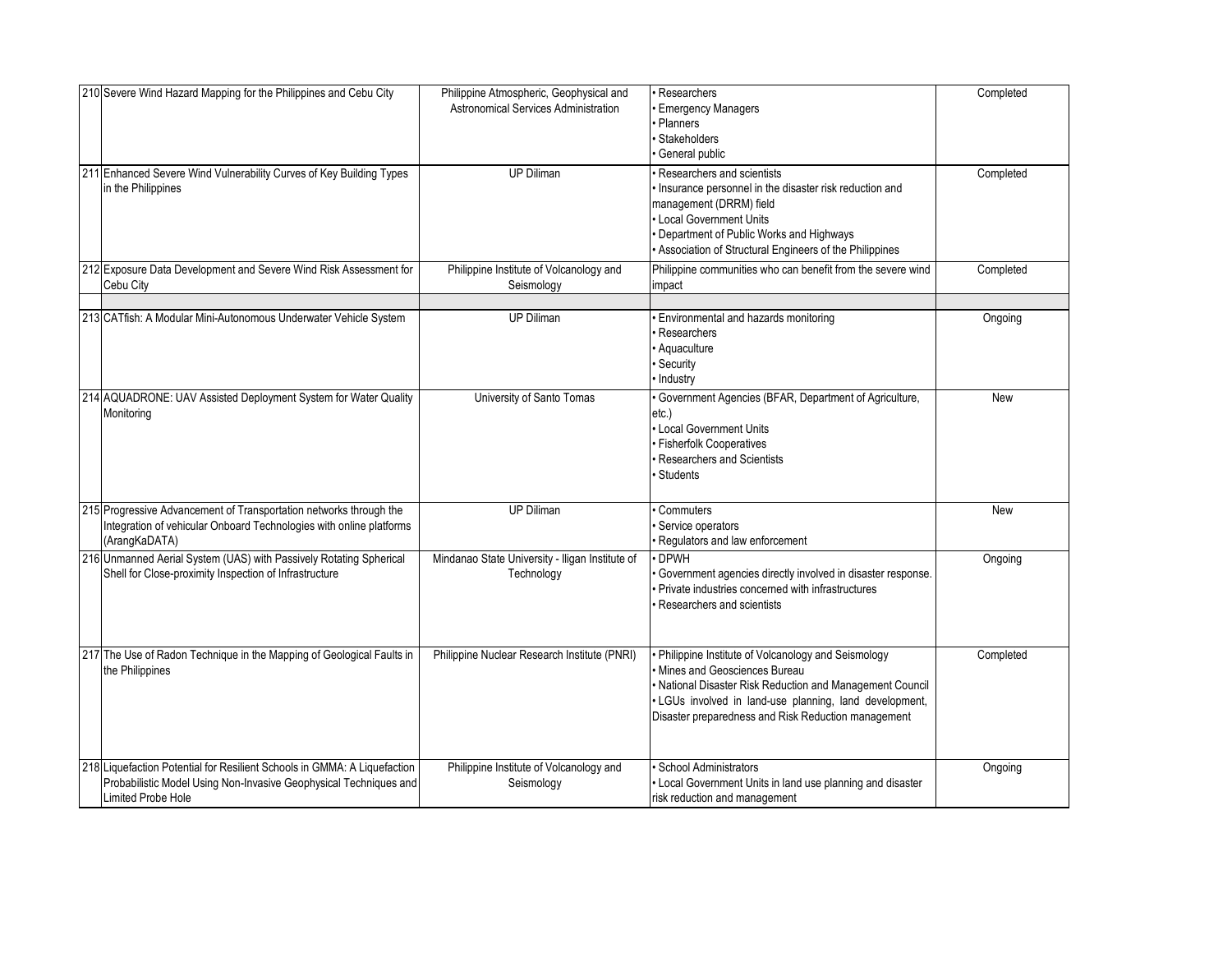| 219 Development of Artificial Groundwater Recharge Facility for Drought                                              | Water Resources Research Development and | • Populace with water supply problems                      | New        |
|----------------------------------------------------------------------------------------------------------------------|------------------------------------------|------------------------------------------------------------|------------|
| and Flooding Mitigation                                                                                              | <b>Extension Center</b>                  | • Lowland communities                                      |            |
|                                                                                                                      |                                          | • Local government units in land use planning and disaster |            |
|                                                                                                                      |                                          | risk reduction and management                              |            |
|                                                                                                                      |                                          | • Department of Environment and Natural Resources          |            |
|                                                                                                                      |                                          | Department of Public Works and Highways                    |            |
|                                                                                                                      |                                          | • Local Government Units                                   |            |
|                                                                                                                      |                                          | · National Economic Development Authority                  |            |
|                                                                                                                      |                                          | · Regional and Provincial Disaster Risk Reduction and      |            |
|                                                                                                                      |                                          | <b>Management Councils</b>                                 |            |
|                                                                                                                      |                                          | • Urban planners and members of the community              |            |
|                                                                                                                      |                                          | • Higher Education Institutions                            |            |
|                                                                                                                      |                                          | • Policy makers                                            |            |
|                                                                                                                      |                                          | • Department of Agriculture                                |            |
|                                                                                                                      |                                          | • Private Contractors and Consultants                      |            |
|                                                                                                                      |                                          | • Future Researchers                                       |            |
|                                                                                                                      |                                          | • Local Water Districts                                    |            |
|                                                                                                                      |                                          | • Mountainous regions in Bukidnon, Zambales, and Nueva     |            |
|                                                                                                                      |                                          | Vizcaya                                                    |            |
|                                                                                                                      |                                          |                                                            |            |
| 220 Integrated Flood and Water Resources Management in ASEAN                                                         | Isabela State University                 | · River Basin Organizations, i.e. Cagayan River Basin      | <b>New</b> |
| Basins for Sustainable Development                                                                                   |                                          | Management Council                                         |            |
|                                                                                                                      |                                          | • Dam owners and operators i.e. NIA, Hydropower companies  |            |
|                                                                                                                      |                                          | • Local Government Units and NGOs                          |            |
|                                                                                                                      |                                          | • Higher Education Institutions                            |            |
|                                                                                                                      |                                          | • National Government Agencies i.e. NWRB, NIA, DOST, DA,   |            |
|                                                                                                                      |                                          | DOE, DILG, DPWH                                            |            |
|                                                                                                                      |                                          | • Graduate students in Climate Change, Water Resources     |            |
|                                                                                                                      |                                          | Management and related disciplines                         |            |
|                                                                                                                      |                                          | • Funding Agencies and ODA Donors                          |            |
|                                                                                                                      |                                          |                                                            |            |
| 221 CRADLE: Enhanced Forecasting Model for Complex Water Supply                                                      | Asian Institute of Management            | Customers of the East Zone                                 | Ongoing    |
| Systems of the East Service Area of Metro Manila                                                                     |                                          | • All beneficiaries of water from the headwork             |            |
|                                                                                                                      |                                          | • Manila Water Sewerage System                             |            |
|                                                                                                                      |                                          | • National Irrigation Authority                            |            |
| <b>IPROGRAM BOONDOCK: A Mountain Engineering Center Towards Sustainable Infrastructure and Upland Water Security</b> |                                          |                                                            |            |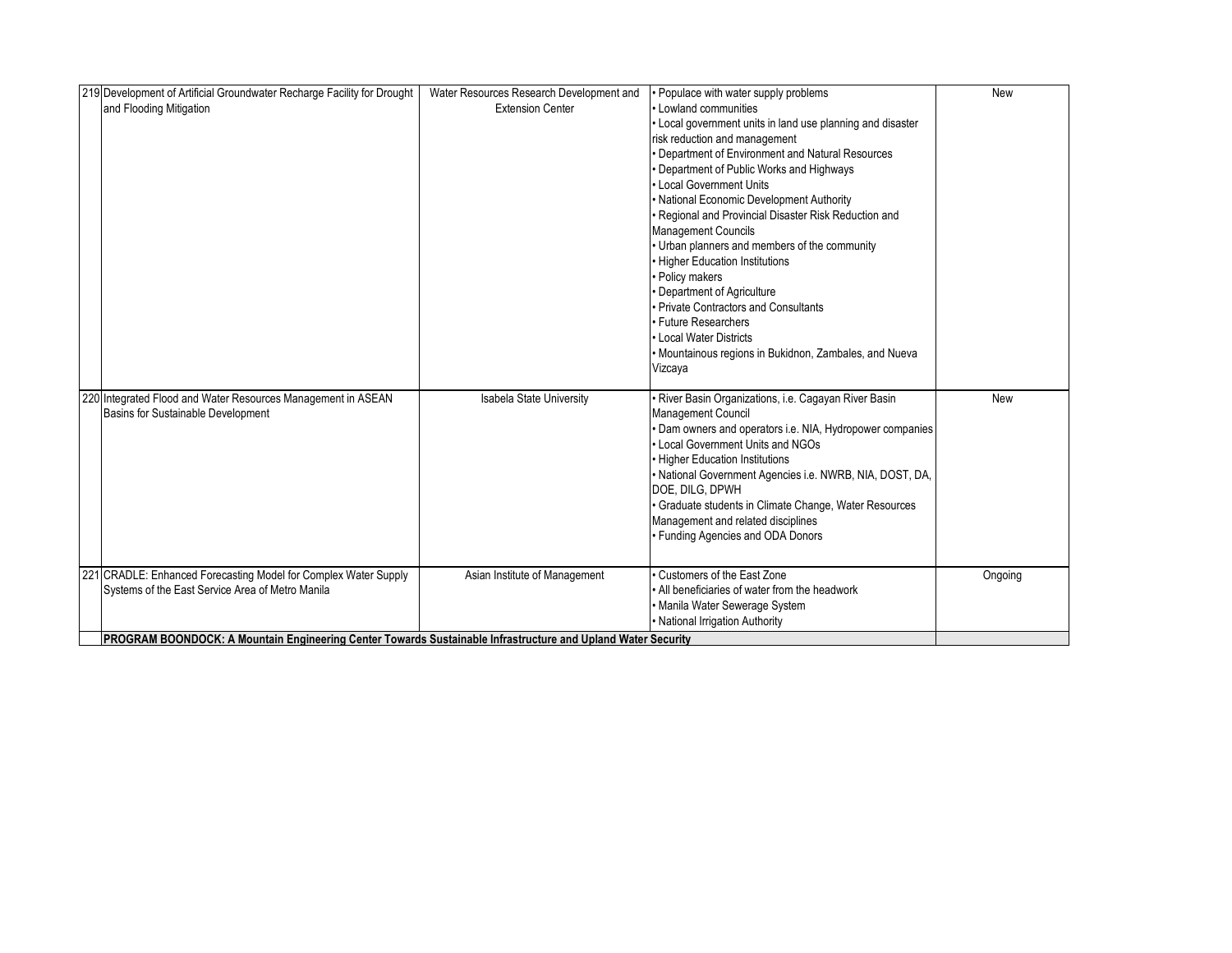| 222 Project 1. Slope Stability Analysis and Engineering Intervention for<br>Rice Terraces and Road Infrastructures in Terrain Areas | Kalinga - Apayao State College | · Slope management project planners, designers and<br>implementers - MGB, DPWH, LGUs, NEDA and DENR<br>Regional and Provincial Disaster Risk Reduction and<br>Management Councils<br>• Urban Planners and members of the Community<br><b>Higher Education Institutions</b><br><b>Policy Makers</b><br>Department of Agriculture<br>Private Contractors and Consultants<br><b>Future Researchers</b><br>Local Water Districts<br>· Other groundwater Users (community, farmers)<br>· Other mountainous regions in Bukidnon, Zambales, and<br>Nueva Vizcaya                                     | <b>New</b> |
|-------------------------------------------------------------------------------------------------------------------------------------|--------------------------------|-----------------------------------------------------------------------------------------------------------------------------------------------------------------------------------------------------------------------------------------------------------------------------------------------------------------------------------------------------------------------------------------------------------------------------------------------------------------------------------------------------------------------------------------------------------------------------------------------|------------|
| 223 Project 2. Improving the Livelihood of MSMEs thru Cable Supported<br>Water and Transport Infrastructure                         | Saint Louis University         | <b>Higher Education Institutions</b><br>Community/Stakeholders<br><b>Policy Makers</b><br>Department of Agriculture<br>Private Contractors and Consultants<br><b>Future Researchers</b>                                                                                                                                                                                                                                                                                                                                                                                                       | <b>New</b> |
| 224 Project 3. Upland River and Spring Water Assessment and<br>Management                                                           | University of the Cordilleras  | · Local communities with water supply problems<br>· Slope management project planners, designers and<br>implementers - MGB, DPWH, LGUs, NEDA and DENR<br>· Regional and Provincial Disaster Risk Reduction and<br>Management Councils<br>Urban Planners and members of the Community<br>• Higher Education Institutions<br>· Policy Makers<br>Department of Agriculture<br>Private Contractors and Consultants<br><b>Future Researchers</b><br>Local Water Districts<br>Other groundwater Users (community, farmers)<br>Other mountainous regions in Bukidnon, Zambales, and<br>Nueva Vizcaya | Ongoing    |
| 225 Sustainable Technology - Assisted Route Planning for Region VI<br>(STARPLAN VI)                                                 | De La Salle University         | <b>Bus operators</b><br>Region VI people and tourists<br>· Local government planning and engineering staff<br>Local SUCs<br>Land Transportation Franchising and Regulatory Board<br>Department of Public Works and Highways<br>Department of Transportation<br>· National Economic Development Authority                                                                                                                                                                                                                                                                                      | Ongoing    |
| 226 Determination of Optimal Placement of Electric Vehicle Charging<br>Stations in A Local Public                                   | UP Diliman                     | Electric tricycle owner and drivers                                                                                                                                                                                                                                                                                                                                                                                                                                                                                                                                                           | Completed  |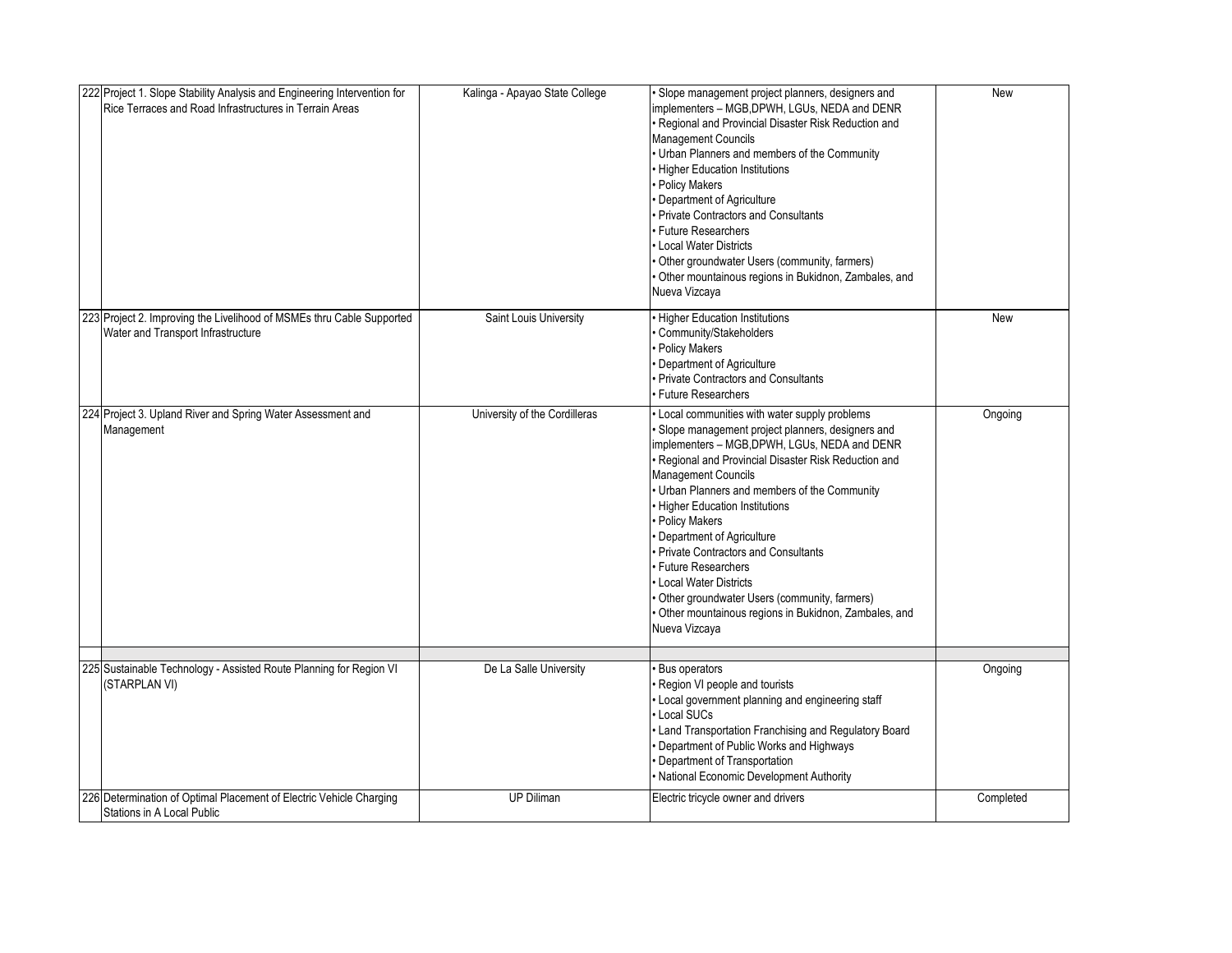| 227 DRIVER.PH Drivers Roadworthiness Improvement Verification<br>Education & Readiness for the Philippine logistics industry                | Technological Institute of the Philippines -<br>Quezon City | • Trucking Industry Operators<br>Trucking and Logistics Industry<br><b>Welfare of Truck Drivers</b><br>General Public for a safer road with trucks                           | <b>New</b> |
|---------------------------------------------------------------------------------------------------------------------------------------------|-------------------------------------------------------------|------------------------------------------------------------------------------------------------------------------------------------------------------------------------------|------------|
| 228 Pilot Testing and Deployment of Automated Quarantine Control<br>Checkpoint Mechanism in Support of National COVID-19 Initiatives        | <b>DOST NCR</b>                                             | Control checkpoints in Metro Manila<br>Registered Allowed Persons Outside Residence (APOR)                                                                                   | Completed  |
| 229 Engineering the Public Utility Vehicles (PUVs) Using an OEM<br>Vehicle Platform                                                         | UP Diliman                                                  | DOTr<br>LTO<br>LTFRB<br>DTI-BPS<br>• Transport operators and drivers<br>· Public transport commuters<br>PUV builders                                                         | Completed  |
| 230 Recycling and Recyclability Index of Public Utility Vehicles (PUVs)                                                                     | University of Asia and the Pacific                          | $\overline{\cdot}$ TODAs<br>Local government                                                                                                                                 | Ongoing    |
| 231 Development of a 23-seater Electric Jeepney (E-Jeepney)                                                                                 | Electric Vehicle Association of the Philippines             | Clark Industrial Zone with the Clark International Airport<br>Camp John Hay in Baguio City<br>UP Diliman, Quezon City<br>Subic Bay Industrial Zone<br>Poro Point in La Union | Completed  |
| INTEGRated Applications for Transport Efficiency Development (INTEGRATED)                                                                   |                                                             |                                                                                                                                                                              |            |
| 232 System for Optimized Routing for Transport (SORT)                                                                                       | De La Salle University                                      | Department of Transportation<br>Local Government Units<br>· Transport Planning Industry<br>Commuters                                                                         | <b>New</b> |
| 233 Safe, Efficient, and Sustainable Solar-Assisted Plug-In Electric Boat<br>(Sessy E-Boat)                                                 | Mapua University                                            | Department of Energy<br>· Maritime Industry Authority<br>Transportation and tourism in Talim Island, Rizal                                                                   | <b>New</b> |
| 234 Port Capacity Analysis and Route Optimization for Local Maritime<br>Administration                                                      | <b>UP Diliman</b>                                           | · Port administrations and regulatory agencies<br>· Vessels, route, and franchise management and regulatory<br>agencies                                                      | <b>New</b> |
| 235 Development of a hybrid trimaran fast craft passenger cargo vessel<br>using multi engine and alternative energy source from ocean waves | <b>Aklan State University</b>                               | · Maritime Industry including investors and shipbuilders<br>· Transportation sector<br>Environmental sector<br><b>Local Community</b><br>Aklan State University              | Completed  |
| 236 Development of a Local Automatic Identification System (AIS) for<br>Ship Tracking and Monitoring                                        | Mapua University                                            | · MARINA<br>· PPA<br>Coastguard<br>Ship owners                                                                                                                               | Completed  |
| NICER: Establishment of the e-Trike Research and Development Center                                                                         |                                                             |                                                                                                                                                                              |            |
| 237 Design, Development and Fabrication of the Different Parts and<br>Assembly of e-Trike                                                   | Cagayan State University - Carig                            | Local Government Units<br>Tricycle Owners and Drivers Association<br>Industry players and commuters                                                                          | <b>New</b> |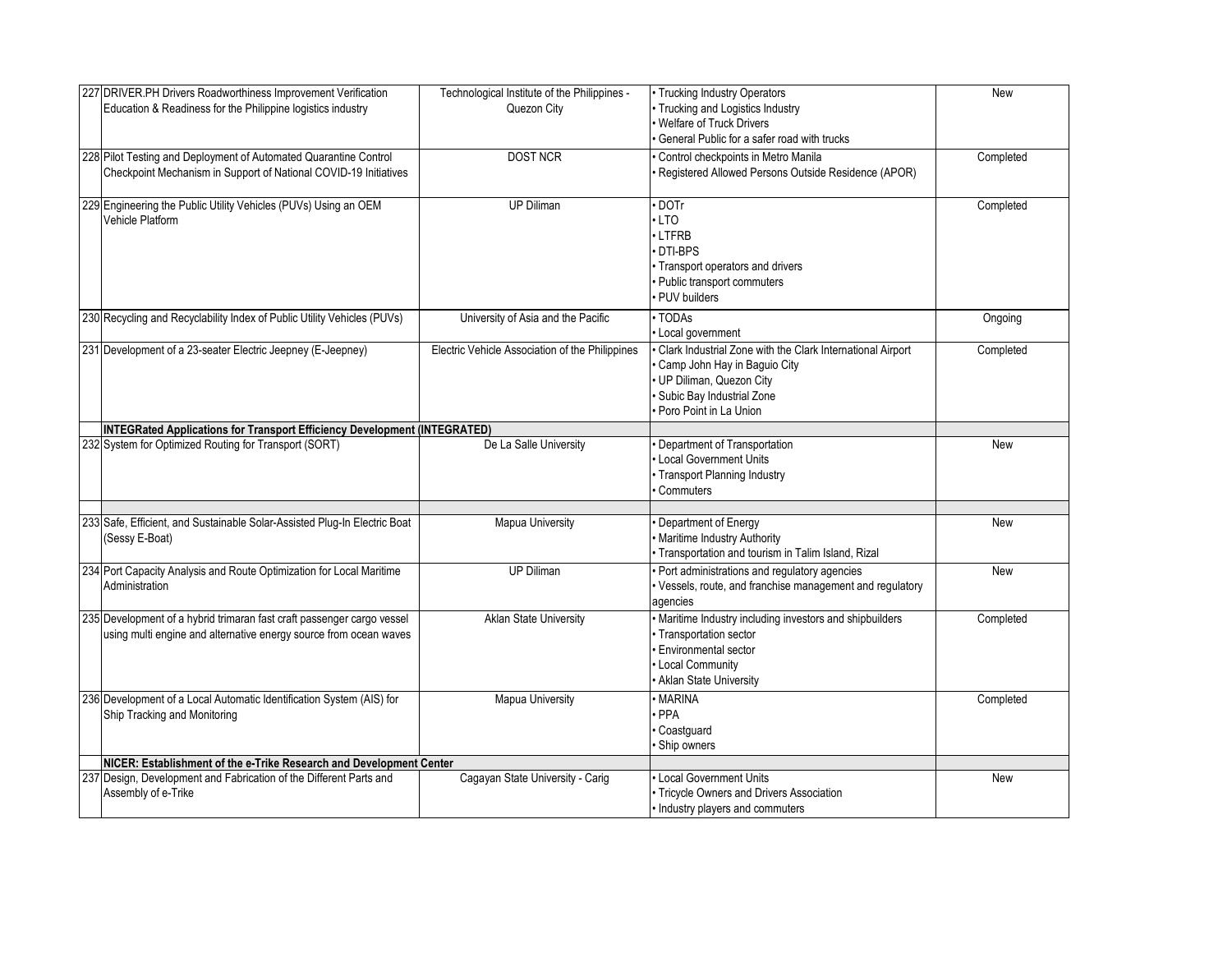| 238 Design, Fabrication and Testing of Electrical and Electronic Systems<br>of a Locally Developed E-Trike                                                                                                            | <b>UP Diliman</b>                                             | Commuters in Region 02, Prospect Investors<br>Communities benefiting from decreased air and noise<br>pollution<br>CSU to be able to sustain the center<br>EV Industry will have manpower capacity                               | New        |
|-----------------------------------------------------------------------------------------------------------------------------------------------------------------------------------------------------------------------|---------------------------------------------------------------|---------------------------------------------------------------------------------------------------------------------------------------------------------------------------------------------------------------------------------|------------|
| 239 Viability Study of Conversion of Conventional Tricycle to e-Trike and<br><b>Policy Study</b>                                                                                                                      | Cagayan State University - Carig                              | Local Government Units<br>Tricycle Owners and Drivers Association<br>Industry players and commuters                                                                                                                             | <b>New</b> |
| Decision Support Tools for Intelligent Transport System (ITS)<br>240 Enhancement of Transportation Management Software (E-TraMS)                                                                                      | <b>UP Diliman</b>                                             | · Transportation<br>Local Government Unit<br>Traffic Offices                                                                                                                                                                    | Ongoing    |
| <b>INTEGRated Applications for Transport Efficiency Development</b><br>241 Design, development, demonstration and business planning of a<br>FLexible Electric Van (FLEV) for logistics and passenger transport<br>use | De La Salle University                                        | Local electric vehicle manufacturing and parts industry<br>Urban population<br>Public transport and logistics sector<br>National government                                                                                     | New        |
| Value-Addition of Philippine Iron and Iron-rich Mineral Resources                                                                                                                                                     |                                                               |                                                                                                                                                                                                                                 |            |
| 242 Project 1. Technical Study on the Use of Synthesized Laterite-Iron<br>Sand as Feed Material for Shaft Furnace Ironmaking Technology                                                                               | Mines and Geosciences Bureau                                  | Mining and Mineral Sector<br>Foundry<br>Lawmakers<br>State<br>Researchers and research facility                                                                                                                                 | <b>New</b> |
| 243 Project 2. Recovery of Scandium from Laterite-based Pig Iron Slag<br>by Dry Digestion and Precipitation Methods                                                                                                   | Mines and Geosciences Bureau                                  | Mining and Mineral Sector<br>Lawmakers<br>State<br>Researchers and research facility<br><b>Future researchers</b>                                                                                                               | <b>New</b> |
| 244 Project 3. Refining Laterite-based Crude Pig Iron for Specific Product<br>Applications                                                                                                                            | Metals Industry Research and Development<br>Center            | Mineral sector/mining public<br>Companies involved in direct shipping Laterite Ores<br>arrangement<br><b>Foundries</b>                                                                                                          |            |
| 245 Recovery of Rare Earth Elements and Strategic Elements from Coal<br>Fly Ash by Hydrometallurgical Techniques                                                                                                      | Mindanao State University - Iligan Institute of<br>Technology | Researchers and graduate students of MSU-IIT<br>Coal-fired power plants and cement companies<br>Government agencies involved in resource and energy<br>development (DENR, MGB, DOE)                                             | Ongoing    |
| 246 Extraction of Radionuclides, Rare Earths, and other Valuable<br>Industrial Elements from Phosphogypsum Tailings: Phase I                                                                                          | Philippine Nuclear Research Institute                         | Philippine government<br>Fertilizer industry<br>Mining<br>Agricultural sector<br>Environment<br>Health and the public                                                                                                           | Ongoing    |
| 247 Determination of the Mineral Processing Operating Parameters for<br>Ores in Cabadbaran City and Business Model Development for the<br>Sustainable Operation of Gold-Copper Pilot Plant in Caraga                  | <b>DOST Region XIII</b>                                       | · Small scale mining communities and associations in Agusan<br>del Norte, LGU of Agusan del Norte and Cabadbaran City,<br>and Academic Institutions<br>· Small scale mining communities and associations in Agusan<br>del Norte | Completed  |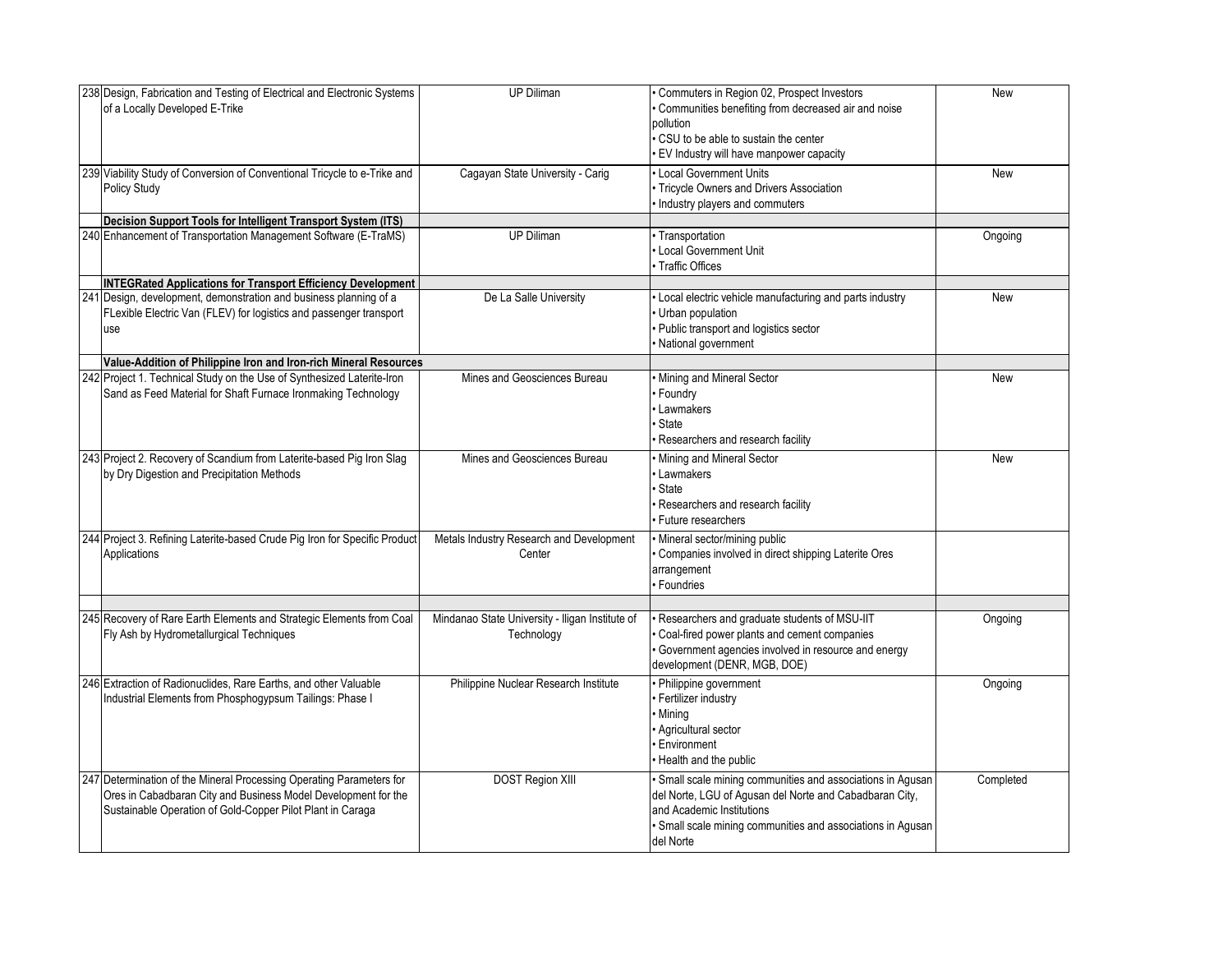| 248 CRADLE: Systematized Mining Operations using Automation and                                                                                                  | Caraga State University                         | Mining Industry                                              | <b>New</b> |
|------------------------------------------------------------------------------------------------------------------------------------------------------------------|-------------------------------------------------|--------------------------------------------------------------|------------|
| Real-Time Telematics Platform towards a Paradigm Shift in Surface                                                                                                |                                                 | Researchers                                                  |            |
| Mines of Caraga Region (SMART Mines)                                                                                                                             |                                                 | Students                                                     |            |
|                                                                                                                                                                  |                                                 | <b>Policy Makers</b>                                         |            |
| 249 CRADLE: SMART MINE: Development of Sediment Monitoring and                                                                                                   | Central Mindanao University                     | Mining industries                                            | New        |
| Analysis for Rehabilitation Tool in a surface MINE area                                                                                                          |                                                 | Researchers                                                  |            |
|                                                                                                                                                                  |                                                 | Local communities                                            |            |
|                                                                                                                                                                  |                                                 | · Local government units, government agencies, non-          |            |
|                                                                                                                                                                  |                                                 | government, organizations                                    |            |
| 250 Geochemical Characterization and Resource Estimation of Cobalt                                                                                               | Philippine Nuclear Research Institute           | · Philippine government                                      | Ongoing    |
| and Lithium in Different Philippine Deposits                                                                                                                     |                                                 | <b>Electric vehicle industries</b>                           |            |
|                                                                                                                                                                  |                                                 | · Mining companies                                           |            |
|                                                                                                                                                                  |                                                 | Academic institutions                                        |            |
|                                                                                                                                                                  |                                                 |                                                              |            |
| 251 Developing a Sustainable pathway for the Philippine Nickel sector                                                                                            | Caraga State University                         | · Mining industries<br>Researchers and students              | Completed  |
| (SusNi)                                                                                                                                                          |                                                 | Local communities                                            |            |
|                                                                                                                                                                  |                                                 |                                                              |            |
|                                                                                                                                                                  |                                                 | · Local government units, government agencies, non-          |            |
|                                                                                                                                                                  |                                                 | government organizations                                     |            |
| 252 SAGES: Systems Approach for Greener, Eco-efficient and                                                                                                       | De La Salle University                          | • Mining industries                                          | Completed  |
| Sustainable Mineral Resource Management in the Philippines                                                                                                       |                                                 | Local communities                                            |            |
|                                                                                                                                                                  |                                                 | · Local government units, government agencies, civil society |            |
|                                                                                                                                                                  |                                                 | organizations                                                |            |
|                                                                                                                                                                  |                                                 | Researchers and students                                     |            |
| 253 Philippine Mining at the National to Catchment Scale: From Legacy                                                                                            | UP Los Baños                                    | DENR-MGB                                                     | New        |
| Impacts to Sustainable Futures                                                                                                                                   |                                                 | Local government units                                       |            |
|                                                                                                                                                                  |                                                 | Research institutions                                        |            |
|                                                                                                                                                                  |                                                 | Other relevant government agencies                           |            |
| 254 CAPPS: Development of an Alternative Ceramic Armor Plates from                                                                                               | Mindanao State University - Iligan Institute of | Philippine National Police                                   | <b>New</b> |
| Philippine Silicates for Philippine Armed Personnel                                                                                                              | Technology                                      | Philippine Army                                              |            |
|                                                                                                                                                                  |                                                 |                                                              |            |
| 255 BRAVE: Bomb Removal Automated Vehicle                                                                                                                        | De La Salle University                          | • Philippine National Police                                 | Ongoing    |
|                                                                                                                                                                  |                                                 | Armed Forces of the Philippines                              |            |
|                                                                                                                                                                  |                                                 | Local Government Units                                       |            |
|                                                                                                                                                                  |                                                 | Institutions, Communities, and General public                |            |
| 256 Project BUHAWI (Automated Gun Mount for Browning 0.50 Caliber                                                                                                | Metals Industry Research and Development        | Philippine Navy                                              | Completed  |
| Machine Gun, M2, Heavy Barrel)                                                                                                                                   | Center                                          | Armed Forces of the Philippines                              |            |
| Processing of Bio-based Polyols and Polyurethanes for Industrial Applications Program                                                                            |                                                 |                                                              |            |
| 257 Project 1. Production of Bio-based Polyols from Lignocellulosic                                                                                              | Mindanao State University - Iligan Institute of | Manufacturing companies                                      | Ongoing    |
| <b>Biomass</b>                                                                                                                                                   | Technology                                      |                                                              |            |
| 258 Project 2. Development of Polyurethane-based Packing Materials                                                                                               | Mindanao State University - Iligan Institute of | Manufacturing companies                                      | Ongoing    |
| and Anti-corrosive Coatings from Vegetable Oil                                                                                                                   | Technology                                      |                                                              |            |
| 3R Approach to Sustainable Management of Nickel Laterite Ore Tailings: Reuse, Recycling and Reprocessing for Environmental Remediation and Material Valorization |                                                 |                                                              |            |
| 259 Project 1. Utilization of Nickel Laterite Ore rock (low grade) for                                                                                           | De La Salle University                          | · Nickel mining industry                                     | Completed  |
| various applications: Acid Mine Drainage treatment and Carbon                                                                                                    |                                                 | Local communities                                            |            |
| Sequestration                                                                                                                                                    |                                                 | Local Government Units                                       |            |
|                                                                                                                                                                  |                                                 | Non-government organizations                                 |            |
|                                                                                                                                                                  |                                                 | Government Organizations                                     |            |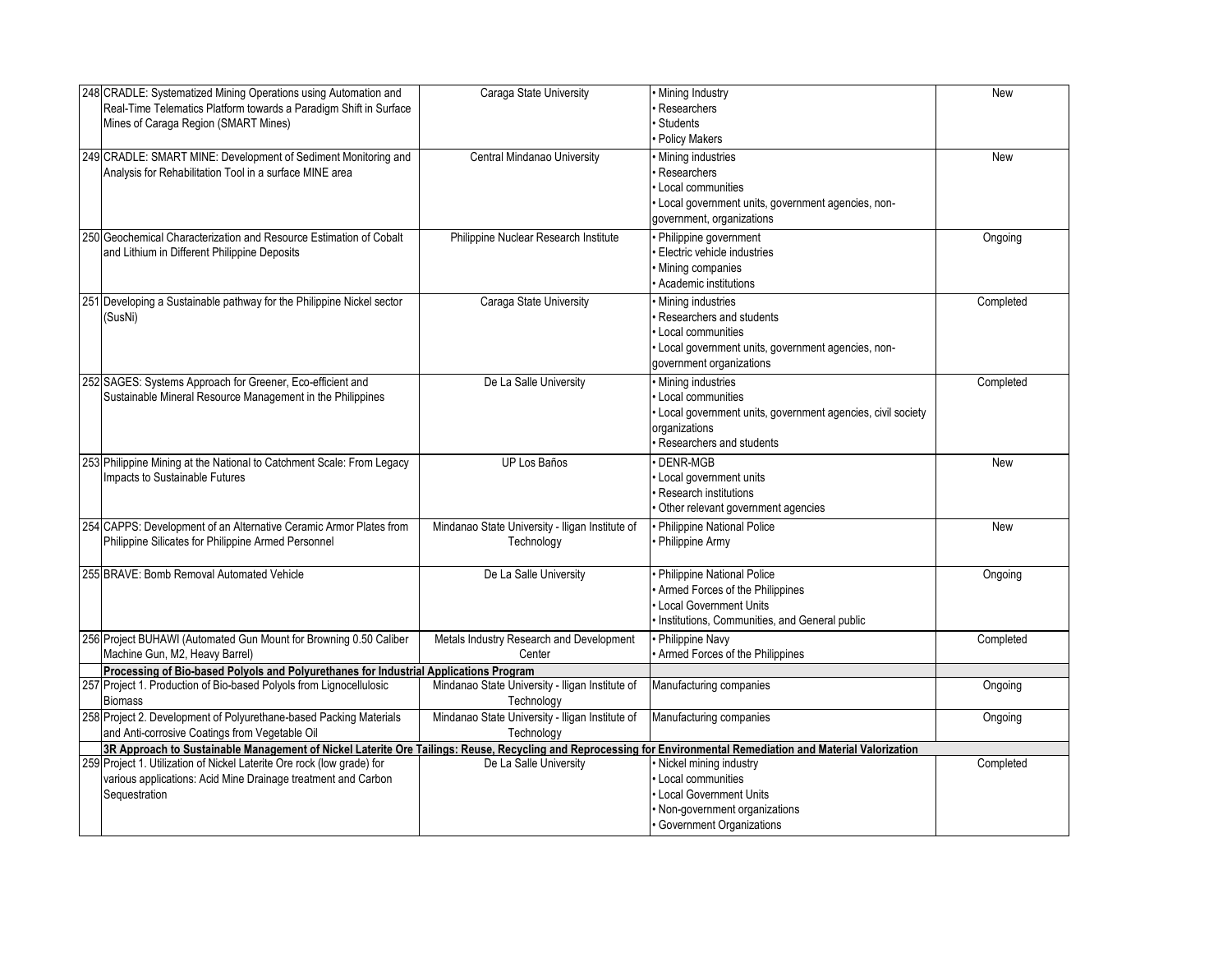| 260 Project 2. Recycling and reprocessing of siltation sediments from<br>selected nickel laterite mining areas in the Philippines as raw<br>materials for the synthesis of iron-based novel adsorbents                                | Central Mindanao University                                   | · Nickel mining industry<br>Local communities<br>Local Government Units<br>Non-government organizations<br>Government Organizations                                                   | Completed |
|---------------------------------------------------------------------------------------------------------------------------------------------------------------------------------------------------------------------------------------|---------------------------------------------------------------|---------------------------------------------------------------------------------------------------------------------------------------------------------------------------------------|-----------|
| 261 Project 3. Recovery of nanominerals from silt for various ceramic<br>applications                                                                                                                                                 | Mindanao State University - Iligan Institute of<br>Technology | • Affected local communities<br>Local Government Units<br>Non-government organizations<br>Government Organizations                                                                    | Completed |
| 262 Project 4. Recycling of Silt and Spend Residue from Reprocessing<br>as Raw Materials for Geopolymer Composite                                                                                                                     | De La Salle University                                        | Nickel mining industry<br>Local communities<br>Local Government Units<br>· Non-government organizations<br>Government Organizations                                                   | Completed |
| 263 Development of Column-Packed Adsorbent for Chrome Recovery<br>from Tanning Wastewater                                                                                                                                             | Philippine Nuclear Research Institute                         | Leather tanning industry<br>General public                                                                                                                                            | Ongoing   |
| 264 Parallel Testing of the Traditional Gold Extraction Process versus<br>CLINN-GEM Technology of UP-DOST Characterization of Tailings<br>and Monitoring of the Gold-Copper Pilot Plant in Jose Panganiban,<br><b>Camarines Norte</b> | <b>DOST Region V</b>                                          | · Small-scale Mining Industry in Bicol and Academic<br>Institutions<br>SSM Mining Communities and associations in Jose<br>Panganiban, Camarines Norte                                 | Ongoing   |
| 265 Recovery of Nickel, Cobalt, Iron and Rare Earth Elements from Low<br>Grade Philippine Laterite Ores using Atmospheric Leaching with<br><b>Reduction Pretreatment</b>                                                              | Mines and Geosciences Bureau                                  | · Mining sector<br>MGB Laboratory and MeTD technical personnel                                                                                                                        | Ongoing   |
| 266 Application of Radiation Techniques in the Geochemical<br>Characterization of Cobalt and other Valuable Metals in the Selected<br><b>Metallic Deposits</b>                                                                        | Philippine Nuclear Research Institute                         | Government<br>Electric vehicle industries<br>Mining companies<br>Academic institutions and scientific community                                                                       | Completed |
| 267 Management of Dredged Materials: Characterization, Treatment,<br>and Disposal (CharTeD DreaM)                                                                                                                                     | Industrial Technology Development Institute                   | Local government units (LGUs)<br>Department of Public Works and Highways (DPWH)<br>Department of Environment and Natural Resources (DENR)<br>Laguna Lake Development Authority (LLDA) | Ongoing   |
| 268 Valorization of Mining Wastes by Green Nanohydrometallurgy:<br>Application of Green-mediated Leaching Process and Innovative<br>Magnetic Nano-separations for the Recovery of (Precious) Metals                                   | Caraga State University                                       | Gold mining companies                                                                                                                                                                 | Ongoing   |
| 269 PROMT: Philippines Remediation of Mine Tailings                                                                                                                                                                                   | Philippine Nuclear Research Institute                         | Local communities living near the mine area<br>· Mining companies<br>Local and national governments<br>Academe and research institutions                                              | New       |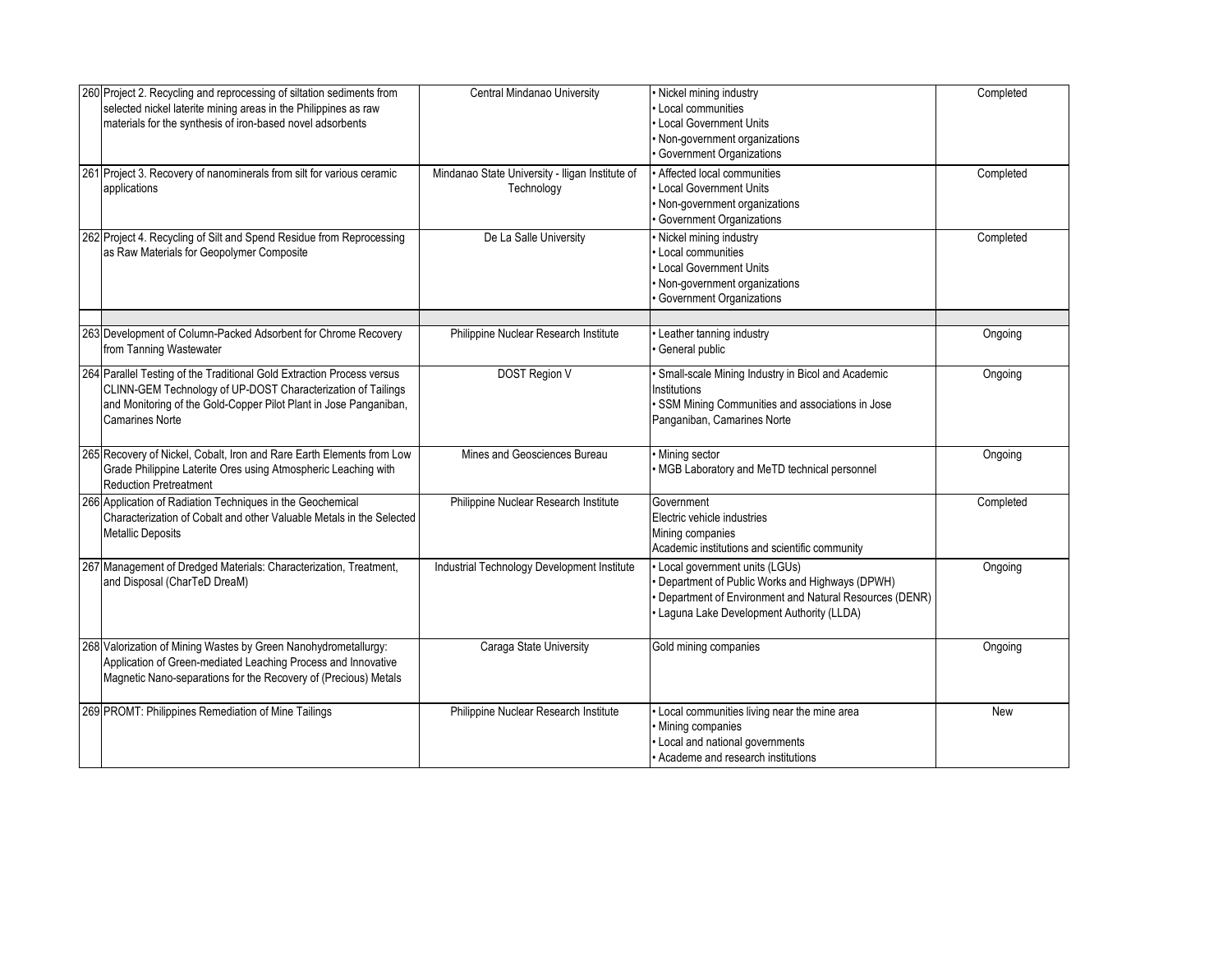| 270 A Framework for the Sustainable Development of Marine Mineral<br>Resources in the Philippines                                                                | Mines and Geosciences Bureau                          | Government regulators<br>Offshore mining permit application approving bodies and<br>agencies<br>• Marine environment Impact Assessment contractors and<br>approving bodies/agencies<br>• Host provinces<br>Academe<br>Coastal communities<br>International environmental advocacy groups | Completed |
|------------------------------------------------------------------------------------------------------------------------------------------------------------------|-------------------------------------------------------|------------------------------------------------------------------------------------------------------------------------------------------------------------------------------------------------------------------------------------------------------------------------------------------|-----------|
| 271 Characterization and Resource Estimation of Valuable Rare Earth<br>Elements (REEs) and Natural Radionuclides in the Philippine Coal<br>and Feldspar Deposits | Philippine Nuclear Research Institute                 | Government<br>Coal mining companies and coal power plant operators<br>Academic institutions and the scientific community                                                                                                                                                                 | Completed |
| 272 Establishing an Environment-Friendly Chromium Plating Process<br>using New Generation Ionic Liquids                                                          | UP Diliman                                            | Academic institutions and the scientific community                                                                                                                                                                                                                                       | Completed |
| 273 Resource Assessment of REEs In the Didipio and Runruno Porphyry<br>and Epithermal Cu-Au-Mo Deposits                                                          | Ateneo de Manila University                           | Government, industry, and civil society<br>National government<br>Local government units and the mining communities                                                                                                                                                                      | Completed |
| 3D Philippines: 3D Visualization and Analysis of Surface and Sub-surface Data in the Philippines                                                                 |                                                       |                                                                                                                                                                                                                                                                                          |           |
| 274 Geotechnical Mapping of Metro Manila Subsoil (GEMMMS)                                                                                                        | De La Salle University                                | · Partner National Government Agencies<br>Decision-makers<br>Scientific community: researchers, students, and the<br>academe                                                                                                                                                             | New       |
| Integrated Mapping, Monitoring, Modeling, and Management System for Manila Bay and Linked Systems (IM4ManilaBay)                                                 |                                                       |                                                                                                                                                                                                                                                                                          |           |
| 275 Integrated Waste Analysis, Survey and Technological Options<br>(IWASTO)                                                                                      | <b>UP Diliman</b>                                     | Local Government Units<br>Department of Environment and Natural Resources                                                                                                                                                                                                                | Ongoing   |
| 276 Development of an Integrated Mapping, Monitoring, and Analytical<br>Network System for Manila Bay and Linked Environments<br>(MApABLE)                       | <b>UP Diliman</b>                                     | Local Government Units<br>Department of Environment and Natural Resources<br>Department of Science and Technology<br>National Government<br>Research Community                                                                                                                           | Ongoing   |
| 277 Eco-System Modeling and Material Transport Analysis for the<br>Rehabilitation of Manila Bay (e- SMART)                                                       | <b>UP Diliman</b>                                     | Local Government Units<br>Local coastal communities<br>Department of Environment and Natural Resources<br>Department of Science and Technology<br>Department of Public Works and Highways<br>National Government<br><b>Research Community</b>                                            | Ongoing   |
| Ships Ballast Water and Biofouling Treatment Systems for Marine Vessels (SAILS) Program                                                                          |                                                       |                                                                                                                                                                                                                                                                                          |           |
| 278 Project 1. Port and Ballast Water Baselines using ecological,<br>microbiological and eDNA approaches                                                         | <b>UP Manila</b>                                      | Philippine maritime and shipbuilding industries<br>Maritime Industry Authority<br>Philippine Coast Guard<br>Philippine Ports Authority<br>Manila Ocean Park as corporate/ industry partner                                                                                               | Ongoing   |
| Ships Ballast Water and Biofouling Treatment Systems for Marine Vessels (SAILS) Program                                                                          |                                                       |                                                                                                                                                                                                                                                                                          |           |
| 279 CRADLE:RSU/FPRDI - Development of Wastewater Treatment<br>Equipment for Wet-Type Finishing Spray Booth                                                       | Forest Products Research and Development<br>Institute | · Furniture and handicraft making facilities/companies (e.g.<br>RSU Rattan Furniture)<br>· Paint manufacturing plant<br>Car manufacturin lant                                                                                                                                            | Completed |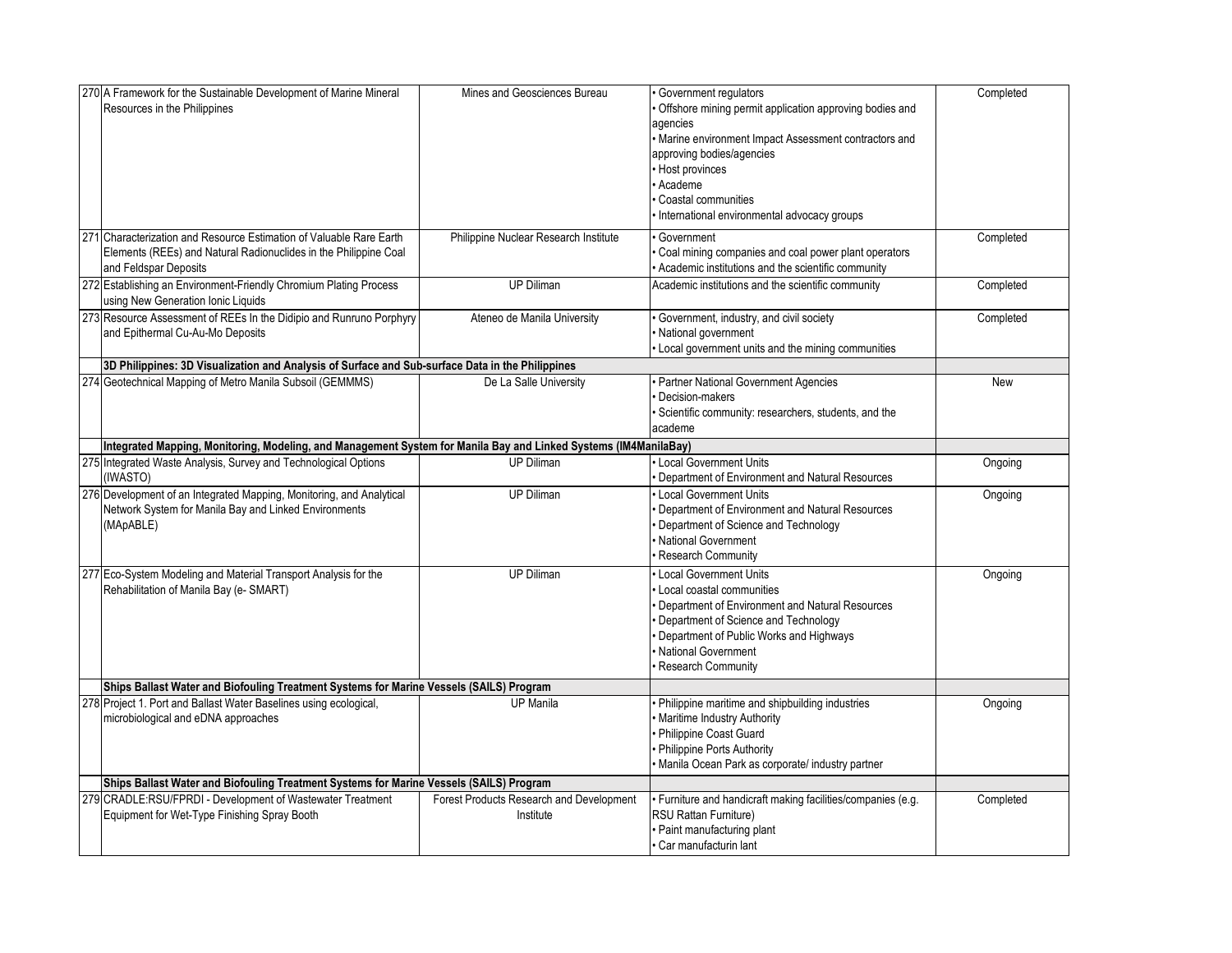| Support to the Sustainable Environmental Management in Malay, Aklan                                                                                                               |                                                 |                                                                                                                                                                                                                                                                       |            |
|-----------------------------------------------------------------------------------------------------------------------------------------------------------------------------------|-------------------------------------------------|-----------------------------------------------------------------------------------------------------------------------------------------------------------------------------------------------------------------------------------------------------------------------|------------|
| 280 Project 2. Development of a Compact Wastewater Treatment<br>System for Restaurants in Boracay Island                                                                          | Industrial and Technology Development Institute | Restaurants located in Boracay<br>General public                                                                                                                                                                                                                      | Completed  |
| 281 Project 3: Field Testing of Modular Eco-Friendly Domestic Waste<br>Water (MEDoWW) Management for ATI Community: Boracay Island,<br>Malay, Aklan                               | <b>Adamson University</b>                       | Restaurants located in Boracay<br>General public                                                                                                                                                                                                                      | Completed  |
| 282 Field Testing of Modular Eco-Friendly Domestic Waste Water<br>(MEDoWW) Management for SMEs: Lodging Inns, Transient<br>Housetels, Budget-Hotels and Commercial Establishments | <b>Adamson University</b>                       | Lodging Inns, Transient Housetels, Budget-Hotels and<br><b>Commercial Establishments</b><br>General public                                                                                                                                                            | Completed  |
| 283 Development of a Compact Wastewater Treatment System for<br>Restaurants discharging to Manila Bay Area                                                                        | Industrial and Technology Development Institute | Restaurants or MSMEs discharging to Manila Bay and its<br>tributaries                                                                                                                                                                                                 | Completed  |
| 284 Zeoskin: A Green Indoor Air Filter                                                                                                                                            | Saint Louis University                          | <b>Building owners and operators</b><br>Local communities<br>Researchers/scientists                                                                                                                                                                                   | Completed  |
| 285 CRADLE: Drive Air ni Juan - Aluminosilicate Technology for<br><b>Compact Air Purification</b>                                                                                 | <b>UP Diliman</b>                               | Transportation sector<br>General public by the virtue of prevention of the<br>transmission of disease<br>Non-metallic minerals Industry<br>Plastic industry and fabricators<br>Undergraduate and Graduate Researchers<br>Research Assistants employed for the project | New        |
| 286 Plant Protein Products from Local Sources                                                                                                                                     | Industrial Technology Development Institute     | Local producers of coconut, VCO, legumes, rice and rice<br>bran<br>Local food processors<br>Food ingredient and food additive suppliers                                                                                                                               | Ongoing    |
| 287 CRADLE: Technology Intervention to Provide an Alternative Market<br>for Sampaguita (Jasminum sambac) as Raw Material for Jasmine Oil<br>Production                            | <b>Mapua University</b>                         | Sampaguita farmers/cooperatives in Bulacan, Pampanga and<br>Morong, Bataan (Cooperative of Aytas)                                                                                                                                                                     | New        |
| 288 Performance Evaluation of Natural Textile Fibers (NTFs) and<br>Technology Transfer of RYPIC Facility in Miagao, Iloilo                                                        | Philippine Textile Research Institute           | <b>Handloom weavers of Iloilo</b><br><b>MSMEs</b><br>Enterprises/purveyors of traditional textiles, including the<br>Panublix platform<br>Garment designers and manufacturers engaged in the<br>utilization of Philippine traditional textiles                        | <b>New</b> |
| 289 Development of Inkjet CMYK Digital Printing Inks from Philippine<br><b>Natural Dyes</b>                                                                                       | Philippine Textile Research Institute           | Local Government Units<br>· Textile and Printing Industry sector<br>Academic Institution<br>SMEs, Designers, Artisans                                                                                                                                                 | Completed  |
| 290 ZURFACE: Surface Modification of Philippine Natural Zeolite<br>(SMNZ) for the Adsorption of Textile Dye Waste                                                                 | De La Salle University                          | Textile industries<br>Philippine Textile Research Institute<br>LGU of Valenzuela                                                                                                                                                                                      | Ongoing    |
| 291 Polyhydroxyalkanoate (PHA) Production from Agricultural Wastes                                                                                                                | UP Los Baños                                    | <b>Environment</b><br>Philippine Market<br>Academe                                                                                                                                                                                                                    | Ongoing    |
| 292 Scale-up Production, Stability and Other Applications of Natural<br><b>Colorants for Cosmetics</b>                                                                            | Industrial Technology Development Institute     | Local producers of beet root, dragon fruit and blue pea<br>Cosmetics /Personal Care Industry                                                                                                                                                                          | <b>New</b> |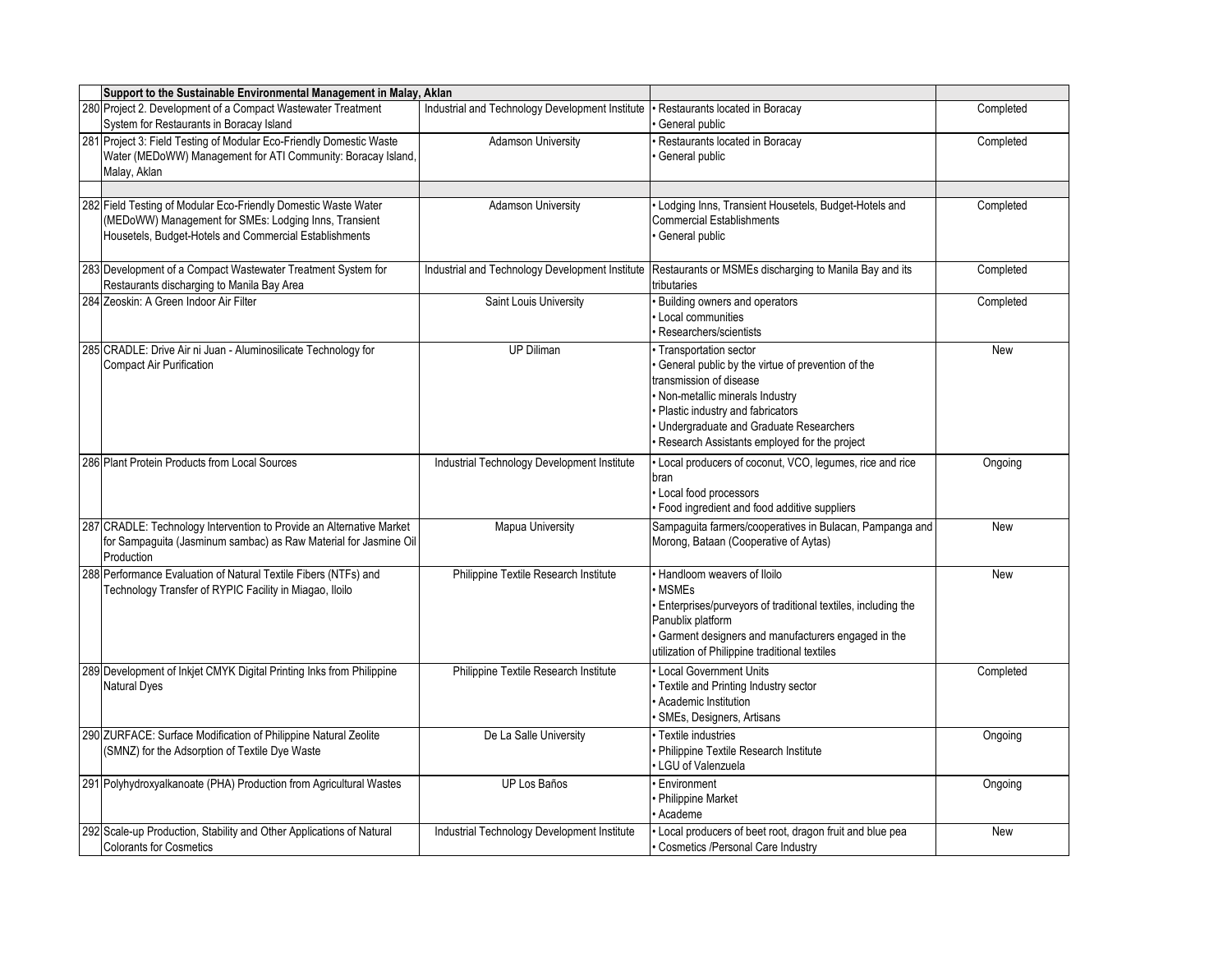| 293 Colorimetric and Performance Standardization of NatDyes Produced<br>in Various NatDyes Hubs in the Philippines                                                                                                                                 | Philippine Textile Research Institute       | · Textile dyeing and digital printing industries (e.g, Saffron<br>Phil., Inc., Monaco Textiles)<br>· Textile manufacturers (weavers, knitters)<br>· Pre-school to elementary students<br>Communities propagating natural dye yielding plants and<br>producing natural dye powders<br>· Manufacturers of non-toxic coloring materials | <b>New</b> |
|----------------------------------------------------------------------------------------------------------------------------------------------------------------------------------------------------------------------------------------------------|---------------------------------------------|--------------------------------------------------------------------------------------------------------------------------------------------------------------------------------------------------------------------------------------------------------------------------------------------------------------------------------------|------------|
| 294 PROTex (Protective, Re-engineered, Occupational Technical<br>Textiles) Research and Development: Establishment of the PTRI<br>Medical Textile Testing Laboratory                                                                               | Philippine Textile Research Institute       | • PTRI Clients and Stakeholders in the health and hygiene<br>sector<br>Social entrepreneurs<br>Government institutions<br>Academic institutions/students                                                                                                                                                                             | <b>New</b> |
| Diversification of Philippine Textiles Through Non-Woven<br><b>Innovations</b>                                                                                                                                                                     |                                             |                                                                                                                                                                                                                                                                                                                                      |            |
| 295 Project 1. Technical Lignocellulosic Nonwoven textiles for the<br>Automotive and Air Filtration Applications                                                                                                                                   | Philippine Textile Research Institute       | Nonwoven Fabric Manufacturers<br><b>Finishing Companies</b>                                                                                                                                                                                                                                                                          | New        |
| 296 Project 2. Development of Nonwoven Finishing Technologies<br><b>Toward Alternative Leather</b>                                                                                                                                                 | Philippine Textile Research Institute       | • Nonwoven Fabric Manufacturers<br><b>Finishing Companies</b>                                                                                                                                                                                                                                                                        | New        |
| 297 CRADLE: Application of Natural Antioxidants Derived from<br>Sugarcane for Food, Food Supplement and Cosmetics Production<br>Formulations                                                                                                       | <b>UP Los Baños</b>                         | Sugarcane farmers and processors<br>Meat and meat product processors<br>Businesses inclined in food<br>Food supplement and cosmetic product formulations                                                                                                                                                                             | Ongoing    |
| 298 From Pest to Valued Commodity: Black-Chin Tilapia (Sarotherodon<br>melanotheron) for the Development of Surimi-Based Products<br>Processing                                                                                                    | Bataan Peninsula State University           | <b>Bataan Fisherfolks</b>                                                                                                                                                                                                                                                                                                            | Completed  |
| 299 Risk Profiling of Hazards in Philippine Food to Support National Risk<br>Management                                                                                                                                                            | UP Diliman                                  | · Food Sector<br>Consumers                                                                                                                                                                                                                                                                                                           | Ongoing    |
| 300 Development of Low Heat and Low Humidity (LH)2 Drying System<br>for DOST Malnutrition Reduction Program (DOST-MRP) Facilities                                                                                                                  | Food and Nutrition Ressearch Institute      | · Filipinos affected and displaced by disasters and<br>emergencies<br><b>Farmers</b><br>School children<br>· People at risk of nutrition deficiencies<br>• Local manufacturers of food processing equipment<br>Malnutrition Reduction Program operators                                                                              | Ongoing    |
| 301 Development of Food Reference Materials for Nutrition Labeling for<br>Use of Local Testing Laboratories (Phase 3) Implementation of ISO<br>17034:2016 Quality Management System in the Development of<br><b>Rice Flour Reference Materials</b> | Food and Nutrition Research Institute       | Onelab member laboratories specifically the DOST RDI's<br>RSTL's and private testing laboratories                                                                                                                                                                                                                                    | <b>New</b> |
| 302 Development of Halal Compliant Dehydrated Food Products from<br>Selected Food Materials (Fruits, Vegetables and Rootcrops)                                                                                                                     | Industrial Technology Development Institute | · Halal Food Manufacturers/Processors<br><b>Halal Food Consumers</b><br>• Halal Food trade organizations/association and academic<br>Institution<br>· Food Exporters/Importers for Halal products                                                                                                                                    | New        |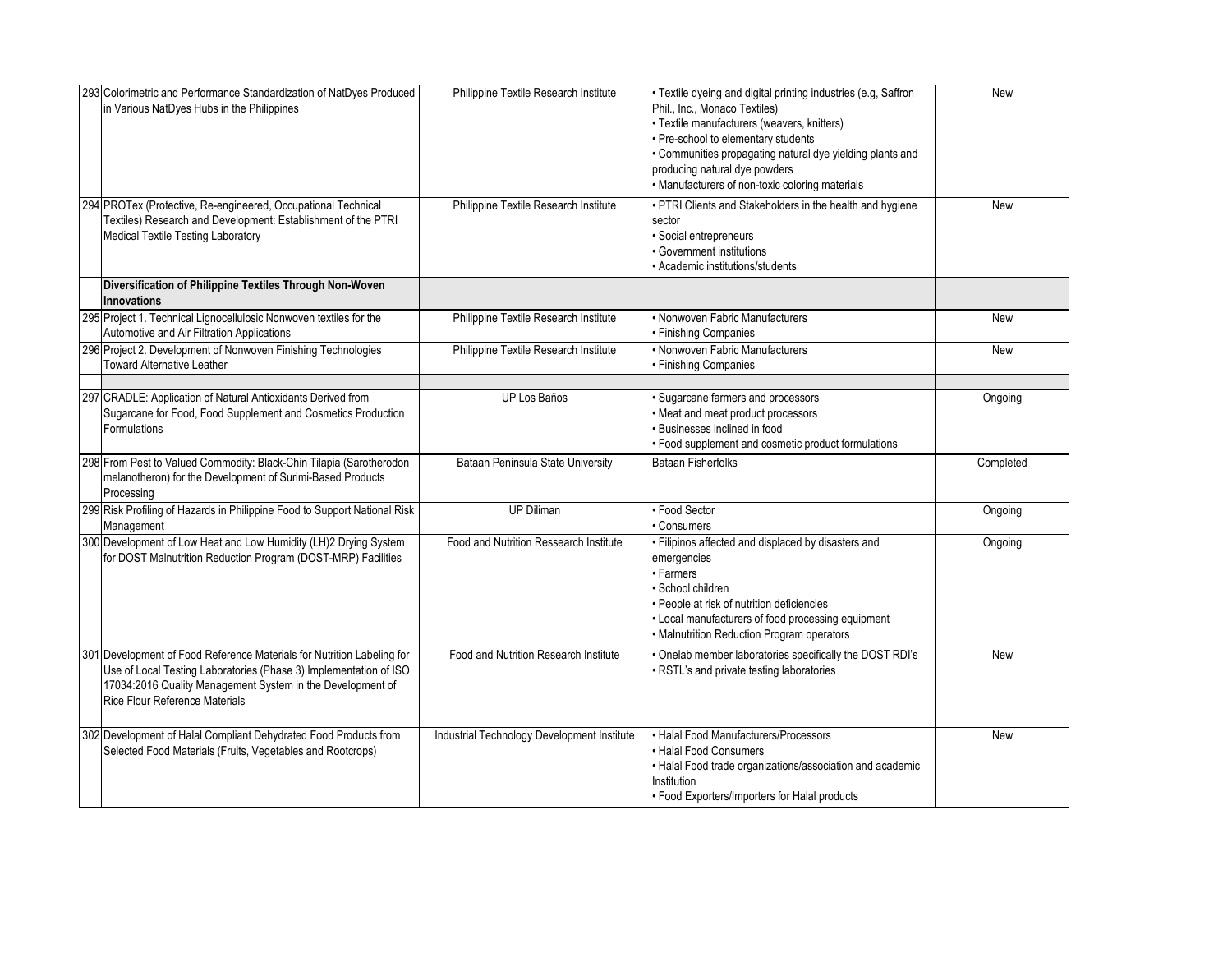| 303 Prevalence of Heavy Metals and Pesticide Residues in Milled White<br>Rice and White Corn Grits in the Philippines                                                             | Food and Nutrition Research Institute                         | · National Food Authority<br>Local farmers<br>· Researchers from the academe, private sector and/or other<br>government agencies                                                                                                                           | Suspended  |
|-----------------------------------------------------------------------------------------------------------------------------------------------------------------------------------|---------------------------------------------------------------|------------------------------------------------------------------------------------------------------------------------------------------------------------------------------------------------------------------------------------------------------------|------------|
| 304 Knowledge Transfer to DOST Technical Staff: Catalyst to MSMEs'<br>Gaining PQA for SMEs                                                                                        | <b>DOST Region IX</b>                                         | · DOST Technical Staff<br>• MSMEs<br>· Industry                                                                                                                                                                                                            | New        |
| 305 Thermal Processing of Selected Materials Using Agitated-Type<br>Retorts                                                                                                       | Industrial and Technology Development Institute               | · Green Harvest<br><b>Blue Macay</b><br><b>Global Food Solutions</b>                                                                                                                                                                                       | <b>New</b> |
| 306 Development of Innovative Food Products from Colored Philippine<br>Tubers and Root Crops through the UPLB-DOST Food Innovation<br>Center                                      | UP Los Baños                                                  | Root crop farmers<br>Bakers and noodle processors<br>· Dairy farmers and wine processors<br>· Meat processors, researchers<br>· Micro, small, and medium enterprises<br>• Local Government Units<br>· Non-government Organizations<br>· Filipino consumers | <b>New</b> |
| 307 Establishment of Halal Assurance System for Selected Food<br>Ingredients (Dried and Powdered Onion, Garlic, Black Pepper and<br>Chili)                                        | Industrial Technology Development Institute                   | · Food Manufacturers/Processors<br>· Food Consumers<br>· Food trade organizations/association and academic<br>Institution<br>· Food Exporters/Importers                                                                                                    | <b>New</b> |
| 308 Development of Draft Standards and Recommended Code of<br>Practice for Processing of Peanut Butter                                                                            | Industrial Technology Development Institute                   | Peanut butter manufacturers<br>Peanut producers<br>· Regulatory agencies<br>Consumers                                                                                                                                                                      | New        |
| 309 Valorization of Agri-food Waste: Ultrasound-assisted Extraction of Oil<br>and Polyphenols from Cherry Rejects of Cordillera Grown Arabica<br>Coffee                           | <b>UP Baguio</b>                                              | • Local coffee farmers<br>· Local manufacturers of pharmaceutical, nutraceutical and<br>cosmeceutical products<br>• Local students and researchers from the Cordillera                                                                                     | <b>New</b> |
| 310 Developing the Capability of Micro- and Small-Scale Processors in<br>the Manufacture of Quality Food Products from Philippine Cocoa<br>Beans                                  | Industrial Technology Development Institute                   | • Producers of cacao beans and tablea<br>· SUCs involved on the development of cacao industry sector<br>in the regions<br>· Small cacao holders and their cooperatives                                                                                     | <b>New</b> |
| 311 SUGPo: Sustainable mine waste management using modified<br>hydrothermal carbon from prawn shells, and geochemical modelling<br>of pathways of contaminants from mine tailings | Mindanao State University - Iligan Institute of<br>Technology | · Mining and mineral processing industries<br>Researchers<br>Local communities<br>• Local government units and government agencies                                                                                                                         | <b>New</b> |
| 312 Waste to Wealth: Value-Adding Approaches to Transform Cacao<br>(Theobroma cacao L.) Pod Husk Towards Economic Development                                                     | Isabela State University - Echague Campus                     | Cacao Industry<br>Cacao Growers Association<br><b>Cooperatives Processors</b><br>· Entrepreneurs<br>Organic fertilizer manufacturers                                                                                                                       | <b>New</b> |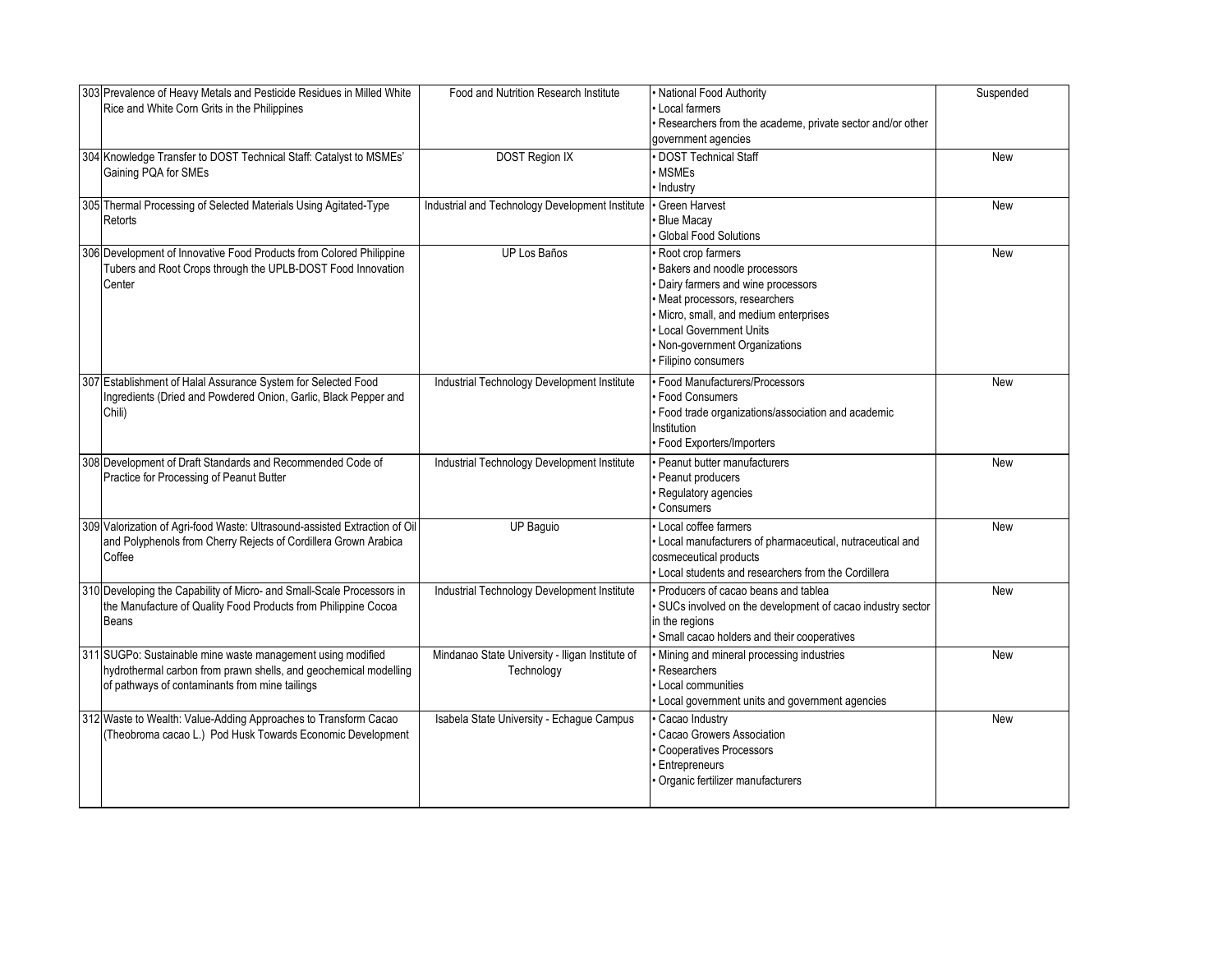| 313 Development and Field Testing of Retort Foods as Food Ration for<br>Men in Uniform during Combat and High Risk Operations   | Industrial Technology Development Institute                                                                                                      | Philippine Army soldiers and/or trainees<br>Philippine National Police<br>· Food manufacturing companies<br>· Toll packers<br>· Local machine fabricators                                                  | New        |
|---------------------------------------------------------------------------------------------------------------------------------|--------------------------------------------------------------------------------------------------------------------------------------------------|------------------------------------------------------------------------------------------------------------------------------------------------------------------------------------------------------------|------------|
| 314 Development of Chitosan Film from Sardine Fish Scales                                                                       | Western Mindanao State University                                                                                                                | · Sardine canning industry<br>Tuna processors and manufacturers                                                                                                                                            | Terminated |
| 315 Establishment of DOST Food Safety Web Application                                                                           | <b>DOST Region IV-A</b>                                                                                                                          | DOST R&D Institutes<br>Academe<br>Other NGAs<br><b>Students</b><br><b>MSMEs</b><br>General public                                                                                                          | <b>New</b> |
| 316 Assessing the Contribution of Food Banking Systems in Addressing<br><b>Food Security</b>                                    | Rise Against Hunger, Philippines Inc.                                                                                                            | Pregnant and lactating mothers (paying specific attention<br>to adolescent girls)<br>Children from six months up to 7 years old<br>Indigent families                                                       | Completed  |
| 317 Technical Support for DOST Regional Food Innovation Centers                                                                 | Industrial Technology Development Institute                                                                                                      | Regional Food Innovation Centers                                                                                                                                                                           | New        |
| 318 Towards Leveling- up OneLab for Research, Development and<br>Innovation                                                     | DOST ROs: CAR, 1, 2, 3, 4A, 4B, 5, 6, 7, 8, 9<br>(lead), 10, 11, CARAGA, MOST BARMM<br>DOST RDIS: FNRI, FPRDI, ITDI, MIRDC, PNRI,<br><b>PTRI</b> | Micro, small and medium enterprises<br>State Universities and Colleges<br>Local Government Units<br>Construction Industry<br>Local Cassava Farmers<br><b>Food Processing Innovation Centers</b><br>Academe | <b>New</b> |
| 319 Upgrading and Enhancing the Capacity of the Packaging<br>Technology Division in Packaging Research and Innovation           | Industrial and Technology Development Institute                                                                                                  | · Packaging Technology Division (PTD)<br>PTD customers/clients                                                                                                                                             | Completed  |
| 320 Development of FIC Competency in Moving New Products from<br>Concept to Market Launch                                       | Industrial Technology Development Institute                                                                                                      | DOST FIC Main (ITDI-FPD)<br>DOST Regional Offices<br>Regional FICs                                                                                                                                         | <b>New</b> |
| 321 CRADLE: Development of Chicken Egg White Powder and Granules<br>from Low Value Edible Shell Eggs                            | <b>UP Diliman</b>                                                                                                                                | <b>Batangas Egg Producers Cooperative</b><br><b>Egg industry</b><br>Filipino consumers                                                                                                                     | Completed  |
| 322 CRADLE: Development of a Liner-Enhanced Curing Vessel for<br>Salted Egg Production for Eggciting Traditions                 | <b>Batangas State University</b>                                                                                                                 | · Food Industry who are making use of aggressive food<br>process environments<br>Poultry industry, in San Jose, Batangas                                                                                   | New        |
| 323 CRADLE: Application of Natural Antioxidants Derived from<br>Sugarcane for Food, Food Supplement, and Personal Care Products | UP Diliman                                                                                                                                       | Sugarcane farmers and processors<br>Meat and meat product processors<br>Businesses inclined in food, food supplement, and cosmetic<br>product formulations                                                 | Ongoing    |
| 324 CRADLE: Reworking of Processed Meat Using a Combined<br><b>Acidification-Heat Treatment Process</b>                         | Eastern Visayas State University                                                                                                                 | · Tacloban City Litson Industry Association<br>MSME Region 8                                                                                                                                               | Ongoing    |
| 325 Development of Emulsified Meat Products (Sausage, Nuggets, and<br>Burgers)                                                  | Industrial Technology Development Institute                                                                                                      | Academe<br><b>Halal Food Service Industry</b><br>· Halal Food Manufacturing Industry<br>· Halal Food Consumers                                                                                             | Completed  |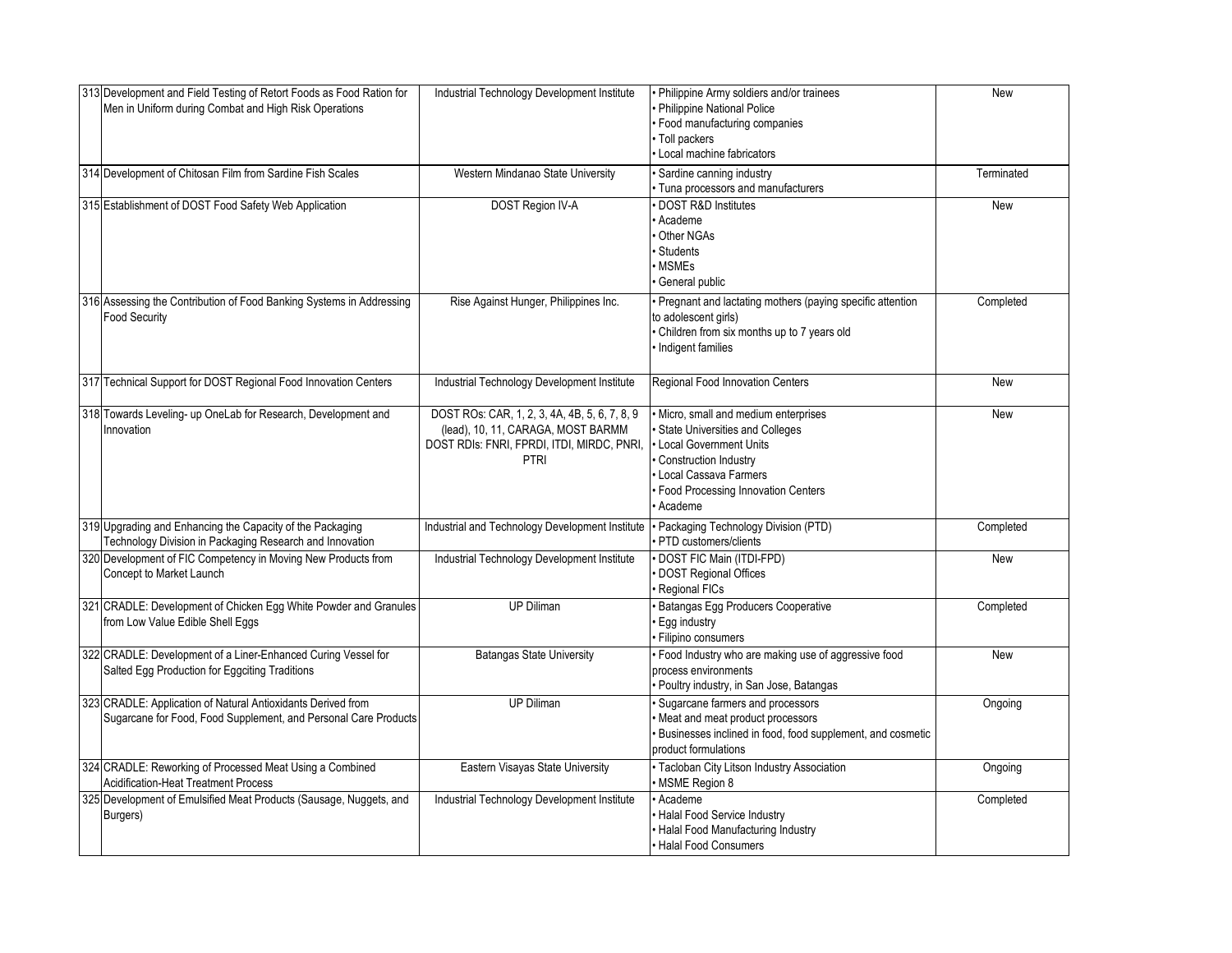| 326 Rapid Market Appraisal for Underutilized Fruits (Guava, Soursop,<br>Sugar Apple, and Tamarind) in the Philippines                                     | Philippine Council for Agriculture, Aquatic, and<br>Natural Resources Research and Development | • Farmers<br>Agro-entrepreneurs<br>· Researchers<br>• Traders<br>· Private individuals                                                                                                          | Completed |
|-----------------------------------------------------------------------------------------------------------------------------------------------------------|------------------------------------------------------------------------------------------------|-------------------------------------------------------------------------------------------------------------------------------------------------------------------------------------------------|-----------|
| 327 Prevalence of Mycotoxin in Rice and Corn in the Philippines                                                                                           | Food and Nutrition Research Institute                                                          | · Policymakers<br>• NFA and other concerned agencies<br>Local farmers<br>• Academe<br>• Private sector<br>Other government agencies                                                             | Completed |
| 328 Development of Grading System for Adoption of Food<br>Establishments in the Philippines                                                               | Food and Nutrition Research Institute                                                          | Department of Health<br>Local Government Units<br>• Food Sanitation inspectors<br>Owners/Operators/Food handlers of food establishments<br>and clients/customers/patrons of food establishments | Completed |
| 329 Establishment of Halal Assurance System for Muslim Delicacies and<br><b>Processing Techniques</b>                                                     | Sultan Kudarat State University                                                                | <b>Halal Consumers</b>                                                                                                                                                                          | Completed |
| 330 Development of Regional Halal Native Delicacies                                                                                                       | Mindanao Autonomous College Foundation, Inc                                                    | <b>Halal Consumers</b>                                                                                                                                                                          | Completed |
| 331 Operationalization of Halal Verification Laboratories (HVLs) of DOST<br>Regions CALABARZON, 11, 12, and ARMM in Support to Halal<br>Assurance Systems | DOST Region IV-A, XI, XII, & ARMM                                                              | · Halal Consumers<br>• Testing Laboratories                                                                                                                                                     | Ongoing   |
| 332 Curriculum Development and Offering on Halal Science and<br>Scholarship for SUC Faculty on Halal Science                                              | University of Southern Mindanao                                                                | · Faculty<br>Students                                                                                                                                                                           | Completed |
| 333 Training Needs Assessment and Development and Deployment of<br><b>Training Modules on Halal</b><br>Integrated Food Safety R&D Program                 | DOST Region XI                                                                                 | Researchers<br><b>General Public</b>                                                                                                                                                            | Completed |
| 334 Development of Food Safety Guidelines for the Food Service<br>Sectors                                                                                 | Food and Nutrition Research Institute                                                          | · Food Establishments<br><b>General Population</b>                                                                                                                                              | Ongoing   |
| 335 Exposure Assessment of Food Chemical Contamination in Metro<br>Manila: A Pilot Total Diet Study Approach<br>Integrated Food Safety R&D Program        | Food and Nutrition Research Institute                                                          | General population<br>· Food and agricultural industries<br>• Local and international food traders<br>· Risk assessors<br>· Risk managers<br>Risk communicators                                 | Ongoing   |
|                                                                                                                                                           |                                                                                                |                                                                                                                                                                                                 |           |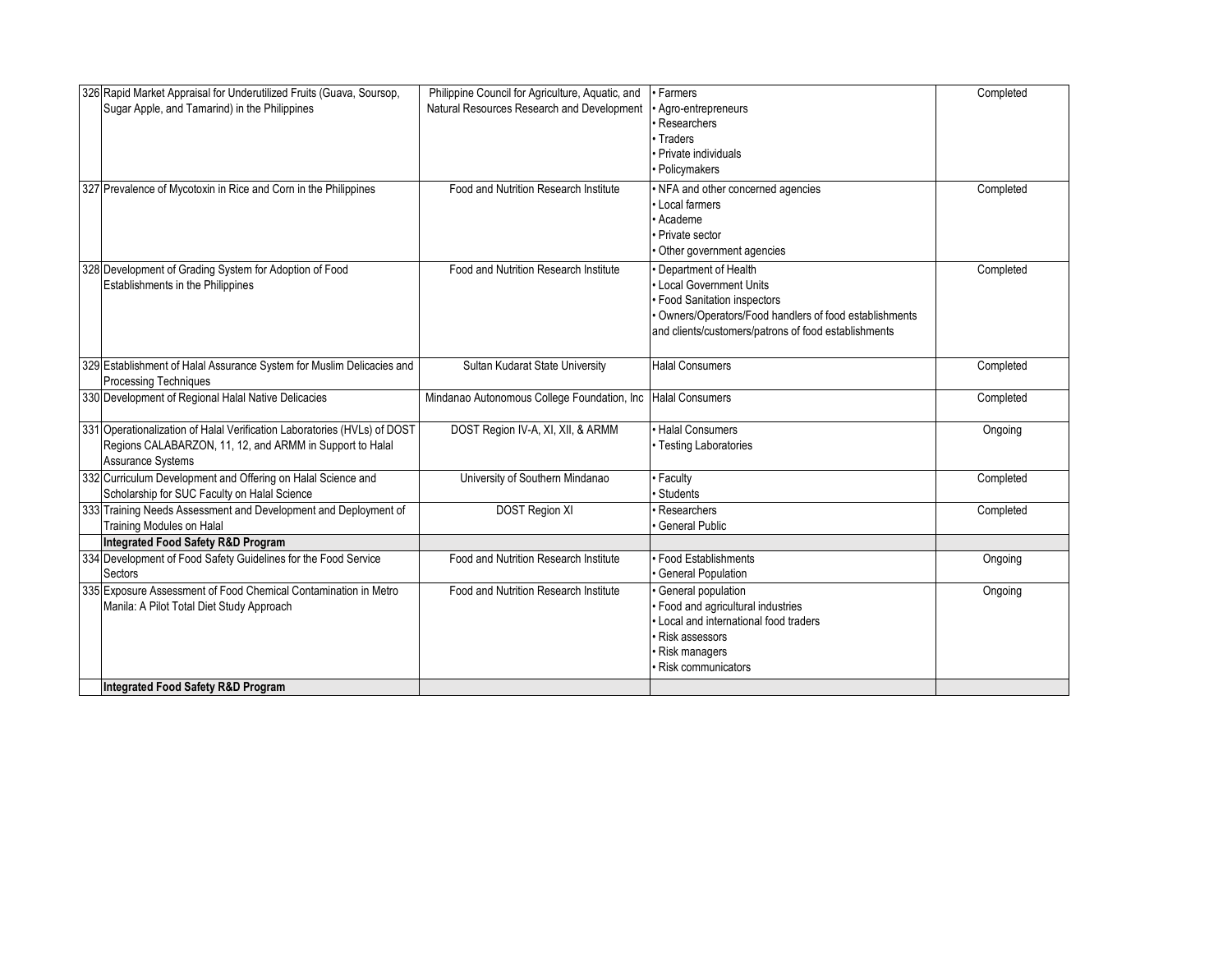| 336 Project 1. Collagen and Gelatin from By-products of Fish Processing<br>Industry                      | Central Luzon State University              | · Fish processors of Milkfish, tilapia, sardines and mackerel<br>and others<br>· Students (Ph.D. Aquaculture and MS Environmental<br>Management, BS Fisheries in the Fish Biochemistry and<br>Fish Processing subject, BS Chemistry in their subject in<br>Biochemistry, BS Food Technology in their Food Processing<br>Subjects)<br>Researchers<br>· Businessmen/entrepreneur/manufacturers related to<br>fisheries and food processing   | Completed |
|----------------------------------------------------------------------------------------------------------|---------------------------------------------|--------------------------------------------------------------------------------------------------------------------------------------------------------------------------------------------------------------------------------------------------------------------------------------------------------------------------------------------------------------------------------------------------------------------------------------------|-----------|
| 337 Project 2. Fish Oil, Proteases and Protein Hydrolysate from By-<br>products of Fish Processing       | Central Luzon State University              | · Fish processors of Milkfish, tilapia, sardines and mackerel<br>and others<br>· Students (Ph.D. Aquaculture and MS Environmental<br>Management, BS Fisheries in the Fish Biochemistry and<br>Fish Processing subject, BS Chemistry in their subject in<br>Biochemistry, BS Food Technology in their Food Processing<br>Subjects)<br>· Researchers<br>· Businessmen/entrepreneur/manufacturers related to<br>fisheries and food processing | Completed |
| Enhancement of the Competence and Capability of the National Metrology Laboratory of the Philippines     |                                             |                                                                                                                                                                                                                                                                                                                                                                                                                                            |           |
| 338 Project 1. Chemical Metrology for Organic Contaminants in Foods<br>and Water                         | Industrial Technology Development Institute | · Producers/Exporters<br>· Testing and calibration laboratories<br>· Standard developers<br>· Regulatory agencies and accreditation bodies                                                                                                                                                                                                                                                                                                 | Ongoing   |
| 339 Project 2. Chemical Metrology for Inorganic Toxic Elements in Food<br>and Water                      | Industrial Technology Development Institute | Local testing laboratories                                                                                                                                                                                                                                                                                                                                                                                                                 | Ongoing   |
| 340 Project 3. Biological Metrology for Microorganisms in Food                                           | Industrial Technology Development Institute | · Producers/Exporters<br>· Testing and calibration laboratories<br>Standard developers<br>Regulatory agencies and accreditation bodies                                                                                                                                                                                                                                                                                                     | Ongoing   |
| 341 Project 4. Strengthening the Physical Metrology Capabilities of the<br>National Metrology Laboratory | Industrial Technology Development Institute | · Calibration laboratories (e.g. Regional Metrology<br>laboratories, Private Calibration laboratories)<br>R&D laboratories and Academia<br>· Manufacturing Industry<br>Regulatory Bodies / Agencies<br>Consumers and the General Public                                                                                                                                                                                                    | Ongoing   |
| Upgrading the PNS for Virgin Coconut Oil (VCO) and the Philippine VCO Industry                           |                                             |                                                                                                                                                                                                                                                                                                                                                                                                                                            |           |
| 342 Project 1. Physico-chemical Factors which Affect the Quality of VCO                                  | Ateneo de Manila University                 | · VCO industry, in particular the SME sector<br>Coconut farmers<br>· VCO exporters and local traders                                                                                                                                                                                                                                                                                                                                       | Completed |
| 343 Project 2. Investigation of the Microbiological Factors which Affect<br>the Quality of VCO           | Ateneo de Manila University                 | . VCO industry, in particular the SME sector<br>Coconut farmers<br>· VCO exporters and local traders                                                                                                                                                                                                                                                                                                                                       | Completed |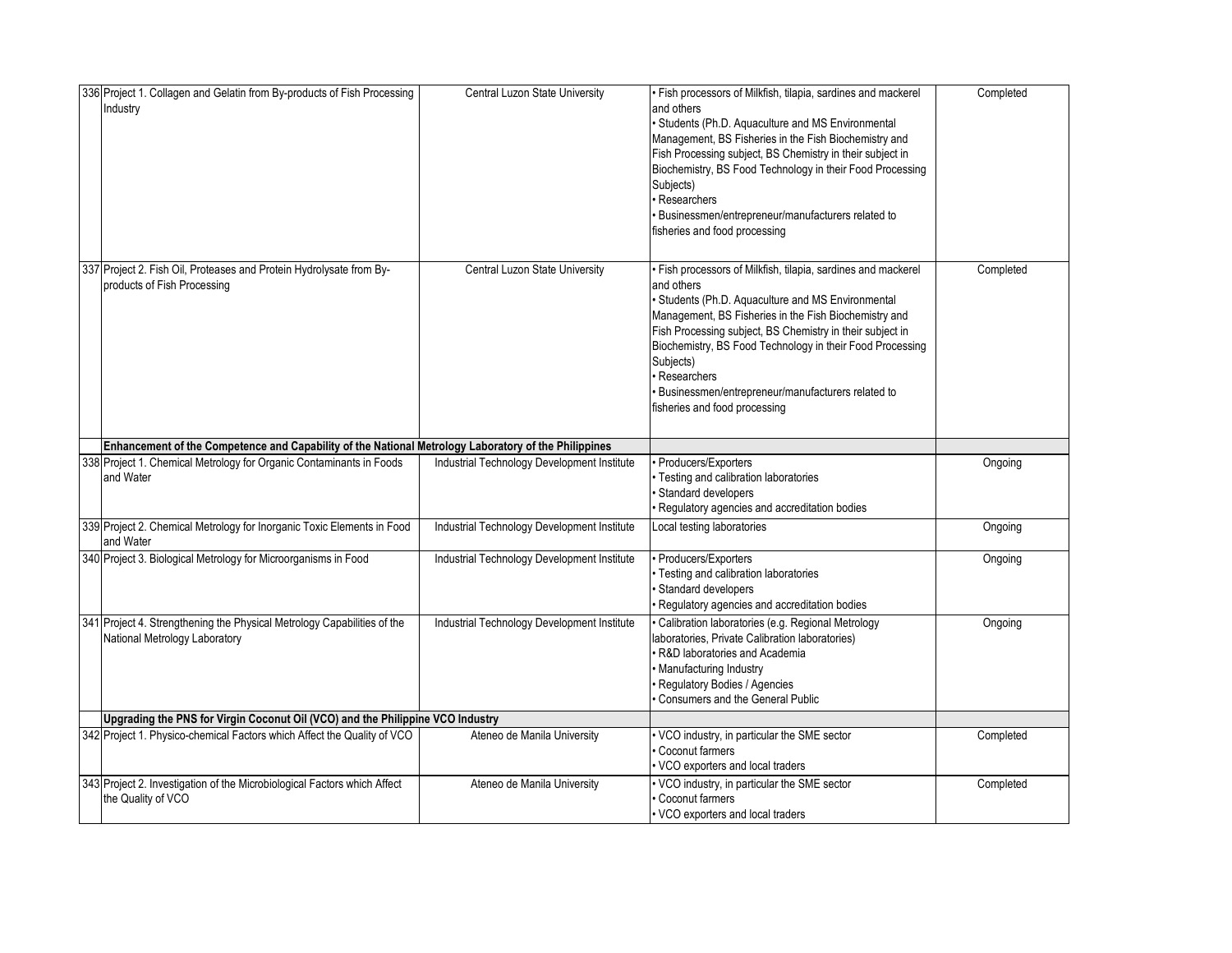| 344 Project 3. Investigation of Factors Affecting the Sensory Properties<br>and Acceptability of VCO                                                                               | UP Diliman                                            | • VCO industry, in particular the SME sector<br>Coconut farmers<br>VCO exporters and local traders                                                                                    | Completed |
|------------------------------------------------------------------------------------------------------------------------------------------------------------------------------------|-------------------------------------------------------|---------------------------------------------------------------------------------------------------------------------------------------------------------------------------------------|-----------|
| 345 Project 4. Assessment of VCO Production: GMP and HACCP                                                                                                                         | Ateneo de Manila University                           | • VCO industry, in particular the SME sector<br>Coconut farmers<br>VCO exporters and local traders                                                                                    | Completed |
| 346 Project 5. Water Activity and Percent Moisture: Effect on VCO<br>Stability                                                                                                     | Ateneo de Manila University                           | VCO industry, in particular the SME sector<br>Coconut farmers<br>VCO exporters and local traders                                                                                      | Completed |
| Bamboo Musical Instruments Innovation Research and Development Program                                                                                                             |                                                       |                                                                                                                                                                                       |           |
| 347 Project 1. Documentation of Philippine Indigenous Bamboo Musical<br>Instruments                                                                                                | Forest Products Research and Development<br>Institute | Academe<br>Philippine IP groups<br>Bamboo musical instruments industry                                                                                                                | Ongoing   |
| 348 Project 2. Development of Protective Processing Technology for<br><b>Bamboo Musical Instruments</b>                                                                            | Forest Products Research and Development<br>Institute | Local bamboo and bamboo musical instrument industry<br><b>Educational Institutions</b><br><b>General Public</b>                                                                       | Ongoing   |
| 349 Project 3. Processing Facility for Bamboo musical Instruments and<br>Other Lignocellulosic Materials                                                                           | Forest Products Research and Development<br>Institute | Musicians<br><b>Students</b><br>Musical instruments producers<br>Music teachers<br>Cultural performers<br>Tourists                                                                    | Ongoing   |
| 350 Project 4. Development of Prototype Design and Standardization of<br>Instrument Making Process for Nontraditional Bamboo Instruments<br>using Select Philippine Bamboo Species | <b>UP Diliman</b>                                     | <b>Bamboo-instrument industry</b><br><b>Bamboo wood farmers</b><br>K-12 music education                                                                                               | Ongoing   |
| 351 CRADLE: Design and Development of a Mechanical Garlic and<br>Cashew Chipper                                                                                                    | <b>Holy Angel University</b>                          | Edelyn's homemade nuts<br>John N Mico Food Products<br>Terio's Food Products<br>Bea's Homemade Peanut Butter<br>Manufacturers in Region III that uses garlic chips as an<br>ngredient | Completed |
| 352 MR. Tour Guide: A Cultural Adaptive Mapping Platform using Mixed<br>Reality                                                                                                    | <b>Batangas State University</b>                      | Provincial tourism office<br>· Tourists<br>· Tourism workers<br><b>Students</b><br><b>Batangas State University</b><br>Researchers                                                    | New       |
| 353 CRADLE: Development of a Design Guideline Using Finite Element<br>Analysis (FEA) for Semiconductor and Electronics Packaging<br>Systems for Automotive Applications            | De La Salle University - Laguna                       | Integrated Micro-Electronics, Inc.<br>Semiconductor industry of the Philippines                                                                                                       | New       |
| 354 Metrology and PDEA: Correct Quantity, Right Decision                                                                                                                           | Industrial and Technology Development Institute       | Philippine Drug Enforcement Agency                                                                                                                                                    | Completed |
| 355 Establishment of Metals and Engineering Innovation Centers in<br>Cordillera Administrative Region (CAR), Regions I, II, III and X                                              | Metals Industry Research and Development<br>Center    | M&E industry in the region<br>Fabricators<br>University faculty and students                                                                                                          | Ongoing   |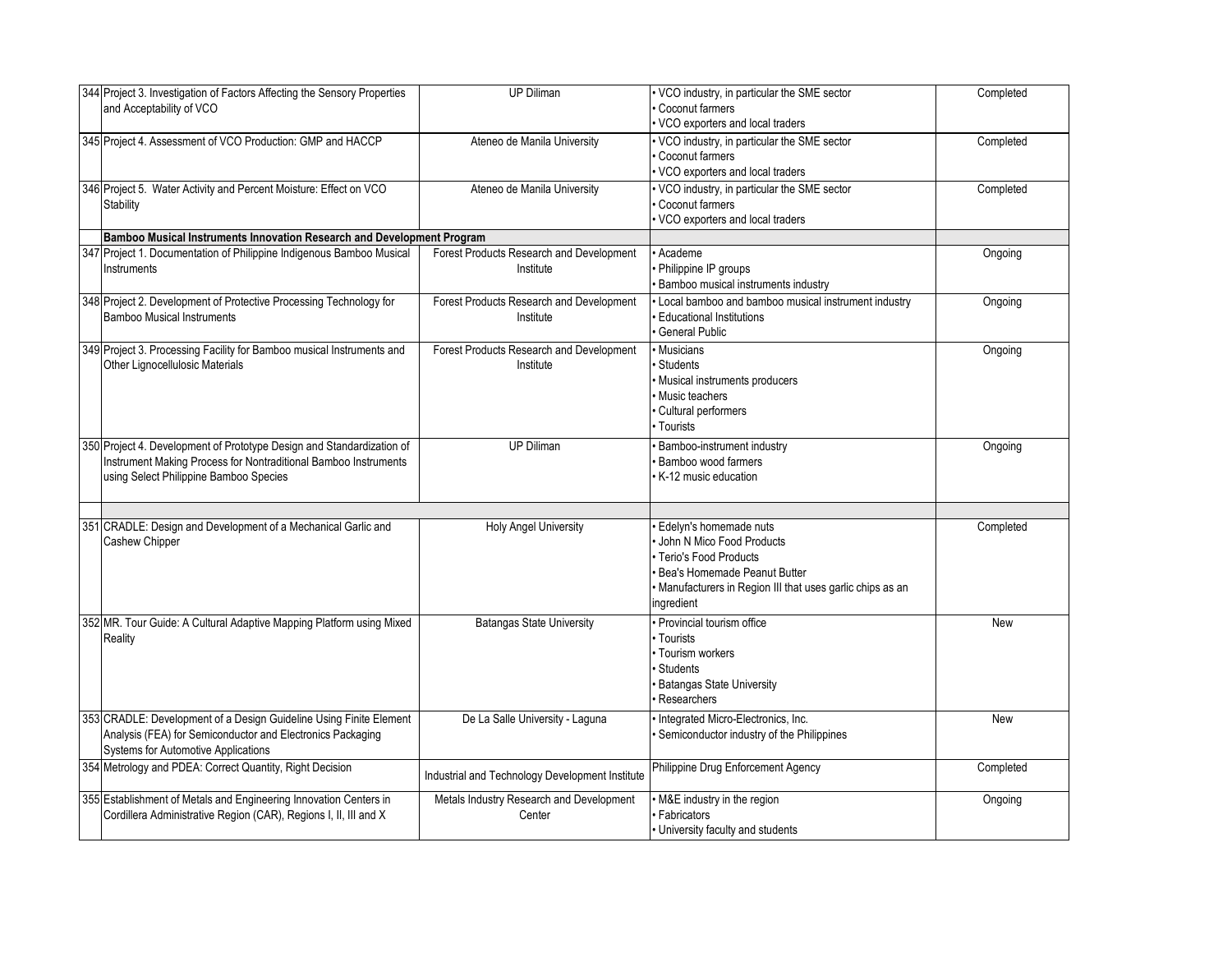| 356 CRADLE: Design and Prototyping of Salt Harvesting Machine                                                                                                                               | Industrial and Technology Development Institute   JALD Industries Corporation | Other local and International Adaptors of Deep Crystallizer<br>Saltern System<br>Local Engineering Fabricators                                                             | Ongoing    |
|---------------------------------------------------------------------------------------------------------------------------------------------------------------------------------------------|-------------------------------------------------------------------------------|----------------------------------------------------------------------------------------------------------------------------------------------------------------------------|------------|
| Young Innovators Program (YIP)                                                                                                                                                              |                                                                               |                                                                                                                                                                            |            |
| 357 SPHERE: An Ultrawideband Technology based Innovation for<br>Search and Rescue Operations in the Philippines                                                                             | <b>Mapua University</b>                                                       | Local Government Units<br>Remote areas affected during a calamity                                                                                                          | Completed  |
| 358 Fungal chitosan- based Microbeads: A Heavy Metal Soil-based<br>biobsorbent                                                                                                              | Polytechnic University of the Philippines                                     | Agricultural industry<br>Microorganism<br>General public<br>Government<br>Researchers                                                                                      | <b>New</b> |
| 359 Proton-Exchange Membrane (PEM) Fuel Cell Using Electrode<br>Processed from Kaong Waste Product                                                                                          | Cavite State University                                                       | Agricultural sector<br>Environment sector                                                                                                                                  | Completed  |
| 360 LaBioRem: Landfill Bioremediation through Biodegradative activities<br>of Pleurotus ostreatus (Oyster Mushroom) to High Density<br>Polyethylene (HDPE) and other biodegradable polymers | Angeles University Foundation                                                 | <b>Environmentalists</b><br>Mycologists<br>Researchers                                                                                                                     | Completed  |
| 361 Synthesis of nanocellulose from durian rinds for the preparation of a<br>self- healing smart concrete with augmented mechanical properties                                              | University of Mindanao                                                        | Civil engineers<br>Architects<br>Ordinary people                                                                                                                           | <b>New</b> |
| Good Governance Through Data Science And Decision Support System (GODDESS) Program                                                                                                          |                                                                               |                                                                                                                                                                            |            |
| 362 Development of Data Analytics and Information System: Support on<br>Social Welfare Services for Senior Citizens of Butuan City                                                          | Father Saturnino Urios University                                             | LGU Butuan City (Office of Senior Citizen Affairs & City<br>Social Welfare and Development)<br>Senior Citizens<br>Academe<br><b>Students/Researchers</b>                   | Ongoing    |
| 363 PhilRice Data Analytics Initiative - RiceLytics                                                                                                                                         | Philippine Rice Research Institute (PhilRice)                                 | PhilRice and its customer/s and stakeholders                                                                                                                               | New        |
| 364 Dagupan City Garbage Monitoring System                                                                                                                                                  | Lyceum Northwestern University                                                | Dagupan City LGU and constituents                                                                                                                                          | New        |
| 365 Prescriptive Navigation through Vision-based Traffic Monitoring for<br>City of San Fernando, La Union                                                                                   | Don Mariano Marcos Memorial State University                                  | City of San Fernando, La Union Office of Public Safety                                                                                                                     | New        |
| 366 Hundred Islands National Park Management System:<br>Implementation of Smart Tourism                                                                                                     | Pangasinan State University                                                   | Hundred Islands National Park and Alaminos City Tourism<br>Office                                                                                                          | New        |
| 367 Development of Urdaneta City Bagsakan Market Tariff Information<br>Systems                                                                                                              | <b>Urdaneta City University</b>                                               | Urdaneta City LGU and bagsakan market traders and<br>marketers                                                                                                             | <b>New</b> |
| Advanced Additive Manufacturing R&D Program (AMCen)                                                                                                                                         |                                                                               |                                                                                                                                                                            |            |
| 368 Research on Advanced Prototyping for Product Innovation and<br>Development using Additive Manufacturing Technologies (RAPPID-<br>ADMATEC)                                               | Metals Industry Research and Development<br>Center                            | Department of National Defense<br>Metals and Engineering Industry<br>Research and Development Institutes<br>Academe<br><b>Aariculture</b><br>Healthcare (Medical / Dental) | Ongoing    |
| 369 Development of Multiple Materials Platform for Additive<br>Manufacturing (MATDEV)                                                                                                       | Industrial and Technology Development Institute                               | · Automotive Industry<br>Manufacturing industry<br>Researchers<br>Product Developer<br>Medical field                                                                       | Ongoing    |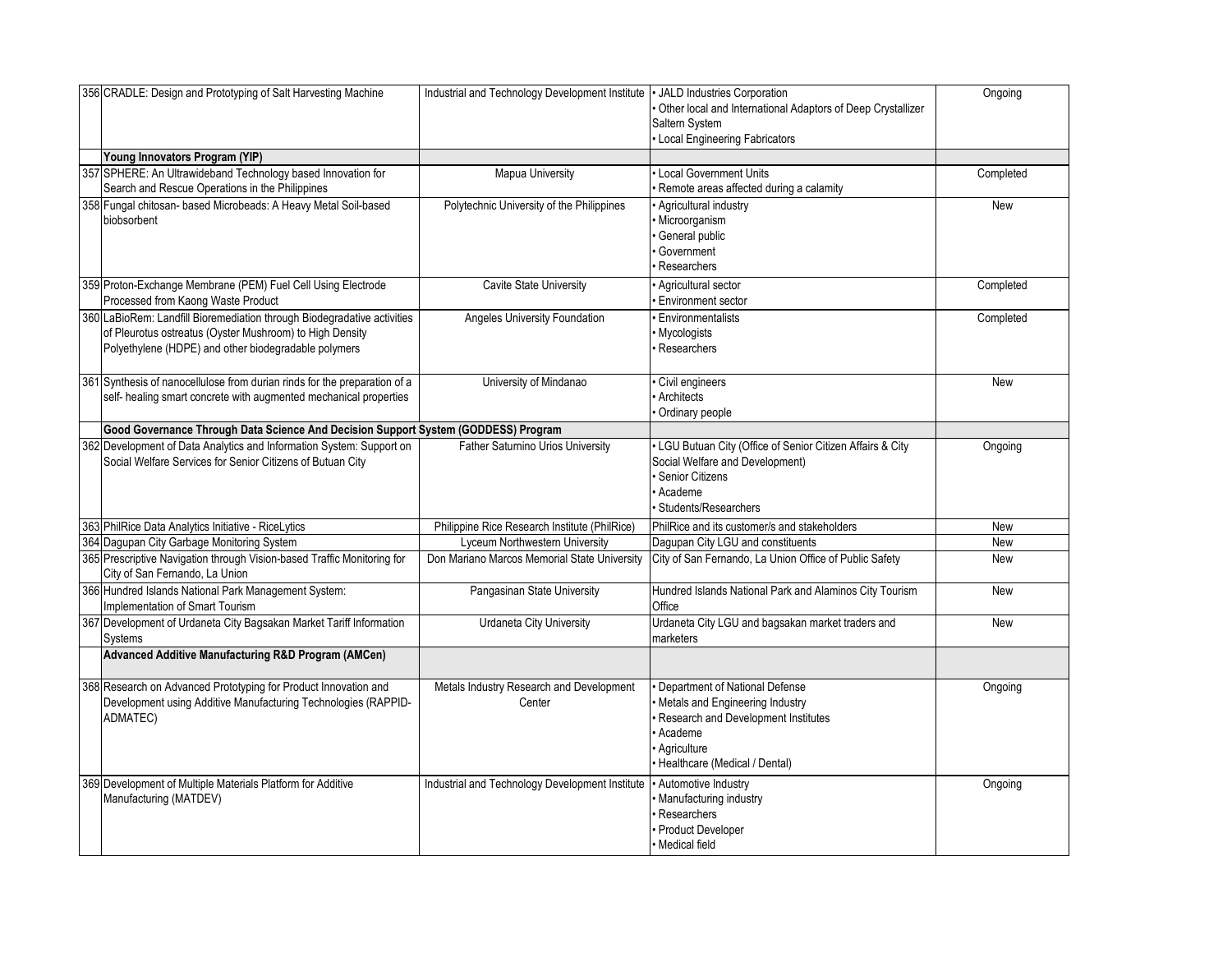| <b>Institution Development Program</b>                                                                           |                                                    |                                                                                                                                                                                                                                                                                                      |            |
|------------------------------------------------------------------------------------------------------------------|----------------------------------------------------|------------------------------------------------------------------------------------------------------------------------------------------------------------------------------------------------------------------------------------------------------------------------------------------------------|------------|
| 370 Establishment of a Solid Free Form Research Laboratory<br>(SoFFReL)                                          | Pangasinan State University - Urdaneta City        | <b>Professionals</b><br>Stakeholders<br><b>Faculty members</b><br>Students                                                                                                                                                                                                                           | New        |
| 371 Center for Green Nanotech Innovations for Envi Solutions (CGNIES)                                            | University of Mindanao - Bolton                    | Davao de Oro communities near mining sites<br>Barangay Magtuod Maa<br>Region XI universities<br>Region XI Research Institutions<br>· Nabunturan Integrated Miners Development Cooperative<br>(NIMDC)<br>· Davao City Environment and Natural Resources Office<br>Riezl Landcare & Construction (RLC) | Ongoing    |
| 372 Establishment of the Additive Manufacturing Center for Industrial<br>Ceramics (AMCeram)                      | <b>Adamson University</b>                          | · Electronic Industry<br>Rapid Tooling<br>Academic Institutions<br>Biomedical<br>• Non-Government Organizations                                                                                                                                                                                      | Ongoing    |
| 373 Establishment of a Wind Turbine Development and Testing<br>Laboratory                                        | <b>UP Diliman</b>                                  | · Researchers (faculty, students, and private individuals)<br><b>Engineers</b><br><b>Equipment fabricators</b><br>$\cdot$ LGUs<br>NGO <sub>s</sub><br>Schools                                                                                                                                        | Ongoing    |
| 374 Establishment of Robotics and Intelligent Systems Laboratory                                                 | Mindanao State University - General Santos         | · Faculty and Students of the MSU-Gensan<br>· Small Medium Enterprises                                                                                                                                                                                                                               | Completed  |
| 375 Establishment of Mold Technology Support Center (MTSC)                                                       | Metals Industry Research and Development<br>Center | Researchers and academe in die and mold                                                                                                                                                                                                                                                              | Ongoing    |
| 376 Establishment of the MSU - Marawi Optoelectronics Science<br>Laboratory                                      | Mindanao State University - Marawi                 | Graduate students<br>· The Scientific community<br>• The Academe                                                                                                                                                                                                                                     | Completed  |
| 377 Establishment of AI Research Center for Community Development<br>(AIRCoDE)                                   | Camarines Sur Polytechnic College                  | • Al enthusiasts<br>Researchers<br><b>Students</b>                                                                                                                                                                                                                                                   | New        |
| 378 Establishment of ParSU Microbiology Testing Laboratory (MTL)                                                 | Partido State University - Goa                     | Partido State University - Goa                                                                                                                                                                                                                                                                       | New        |
| 379 Establishment of Mindanao Natural (MinNa) Language Processing<br>(LProc) Research and Development Laboratory | University of the Immaculate Concepcion            | Computing and Language Researchers<br>· Filipino People                                                                                                                                                                                                                                              | New        |
| 380 Establishment of an Artificial Intelligence Research Laboratory<br>(IntelLab)                                | Camarines Sur Polytechnic College                  | Al enthusiasts<br>Researchers<br><b>Students</b>                                                                                                                                                                                                                                                     | New        |
|                                                                                                                  |                                                    |                                                                                                                                                                                                                                                                                                      |            |
| 381 PCIEERD Block Grant for Basic Researches                                                                     | National Research Council of the Philippines       | Researchers<br>• Academe                                                                                                                                                                                                                                                                             | Continuing |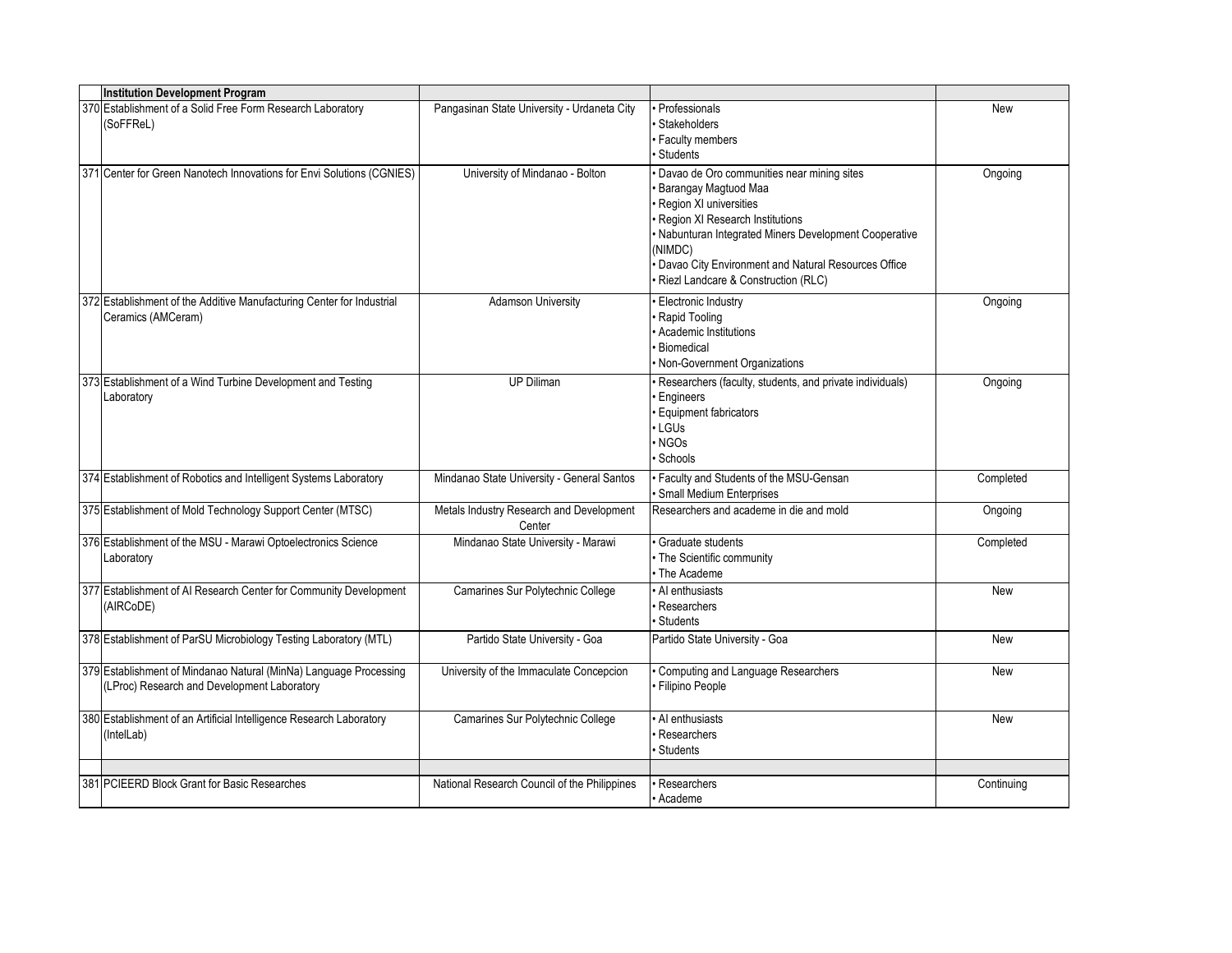| 382 Balik Scientist Program (BSP) - PCIEERD Component                                                                                                                        | MultiAgency                                                                                    | • Local host institutions (government, public or private<br>academic institution, or a Filipino-owned<br>enterprise/organization in the Philippines registered with the •<br>Securities and Exchange Commission (SEC))                                                    | Continuing |
|------------------------------------------------------------------------------------------------------------------------------------------------------------------------------|------------------------------------------------------------------------------------------------|---------------------------------------------------------------------------------------------------------------------------------------------------------------------------------------------------------------------------------------------------------------------------|------------|
| 383 Regional S&T Consortia Program                                                                                                                                           | MultiAgency                                                                                    | · State universities and colleges<br>· Higher education institutions<br>· Regional partner agencies                                                                                                                                                                       | Continuing |
| 384 PCIEERD Human Resource Development Program                                                                                                                               | MultiAgency                                                                                    | · Filipino researchers, scientists and engineers (RSEs)<br>Graduate students<br>• Local public and private academic or research institutions<br>· For visiting experts, can be foreign or local experts who<br>possess the expertise needed by the requesting institution | Continuing |
| 385 Smarter Philippines through Data Analytics R&D, Training and<br>Adoption (SPARTA)                                                                                        | Development Academy of the Philippines                                                         | General Public<br><b>Local Government Units</b><br>· National Government Agencies                                                                                                                                                                                         | Ongoing    |
| 386 Implementation of the RDLead Program                                                                                                                                     | National Research Council of the Philippines                                                   | · Researchers<br>Academe                                                                                                                                                                                                                                                  | Ongoing    |
| 387 Establishment of Advanced Mechatronics, Robotics, and Industrial<br>Automation Laboratory (AMERIAL) in Support of the Metals and<br><b>Engineering Industry</b>          | Metals Industry Research and Development<br>Center                                             | · Academe<br>· Automotive Industry<br>· Agricultural Industry<br>• Metals and Engineering Industry<br>Semiconductor Industry                                                                                                                                              | Ongoing    |
| 388 Impact Assessment of DOST/ PCIEERD Funded Projects                                                                                                                       | MultiAgency                                                                                    | PCIEERD decision makers<br>Researchers<br>• Project managers<br>• Local government units<br>General public                                                                                                                                                                | Continuing |
| 389 Development of Total Quality Management Enterprise System<br>(TQMES) for the Philippine Council for Industry, Energy and<br>Emerging Technology Research and Development | <b>PCIEERD</b>                                                                                 | · PCIEERD decision makers<br>Researchers<br>· Project managers<br>• Local government units<br>General public                                                                                                                                                              | Ongoing    |
| 390 Strengthening of Industry Strategic Science and Technology Plan<br>(ISP) Information System for Improved R&D Management                                                  | Philippine Council for Agriculture, Aquatic, and<br>Natural Resources Research and Development | · ISP Managers<br>Researchers<br><b>Students</b><br>· Policy makers<br>Government officials<br>General public                                                                                                                                                             | Completed  |
|                                                                                                                                                                              |                                                                                                | · Public                                                                                                                                                                                                                                                                  |            |
| 391 Financial Support for the Information Dissemination and Promotion<br>of Technologies                                                                                     | MultiAgency                                                                                    | Researchers/Academe<br><b>Policymakers</b><br>• Industry Players                                                                                                                                                                                                          | Continuing |